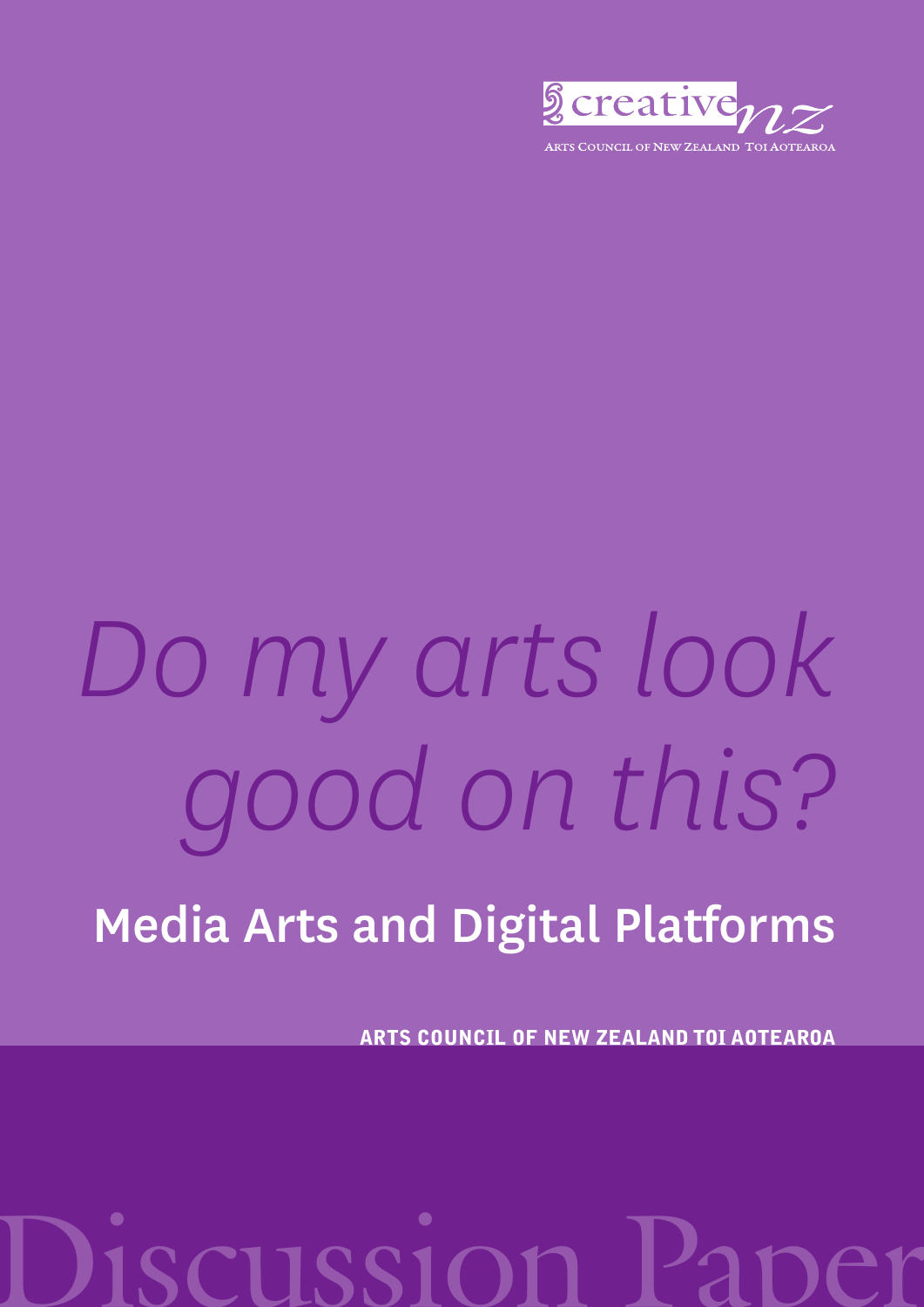# **Contents**

| <b>Introduction</b>                                                                                                                                                                                                      | 4                       |
|--------------------------------------------------------------------------------------------------------------------------------------------------------------------------------------------------------------------------|-------------------------|
| This discussion paper and its purpose<br>Getting your feedback and advice<br>The contents of this paper<br>Sending us your feedback: How and when                                                                        | 4<br>4<br>4<br>5        |
| Media arts and digital platforms: How they're changing our<br>arts landscape<br>What we mean by "media arts" and "digital platforms"<br>Digital platforms - New ways of doing things<br>Media arts - A new arts practice | 5<br>5<br>5<br>6        |
| About Creative New Zealand: Our role and responsibilities<br>Services that Creative New Zealand provides<br>How we can support media arts and digital platforms                                                          | 6<br>6<br>7             |
| <b>Background: The new digital environment</b>                                                                                                                                                                           |                         |
| and its impact                                                                                                                                                                                                           | 7                       |
| The digital environment<br>Some statistics<br>Building a digital infrastructure<br>Government agencies<br>Key trends in the digital environment                                                                          | 7<br>8<br>9<br>10<br>10 |
| The role of arts funders in the new environment<br>Relevant features and trends for arts funding policy<br>International examples of how Arts Councils are responding                                                    | 11<br>11<br>13          |
| Strengths, opportunities and challenges<br>Strengths<br>Opportunities<br>Challenges                                                                                                                                      | 14<br>14<br>15<br>15    |
| <b>Media arts and digital platforms in</b>                                                                                                                                                                               |                         |
| <b>New Zealand today: With analysis and</b>                                                                                                                                                                              |                         |
| questions                                                                                                                                                                                                                | 16                      |

| Defining our terms                                   | 16 |
|------------------------------------------------------|----|
| What we mean by "media arts" and "digital platforms" | 16 |
| Analysis and questions                               | 16 |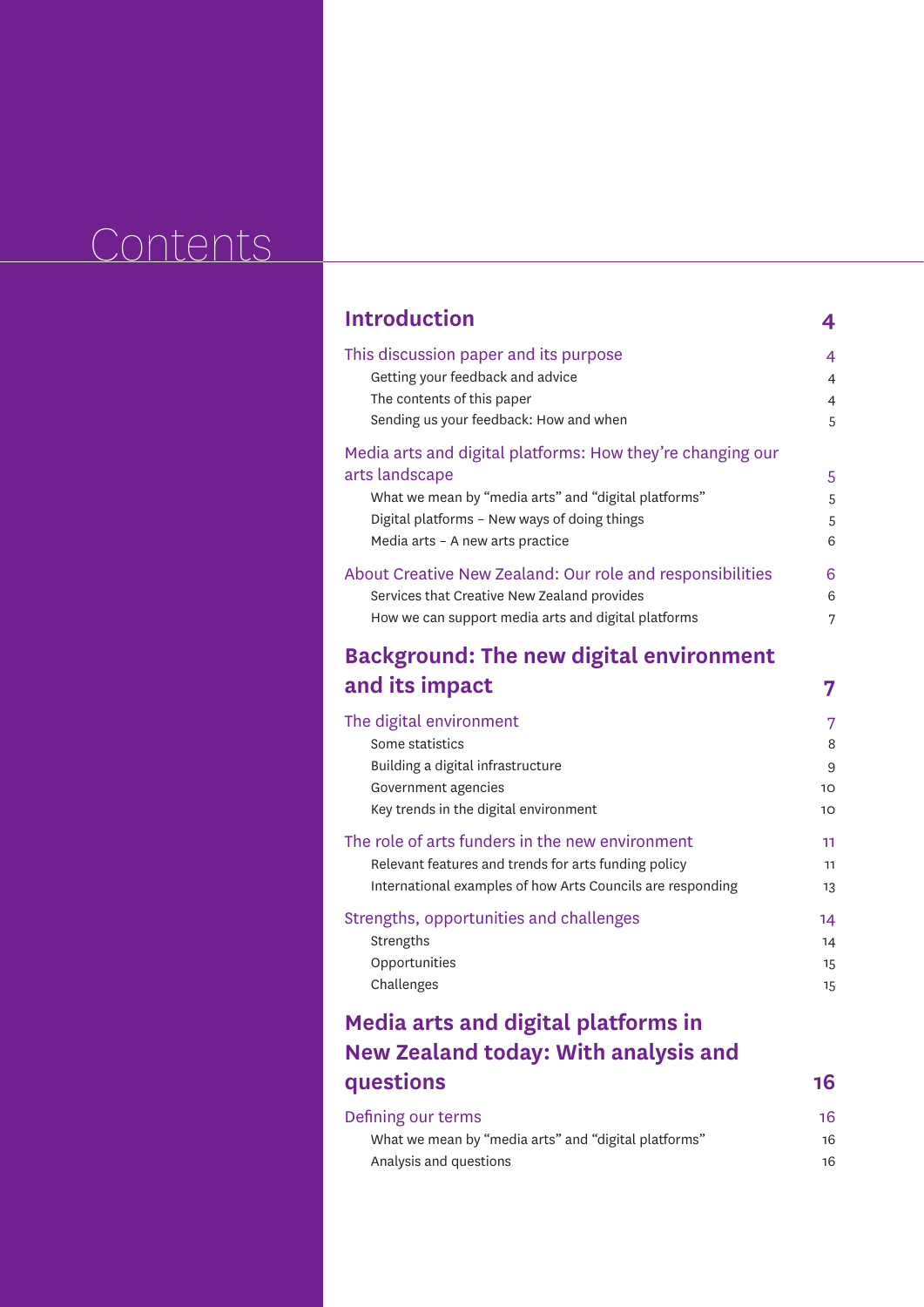# Contents

| Media arts                                                | 17 |
|-----------------------------------------------------------|----|
| Places where media arts are being created and presented   | 17 |
| People involved in media arts (artists and groups)        | 18 |
| Projects that Creative New Zealand has supported recently | 19 |
| Policy - Creative New Zealand's media arts funding policy | 20 |
| Analysis and questions                                    | 22 |
| Digital platforms                                         | 24 |
| Introduction                                              | 24 |
| Ways in which digital platforms are being used            | 24 |
| Recent funding for digital platforms                      | 24 |
| Our current funding guidelines                            | 25 |
| Analysis and questions                                    | 26 |
| How to provide your feedback                              | 28 |
| <b>Appendices</b>                                         | 29 |
| Appendix 1 - Examples of New Zealand media artists        | 29 |
| Appendix 2 - Examples of funding support for media arts   |    |
| and digital platforms                                     | 32 |
| Examples of funding support for media arts,               |    |
| January 2009 - June 2011                                  | 32 |
| Examples of funding support for digital platforms,        |    |
| January 2009 - June 2011                                  | 33 |
| Appendix 3 - Examples of the use of digital platforms in  |    |
| <b>New Zealand</b>                                        | 34 |
|                                                           |    |
| Appendix 4 - Examples of digital platforms bringing       |    |
| international work to New Zealand                         | 35 |
| New York Metropolitan Opera season 2011-12                | 35 |
| UK National Theatre Live season                           | 35 |
| <b>Feedback form</b>                                      | 36 |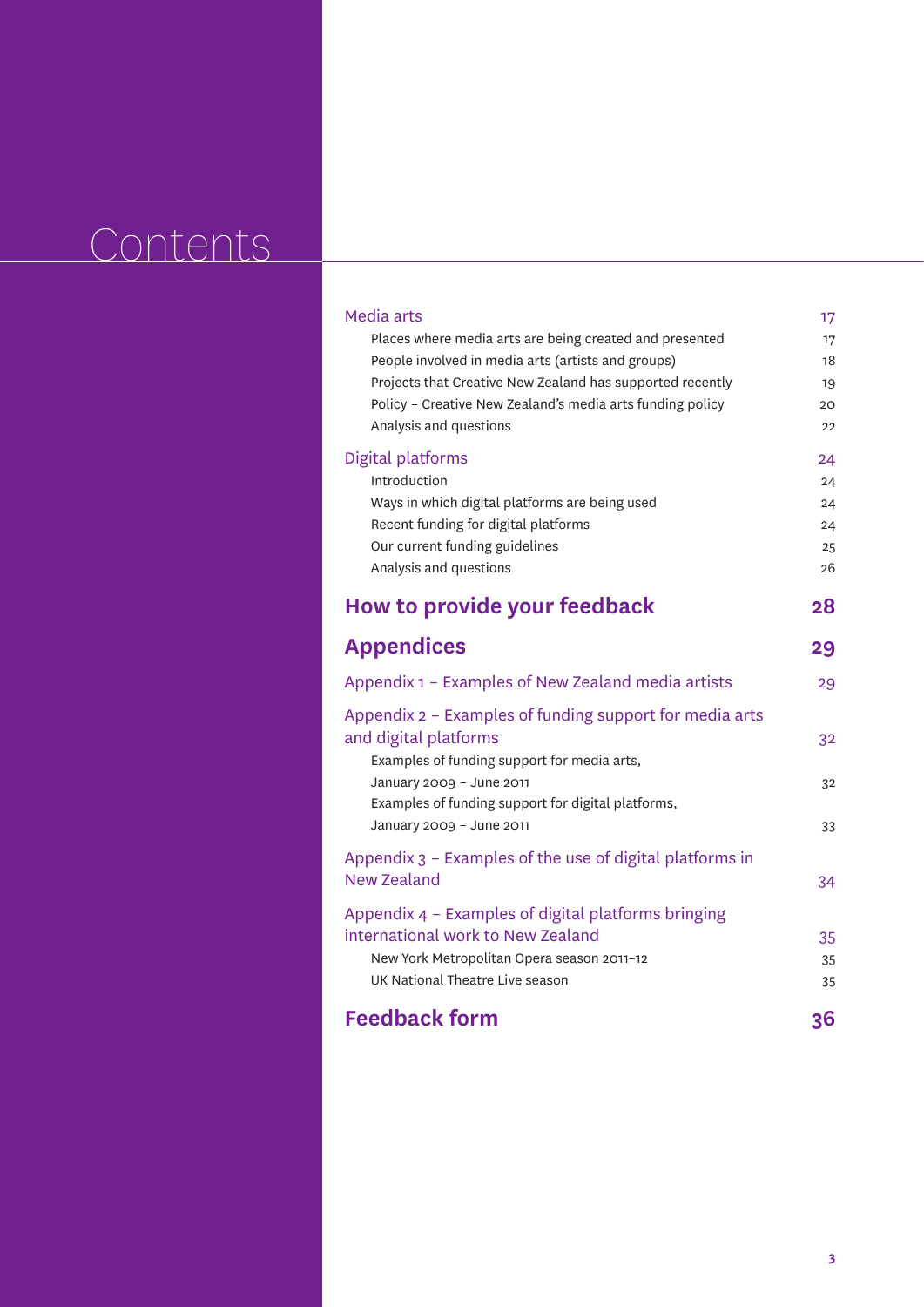# Introduction

#### **In this introductory section:**

- we explain the purpose and contents of this discussion paper
- we explain how Creative New Zealand uses the terms "media arts" and "digital platforms"
- we introduce the topics of media arts and digital platforms and summarise briefly how they are changing the New Zealand arts landscape, and
- we explain Creative New Zealand's role and responsibilities, and the different ways we might support media arts and the arts sector's use of digital platforms.

# **This discussion paper and its purpose**

# Getting your feedback and advice

Creative New Zealand is committed to consulting regularly about whether our funding priorities and initiatives are keeping up with new arts practices and the changing New Zealand arts environment.

In publishing *Do My Arts Look Good on This?,* we're looking for feedback and advice on how we can best support and develop New Zealand media arts and the arts community's use of digital platforms.

#### **Your feedback will help us identify:**

- our roles and responsibilities in relation to media arts, taking into account the current funding responsibilities of central and local government, as well as support provided by the private sector
- our priorities for the development of media arts
- how our various funding programmes, capabilitybuilding initiatives and advocacy activities should

support New Zealand media artists over the next five years (2012–2017), and

• how we can best support the New Zealand arts sector to take advantage of digital technologies and platforms.

## The contents of this paper

In this paper we outline some of the ways in which Creative New Zealand's resources might be used to support media arts and artists and the wider New Zealand arts sector's use of digital platforms.

# **After this Introduction section, this paper has two main sections:**

In **"Background: The new digital environment and its impact"** (see page 7), we

- provide background on the broader digital environment
- look at ways some artists and arts funders are responding to that environment, and
- identify some of the strengths, opportunities and challenges that Creative New Zealand needs to take account of when developing its policies on media arts and digital platforms.

# In **"Media arts and digital platforms in New Zealand today: With analysis and questions"** (see page 16),

- we discuss in detail what we mean by the terms "media arts" and "digital platforms"
- we explore the environment for media arts and digital platforms, including our current funding policies and recent grants, and discuss how our funding, capability-building and advocacy resources might best be directed, and
- we ask questions which we encourage you or your organisation to respond to. These questions are also listed together in the feedback form at the end of the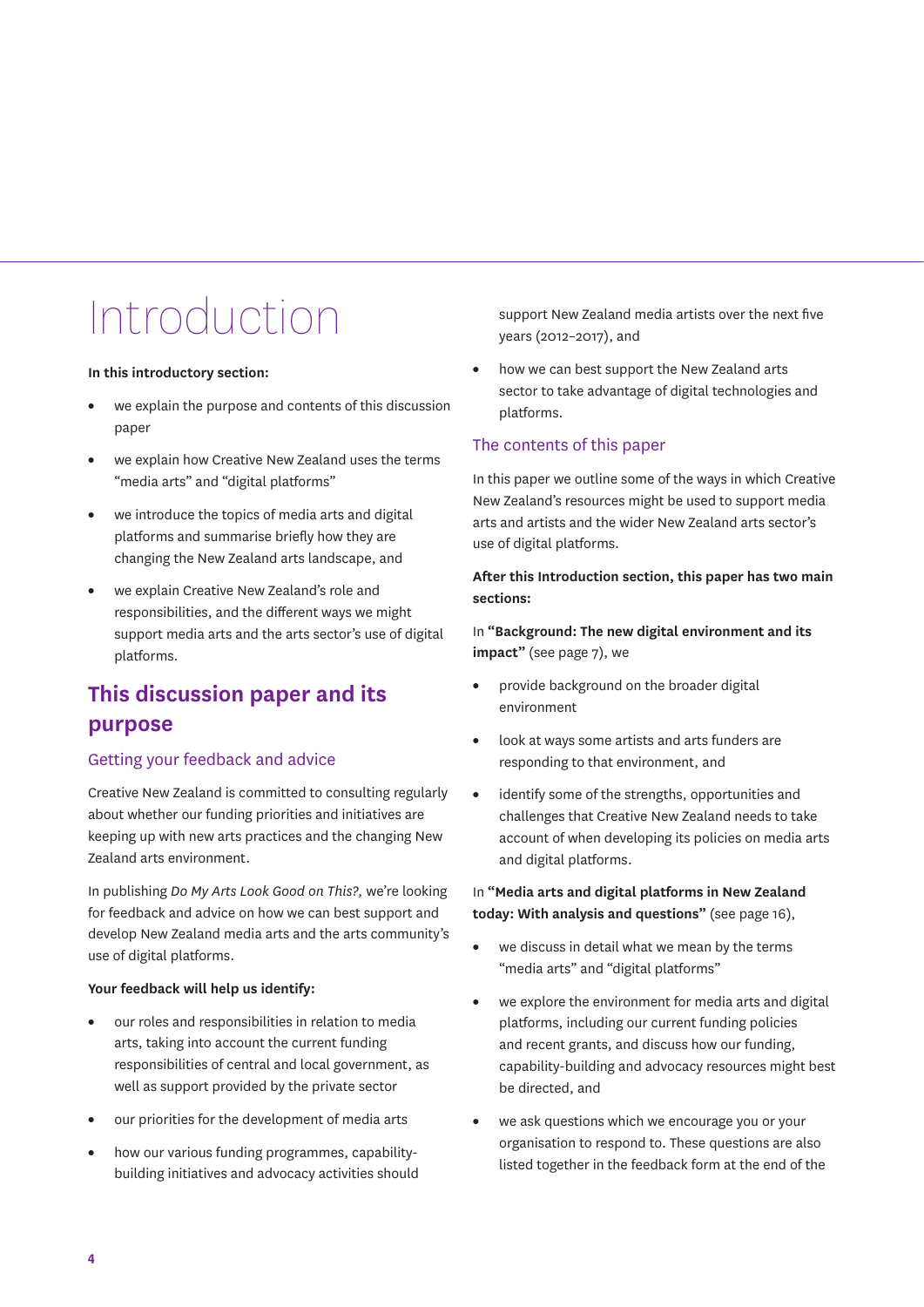paper (see page 36); You may also provide feedback via our online survey:

## **https://www.surveymonkey.com/s/2R9JYCD**

#### Sending us your feedback: How and when

We invite feedback from artists, practitioners, arts groups, arts organisations and others who are interested in New Zealand's media arts and ways the arts can benefit from digital platforms.

We value your contribution. Please write to us with your views and answers to the questions we ask by **Monday 19 December 2011**. For more details of how to provide feedback, see page 28.

In January 2012 we will collate and analyse your feedback. This information will be used to develop a draft report for our funding bodies (the Arts Board, Te Waka Toi and the Pacific Arts Committee). After these bodies have discussed that draft report, a final report will be submitted to the Arts Council for it to consider. It's expected that the Arts Council will make its decisions about any new policies in April 2012.

# **Media arts and digital platforms: How they're changing our arts landscape**

# What we mean by "media arts" and "digital platforms"

**We use the term "media arts" to refer to** artworks that have been created with the use of digital and new media technologies (including analogue technologies) and presented within a screen-based, electronic, virtual network or mobile domain.

**We use the term "digital platforms" to refer to** the use of digital technologies as a medium to engage with audiences, to promote and discuss artwork, to document and archive work, and/or to distribute work and make it more widely available.

Later in this discussion paper we look at these definitions in more detail and ask for your feedback on how accurate or useful they are: see "Defining our terms" on page 16.

#### Digital platforms – New ways of doing things

Digital platforms allow people to do things in new ways. For the arts sector it means new ways of viewing, reading, hearing or otherwise accessing the arts; new ways of responding to, and engaging with, the arts; new ways of distributing, promoting or selling the arts. For some a digital platform may be where they first engage with a particular artwork or artform – for others it will mean a new way of doing something they've done previously.

In New Zealand, websites such as eyeCONTACT' and Theatreview<sup>2</sup> are shifting arts discourse from printed to digital platforms. Worldwide there is less reliance on printed newspapers and magazines as a medium for promoting and discussing the arts, with more and more information and commentary moving to online environments.3

Digital platforms also offer a potential for artists to directly access and relate to audiences and supporters worldwide. For the savvy New Zealand artist or arts organisation, a world-wide niche market may be larger than the entire New Zealand population, leading to new audiences and new income opportunities that may be accessible without leaving New Zealand.

Archives of past work and documentation of an individual artist's or organisation's practice can also be made more accessible through the use of digital platforms.

To adapt and take advantage of all these opportunities, people working in the arts will need to acquire or access new skills, and redirect their existing resources and budgets away from older technologies towards the digital platforms that work best for them.

<sup>1</sup> http://eyeCONTACTartforum.blogspot.com

<sup>2</sup> http://www.theatreview.org.nz/index.php

<sup>3</sup> For example http://www.furtherfield.org and http://rhizome.org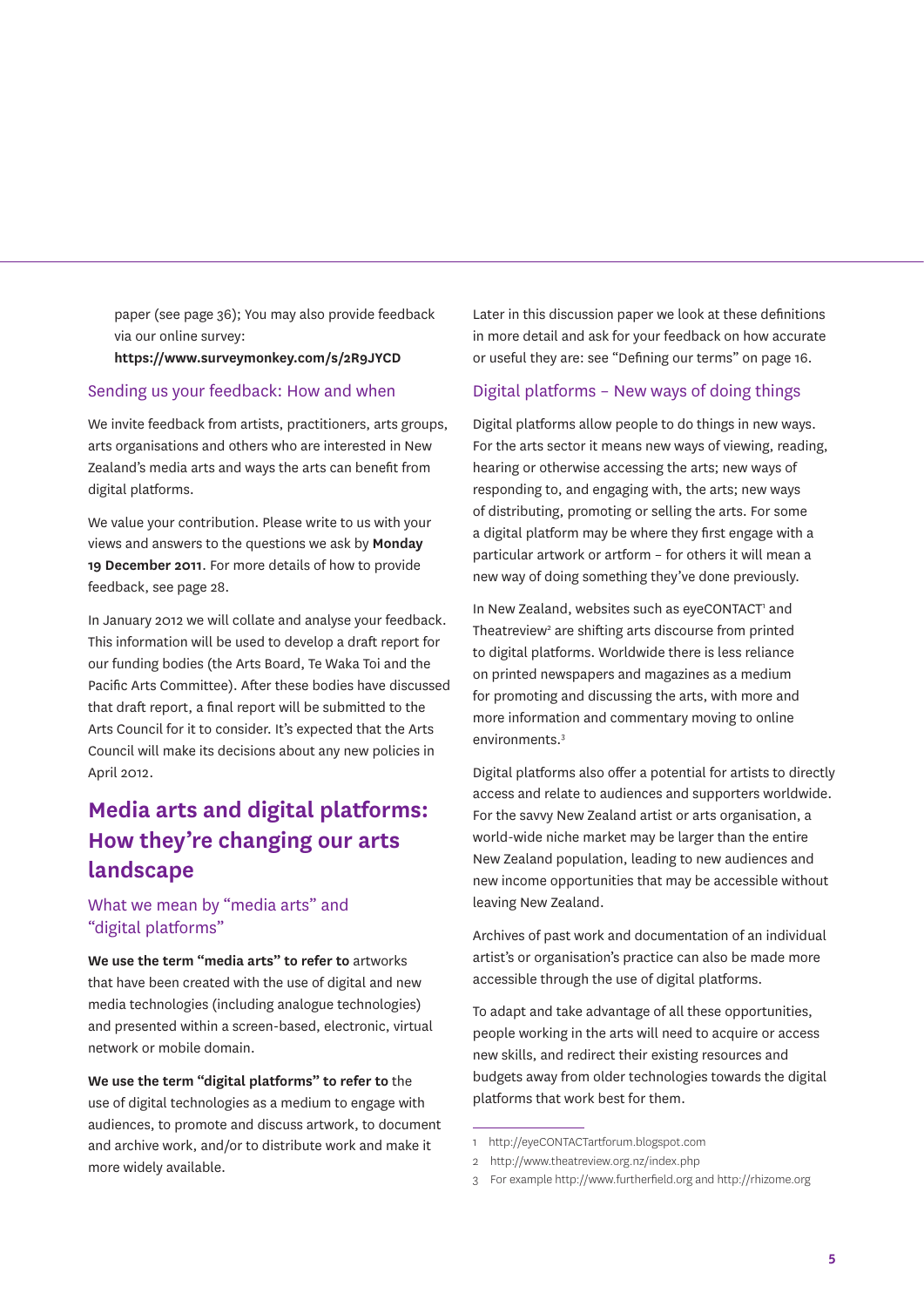# Media arts – A new arts practice

Digital technologies and platforms are changing not just the way that people engage with and respond to the arts. Just as the invention of photography led to changes in the nature and role of painting, digital platforms are affecting the practice and content of the arts - the way artists create and present work, and the subjects they choose for their works – for example:

- Computer games have become sites for the creation of a new genre of artworks, including internationally celebrated works such as those by ex-pat New Zealander Julian Oliver.4
- Networked environments support the creation of artworks that exist in multiple locations or that are distributed virtually through many sites – for example, Douglas Bagnall's early work *The Filmmaking Robot,* which depended on Wellington's free wireless network infrastructure, and New Zealand artist Kentaro Yamada's interactive video screens, which question our reliance on reality for communication.5
- New Zealand's collaborative research and development environment has seen practices and innovations in AR (Augmented Reality) developing here as quickly as anywhere else in the world.<sup>6</sup>
- Groups that mix audiences across the internet, live performance and digital broadcasting for example Blast Theory<sup>7</sup> or Upstage.<sup>8</sup>
- Computer tablets like the Kindle or iPad may lead to new literary styles that respond to where, when and how people are reading eBooks.

Media artists are an increasingly active and dynamic part

of the New Zealand and international arts environment. The challenge for any arts funding organisation, particularly in a time of static or decreasing funding resources, will be to decide how best to direct, or redirect, resources to support developments in media arts and help arts organisations to realise the potential of digital platforms.

# **About Creative New Zealand: Our role and responsibilities**

Creative New Zealand was established to encourage, promote and support the arts in New Zealand for the benefit of all New Zealanders.<sup>9</sup>

Under our governing Act, we're required to recognise in the arts the role of Māori as Tangata Whenua, the arts of the Pacific Islands peoples of New Zealand, and the cultural diversity of the people of New Zealand.

Our vision is of strong and dynamic New Zealand arts that are valued in Aotearoa and internationally. Our purpose is to be the national arts development agency – developing, investing in and advocating for the arts.

#### Services that Creative New Zealand provides

# **To deliver on our vision and purpose we provide three distinct but inter-linked services:**

- **Funding** investing in the best artists, arts practitioners and arts organisations to assist them to develop their art and deliver it to audiences throughout New Zealand and overseas.
- **Capability building** support for the organisations and people we fund to deliver their art in the best possible ways, by building their skills and capabilities.
- **Advocacy** on behalf of the arts to central and local

<sup>4</sup> See www.selectparks.net

<sup>5</sup> See www.kentaroyamada.com

<sup>6</sup> See www.youtube.com/watch?v=ZKw\_Mp5YkaE

<sup>7</sup> See www.blasttheory.co.uk/bt/index.php

<sup>8</sup> See www.upstage.org.nz/blog

<sup>9</sup> Arts Council of New Zealand Toi Aotearoa Act 1994. The Act has been reviewed and new legislation presented to Parliament.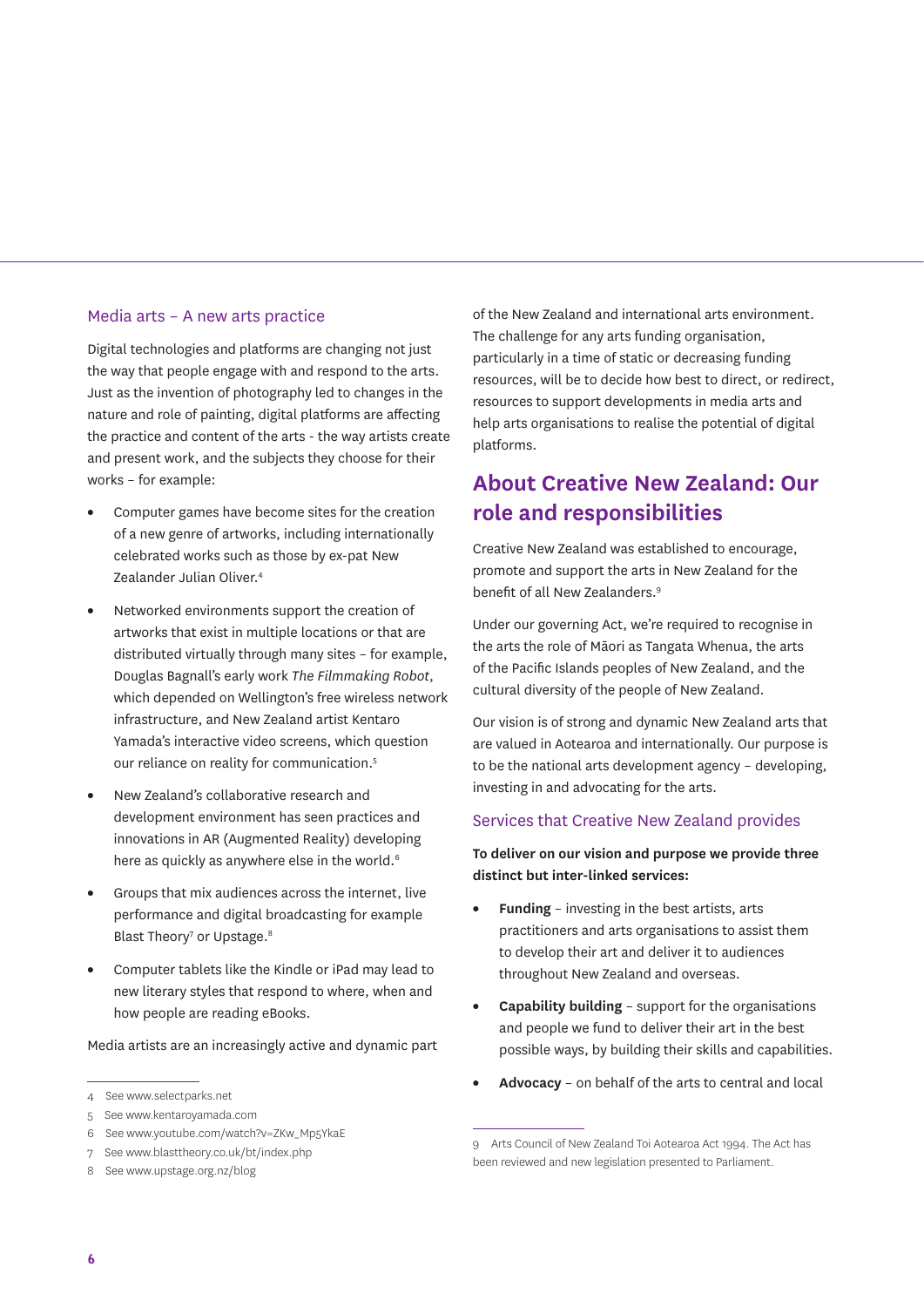government and other interested parties. This can include us undertaking research to develop resources for the arts sector.<sup>10</sup>

# How we can support media arts and digital platforms

The following are some ways Creative New Zealand might help sustain and develop New Zealand's media arts and the New Zealand arts sector's ability to take advantage of digital platforms:

- Funding support for the best artists, arts practitioners and arts organisations to research, create and present high-quality media artworks.
- Supporting individuals and groups to deliver highquality New Zealand arts experiences to local and international audiences via digital platforms.
- Capability building for the New Zealand media artists and arts organisations that we fund, to help them develop the skills required to make effective use of digital tools and platforms.
- Advocacy, targeted at central and local government and other interested parties, in support of the inclusion of high-quality New Zealand arts content across a range of digital platforms – for example, New Zealand arts content on digital television.

# Background: The New Digital Environment and Its Impact

#### **The following pages provide an overview of:**

- the digital environment, its infrastructure requirements, and key trends within the environment,
- the range of central and local government agencies with an interest in people's access to and use of, digital platforms,
- environmental factors that may affect the responses of arts funders, and examples of some of those responses, and
- strengths, opportunities and challenges presented by the digital environment.

# **The digital environment**

Twenty years ago media arts and the use of digital platforms were limited to a range of arts practitioners exploring the artistic and interactive possibilities of computers and audio-visual equipment. Today, digital technologies are a pervasive aspect of our everyday life and culture. Digital literacy has grown exponentially in the last decade and digital devices have proliferated; personal computers, mobile devices, laptops and computer tablets are now commonplace.

The use of digital platforms by the arts community in New Zealand is now so ordinary that an arts organisation is likely to attract comment if it lacks a webpage or email facilities, or if it's not making use of social networking sites such as Facebook and Twitter or posting material on YouTube.

<sup>10</sup> For more information on our advocacy research and resources see http://www.creativenz.govt.nz/en/developing-the-arts/research-andpublications/resources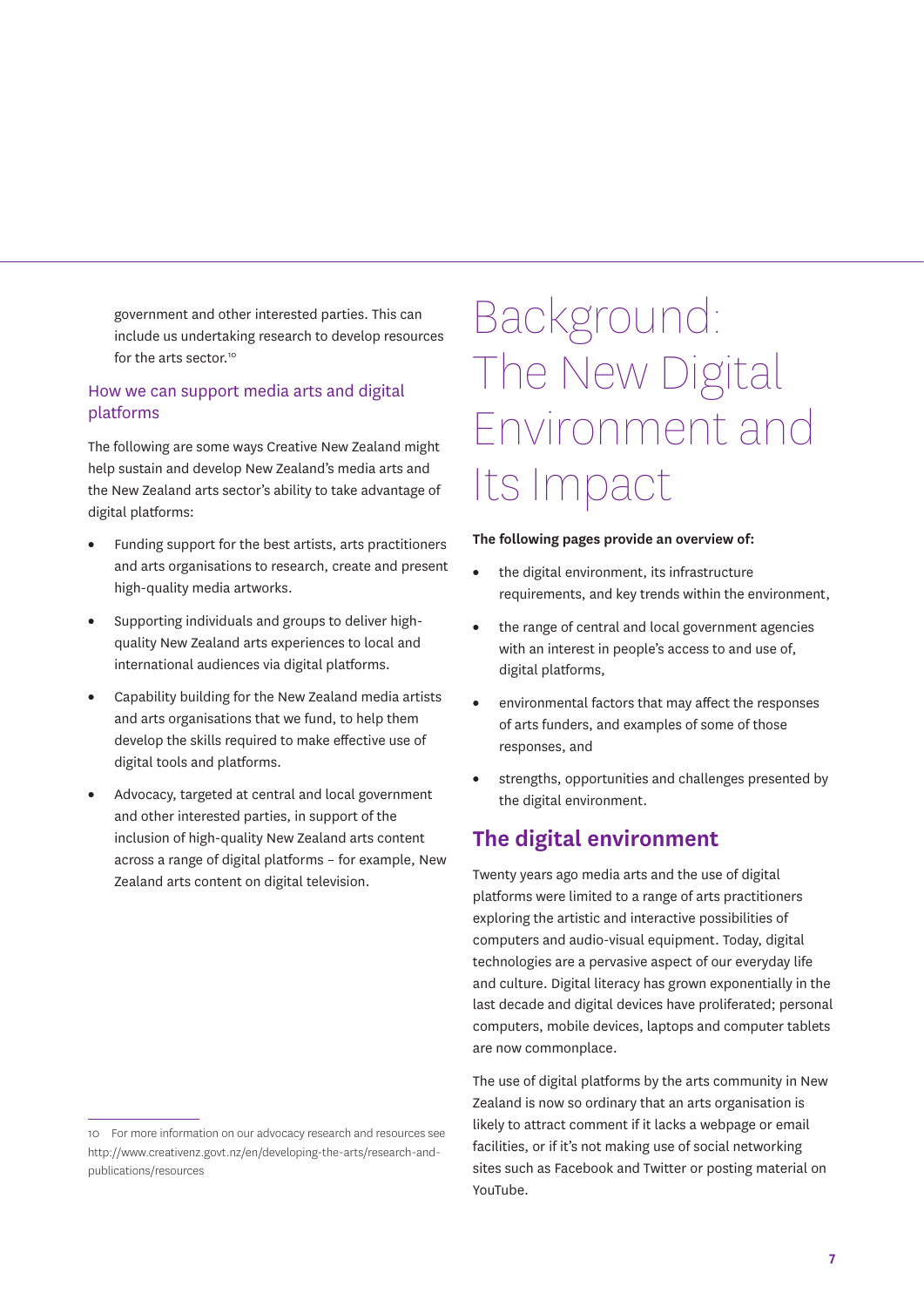## Some statistics

Since the turn of the century there has been almost exponential growth in the number of New Zealanders using the internet and digital platforms such as mobile phones, MP3 players and, most recently, computer tablets like the Kindle and the iPad. New Zealand households with a broadband connection jumped from 33% in 2006 to 63% in 2009.<sup>11</sup>

Worldwide a recent growth area has been the use of mobile phones and devices. The International Telecommunications Union estimating there would be 5.3 billion mobile subscriptions by the end of 2010. This equated to 77% of the world's population.

In the fast changing digital environment, data from two years ago may not reflect how people will be using digital technology six months from now. Nonetheless the trend of the past decade is clear. Using digital technologies to read, view, hear, purchase, engage with and respond to the arts is commonplace and unexceptional.

A 2007 study indicated that just over a third of the population (34%) had posted pictures online, 29% had downloaded or listened to music online, 21% had downloaded or watched videos at least weekly, and 8% had posted audio material.<sup>12</sup> This study also noted that:

- 81% of New Zealanders surveyed used the internet
- 81% of those users browsed the Internet at least weekly for entertainment purposes
- 13% of all users have their own website and 10% their own blog

those who create content tend to be under the age of 30.

Creative New Zealand's 2008 survey, *New Zealanders and the Arts,* showed similar results: 23% of respondents had created original arts works using a computer, 29% had used the Internet to book tickets to performances, and 38% had used the Internet to view online performances or artworks.

# Younger New Zealanders: Most likely to engage with the arts digitally

The *New Zealanders and the Arts* survey showed that younger New Zealanders were the most likely to engage with the arts using the Internet, with 59 percent of 15-24 year olds and 43 percent of 25–44 year olds reporting they had used the Internet for this.

Among 10–14 year olds, 83 percent said they had used a computer to create their own artworks within the past 12 months.

# Māori, Pacific and Asian peoples: Accessing artworks digitally

The Internet was used to access the arts across all cultural groups in New Zealand. In the 15–24 age group for example, 59% of Māori, 63% of Pacific people, and 69% of Asian New Zealanders reported having watched artworks on line.

Further, in the same age group, 28% of Māori, 37% of Pacific people, and 43% of Asian New Zealanders reported having created original works of arts using a computer.

In 2010 Te Puni Kōkiri reported that:

*Māori (particularly young Māori) are over-represented amongst a group of New Zealanders who are heavy and extensive users of new and emerging devices such as cell phones/PDAs and iPods/MP3 players.13*

<sup>11</sup> See www.stats.govt.nz/browse\_for\_stats/industry\_sectors/ information\_technology\_and\_communications/HouseholdUseofICT\_ HOTP2009/Commentary.aspx

<sup>12</sup> Bell, A., Crothers, I. Kripalani, K., Sherman, K., Smith, P. (July 2008) The Internet in New Zealand 2007. Final Report. Institute of Culture, Discourse and Communication, AUT University (Auckland, NZ) cited in New Zealanders and the Arts page 33. See also www.onlinemarketer. co.nz/internet-usage-behaviour-in-new-zealand

<sup>13</sup> Te Puni Kōkiri, Mātauranga Whakarāpopotonga (Knowledge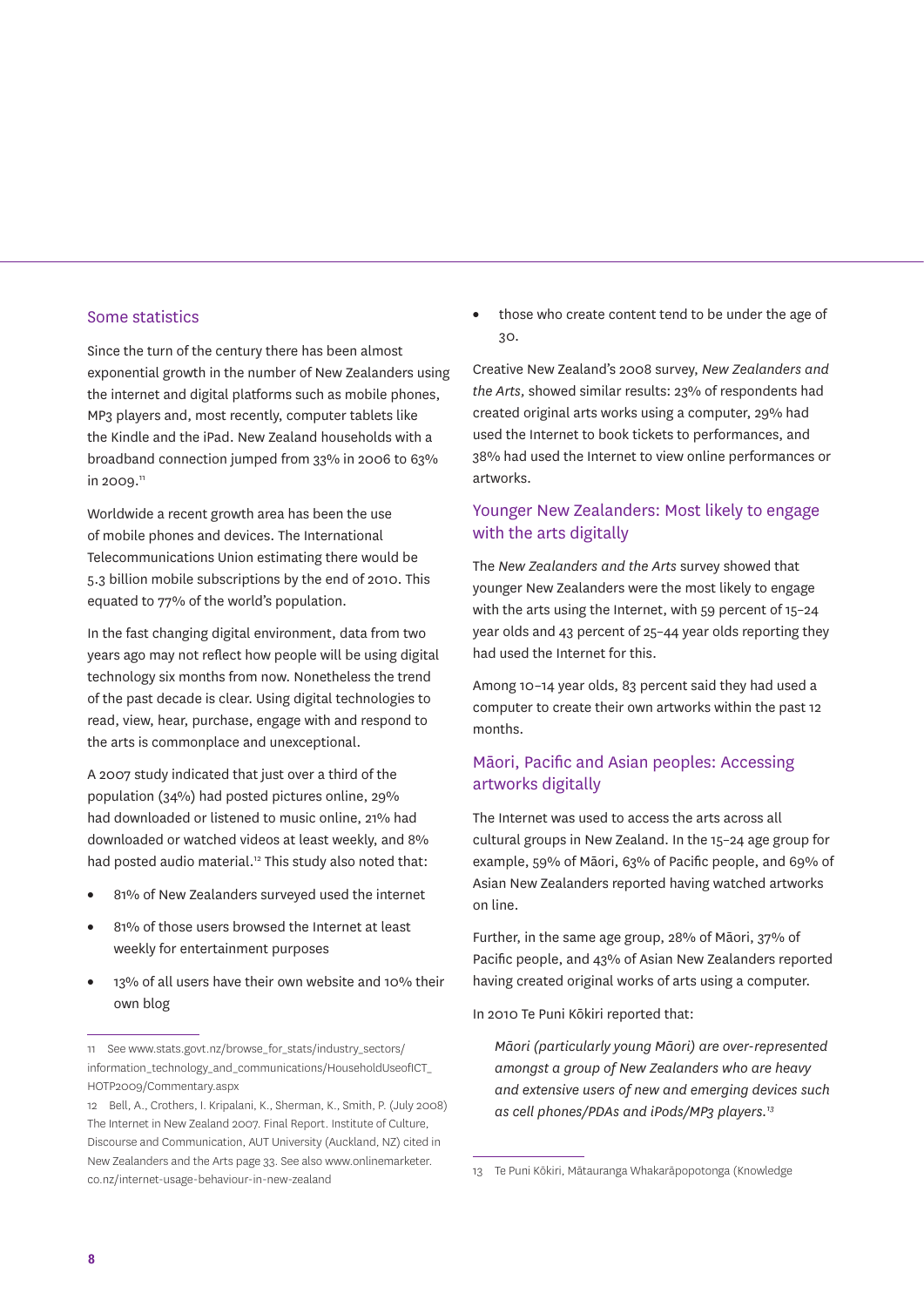Commentators have noted that the presence of Māori information on the Internet has benefits for Māori, but also that many Māori see risks to their culture in making information too freely available in this way. For indigenous peoples in particular, some of the issues can include:

- threats to cultural values
- loss of control of information once it has been digitised
- issues of intellectual and cultural property ownership
- accuracy and authority
- commercialisation of information.<sup>14</sup>

These issues can also be areas of concern for people in the wider arts sector.

#### Building a digital infrastructure

New Zealand's digital infrastructure is still under construction. Affordable broadband (high-speed) Internet access is seen as a critical part of the national infrastructure, and the Government has committed to spending \$1.5 billion between 2009 and 2019 to roll out ultra-fast broadband.15

Broadcasting of digital television (DTV), with its potential for multiple, interactive channels and high-definition services, is to be rolled out across all of New Zealand between September 2012 and December 2013.

Between 2006 and 2009 the Government's Digital Strategy provided funding support for a number of aspects of the production, distribution and archiving of content

Summary Sheet) 001 – 2010. Go to www.tpk.govt.nz/en/in-print/ourpublications/fact-sheets/use-of-broadcasting-and-e-media-maorilanguage-and-culture/download/tpk-broadcast-factsheet-en-2010.pdf 14 Alistair Smith. Fishing with New Nets: Maori Internet Information Resources and Implications of the Internet for Indigenous Peoples. Go to www.isoc.org/inet97/proceedings/E1/E1\_1.HTM

15 Go to www.beehive.govt.nz/release/budget-kick-startsbroadband-investment

across a range of digital platforms. More recently these programmes have been winding down – for example the Digital Strategy Community Partnership Fund (managed by the Department of Internal Affairs) was last offered in 2009. However, a computers-in-homes scheme and a computer clubhouse scheme continue.

New Zealand can sometimes lag behind other developed countries when it comes to access to the latest technologies and support. For example delays in getting iPads on sale in New Zealand, the lack of locally based ebook reader support, the national, high speed broadband network not being completed until 2019.

The developing infrastructure will benefit media arts and enhance the arts sector's ability to take advantage of digital platforms. In future, arts content is as likely to be enjoyed at home or on the move as in a gallery, library, theatre or museum. As the digital infrastructure improves, national broadcasters, telecommunication companies and online publishers may move away from mass-market approaches towards focusing on smaller niche markets, including arts markets.

Digital technologies and increasing accessibility will also present opportunities for greater participation in and engagement with the arts for a wide variety of peoples and communities.

### Government agencies

A range of central and local government agencies have interests in New Zealanders access to and use of digital platforms.

#### This includes:

- NZ on Air
- Television New Zealand
- Radio New Zealand
- Te Māngai Paho
- Te Puni KŌkiri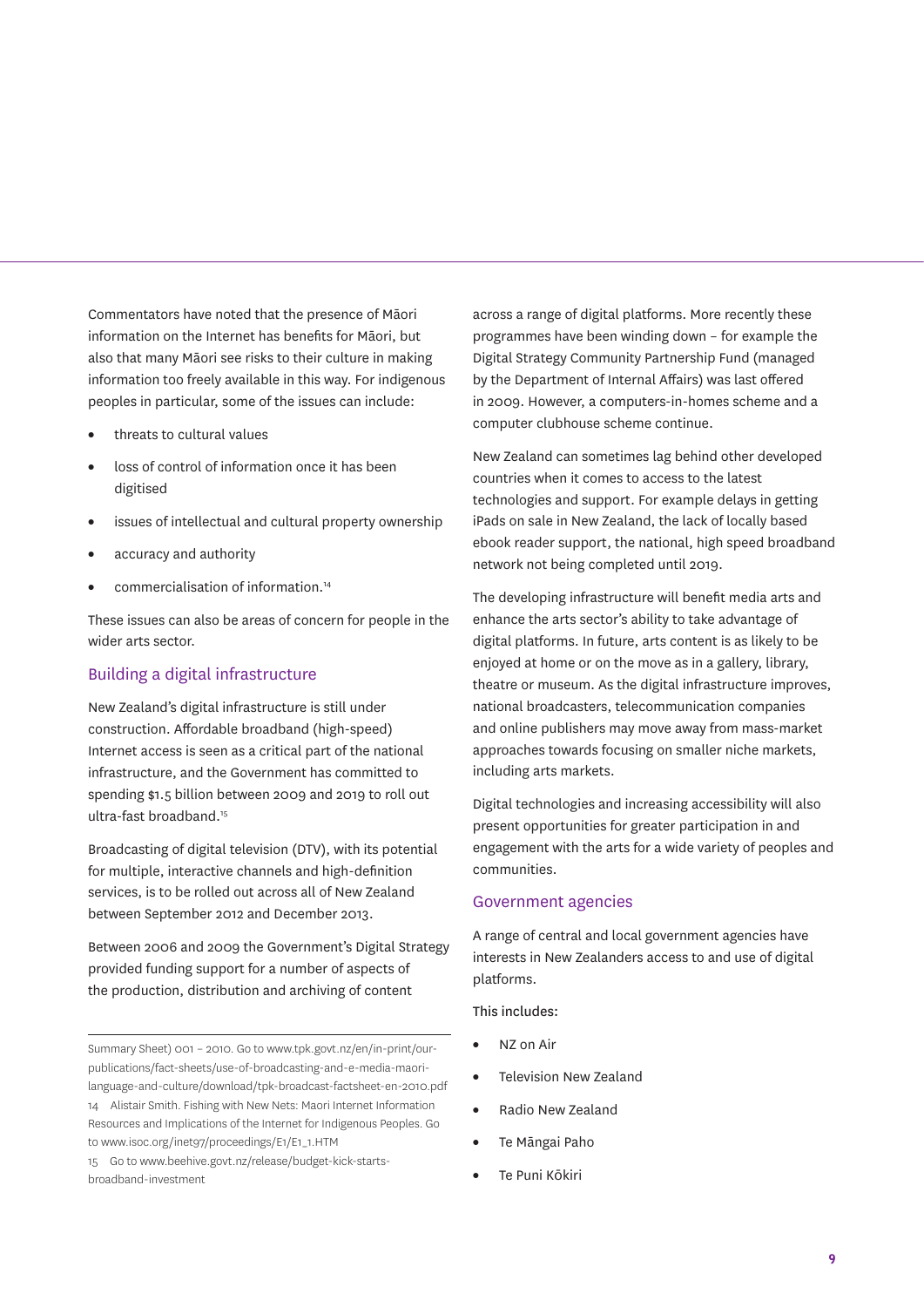- Māori Television
- the New Zealand Film Commission
- Te Papa
- the Ministry for Culture and Heritage
- the National Library
- Archives New Zealand
- the Department of Internal Affairs
- the Ministry of Economic Development
- the Ministry of Science and Innovation
- regional art galleries and museums
- local libraries
- the Media Studies, Fine Arts, Music, Theatre and Film departments of universities and tertiary training institutions

With so many agencies having a part to play there may be duplication of effort or, more worryingly, agencies may be working with old assumptions and failing to respond in an appropriate way to the changing environment. It can also be difficult for an artist or arts organisation to know exactly what the different agencies are responsible for or what they are trying to achieve.

In publishing this document and inviting a conversation with artists and other interested parties, Creative New Zealand is keen to clarify its own role and responsibilities. We are also eager to identify how we can work more effectively with other agencies to ensure that the arts community makes the most of its opportunities and is equipped to meet the challenges posed by an everchanging digital environment.

# Key trends in the digital environment

For several years arts organisations have been urged to face up to a rapidly changing environment and embrace new, more interactive and more personalised ways of engaging with existing and potential audiences.

# **The following are some of the trends in this environment:**

- **Content creation** Consumers and users will continue to be active in creating content, from editing home videos to be shared with family members, to creating ultra-low-budget movies. The line between creating and consuming content will continue to blur – this is sometimes referred to as a "pro-am" or "prod-user" revolution.
- Personalised content Consumers are not only more likely to create and distribute their own personal content, but also more likely to consume content targeted towards their own tastes. More and more it will be the consumer who decides what and who they will view on their screen, listen to in their music library, or read on their e-book reader. The world will continue to move towards niche markets and personalised content, away from mass marketing and mass distribution.
- **Power and affordability** Supporting this trend will be continued improvements in hardware power and affordability, and an increasing range of applications ("apps") that enable users to access, view and use recordings, images, music and e-books.
- **Social networking sites** There will be further evolution of social networking sites, – such as YouTube, Twitter, Facebook and LinkedIn - for posting and promoting both commercial and user-generated (personal) content.
- **The "long tail"** This is a term used to describe opportunities offered by the Internet and web-based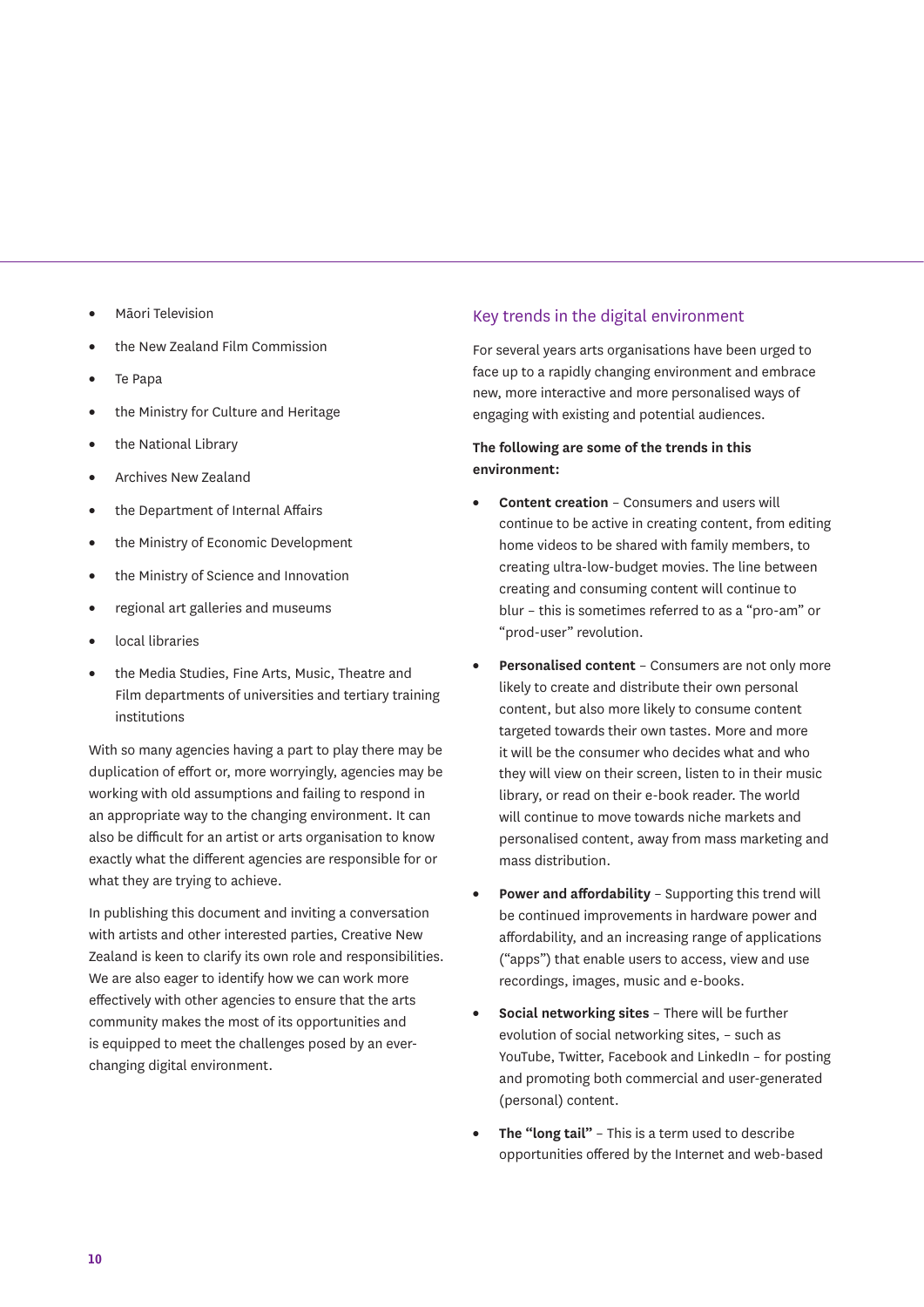commerce. It refers to using Internet connectivity to sell a large number of unique items to many customers in relatively small quantities, instead of seeking to sell large volumes of a limited number of popular items. People that buy the hard-to-find or "non-hit" items form a customer demographic called "the long tail".

- **Direct-to-Fan** This is a business model used by independent musicians and others in the music industry, by-passing major recording labels, radio and retail outlets and letting the artist (or the team that supports them) create interest in their music directly with their fans.16 A Direct-to-Fan model may be of use to artists operating in areas other than music where an artist or group of artists are looking to leverage a fan base throughout their career.
- **Digital distribution channels** There will be continuing use of online music distribution mechanisms, a growth in the publication and distribution of e-books, and increased use of highdefinition digital equipment to make performing arts more widely accessible.
- **Crowdfunding** Crowdfunding websites enable artists, arts groups and organisations to ask friends, family and their fan base for small donations to help complete a project. In the US over \$80 million was raised for creative projects in two years through crowdfunding channels. In New Zealand the Arts Foundation is looking to establish a crowdfunding website.<sup>17</sup>
- **Growth of mobile devices and apps** Growing numbers of subscribers to mobile devices will have access to additional features such as streamed content, as well as an increasing number of apps that enable the mobile user to access, view and use

recordings, images, music and e-books.

- **Collaborative consumption** a rise in the use of economic models based on sharing, swapping, bartering, trading or renting that have been enabled by advances in social media and peer-to-peer online platforms such as TradeMe & CouchSurfing.
- **Traditional forms will continue**  Traditional ways of engaging with the arts offer unique experiences that digital environments can't reproduce, such as presentations of live music, dance and theatre performances in the immediate presence of an audience; viewing paintings, craft works or installations in a gallery; and the reading of printed books. These will continue to be an essential part of the arts environment for many decades to come.

# **The role of arts funders in the new environment**

Digital platforms and the emergence of the new artform we've called "media arts" have led some to question whether the traditional approaches used by arts funding agencies are still appropriate for the new digital arts environment.

In this section we consider some key factors and issues that arts funders need to consider, and some examples of how arts funders are responding internationally.

# Relevant features and trends for arts funding policy

# **These are some factors that arts funders need to consider when developing their policy settings:**

• **No longer place-specific** – Past arts policies have often been place-specific, with New Zealand artists being supported to produce work for New Zealand audiences. Digital culture now means it's easier for New Zealand artists to operate more easily from, and appear in, any territory, so that they can reach

<sup>16</sup> For more information see www.en.wikipedia.org/wiki/Direct-to-Fan

<sup>17</sup> See www.boosted.org.nz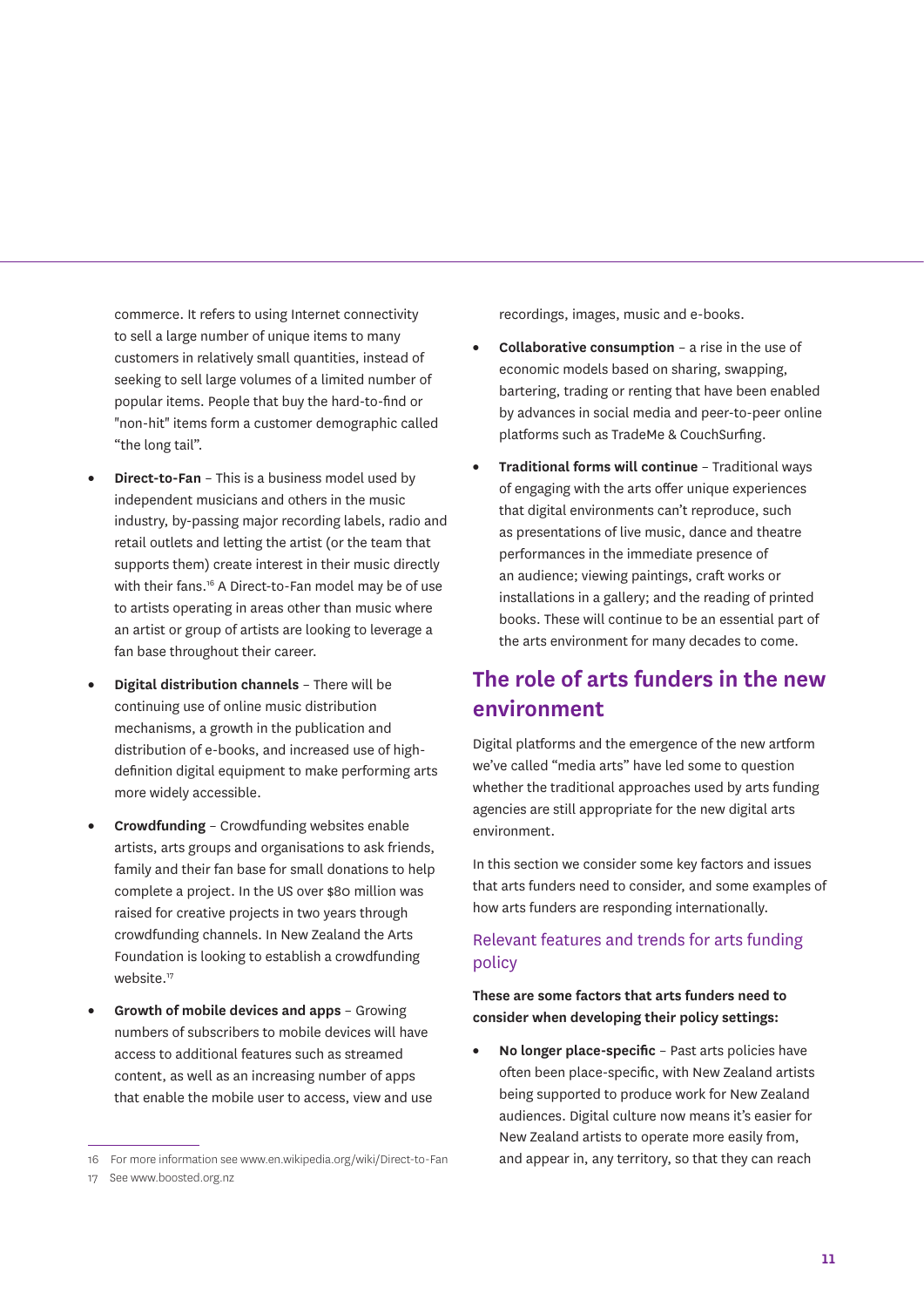international audiences irrespective of where the artists are working. The internet has allowed global artists to participate in local initiatives and local artists to participate in global initiatives.

- **A global market** International companies are using digital platforms to make their work more readily accessible to New Zealand audiences. For example, the 2011-12 season of the New York Metropolitan Opera will be shown at 28 cinemas throughout New Zealand, while the (UK) National Theatre is broadcasting one-off showings of three of their productions "live" in 17 New Zealand cinemas between September and December 2011.<sup>18</sup>
- **No longer top down** In the arts and cultural sector the traditional value chain is being rapidly modified. Growing access to tools and technology now supports a 'DIY' process and aesthetic. Artists – or anyone with the right tools – can now create, produce and distribute their own work from their personal computer, whether the end product is a digital one or a more familiar and tangible product such as a book.
- **Consumer-led** There are now internet spaces where creators and audiences can connect directly. This has modified a market system that previously involved many gatekeepers (including arts funders), as a work made its way from creation, production and distribution to audience experience.
- **The people formerly known as the audience** With traditional, non-digital literature, arts and media, a distinction was often made between the author, artist or producer and those who listened to, read, viewed or contemplated their work. The capacity for interactivity associated with digital technologies may change these relationships.People using digital platforms may want to do more than just buy a book or ticket or passively view or listen to arts content. They may expect to be able to contribute to, comment

on, or alter and manipulate images, sounds and text, often for their own creative purposes.

• **Sustainable arts practice** – New ways of working and disseminating work can present challenges for artists and practitioners in trying to maintain income levels and make enough to pay for basics like rent, food and a pension plan. Issues to be considered include the merits of limited versus unlimited editioning of work, and whether "sharing" or giving away work online will be beneficial, rather than detrimental, to generating income.

At a July 2008 mini-summit on New Media arts policy and practice organised by the International Federation of Arts Councils and Cultural Agencies (IFACCA) it was suggested a well developed set of policy tools for media art and culture could include:

- productions by individuals, collectives, associations, artist run companies, and transnational collaborations
- research driven projects and programmes, often with trans-disciplinary teams
- infrastructures that include organisations, networks and virtual platforms
- physical spaces such as media labs and exhibition venues
- festivals, exhibitions, conferences, workshops
- mobility support such as travel grants and shipping costs for exhibiting
- transnational collaboration through residencies
- research and development; and distribution of software and hardware
- documentation and publications both on- and off-line
- policy research and development, maintaining 'practice to policy' dialogue<sup>19</sup>

<sup>18</sup> Appendix 4 of this paper lists the NZ cinemas involved and productions available.

<sup>19</sup> See http://media.ifacca.org/uploads/ASEFReport2008.pdf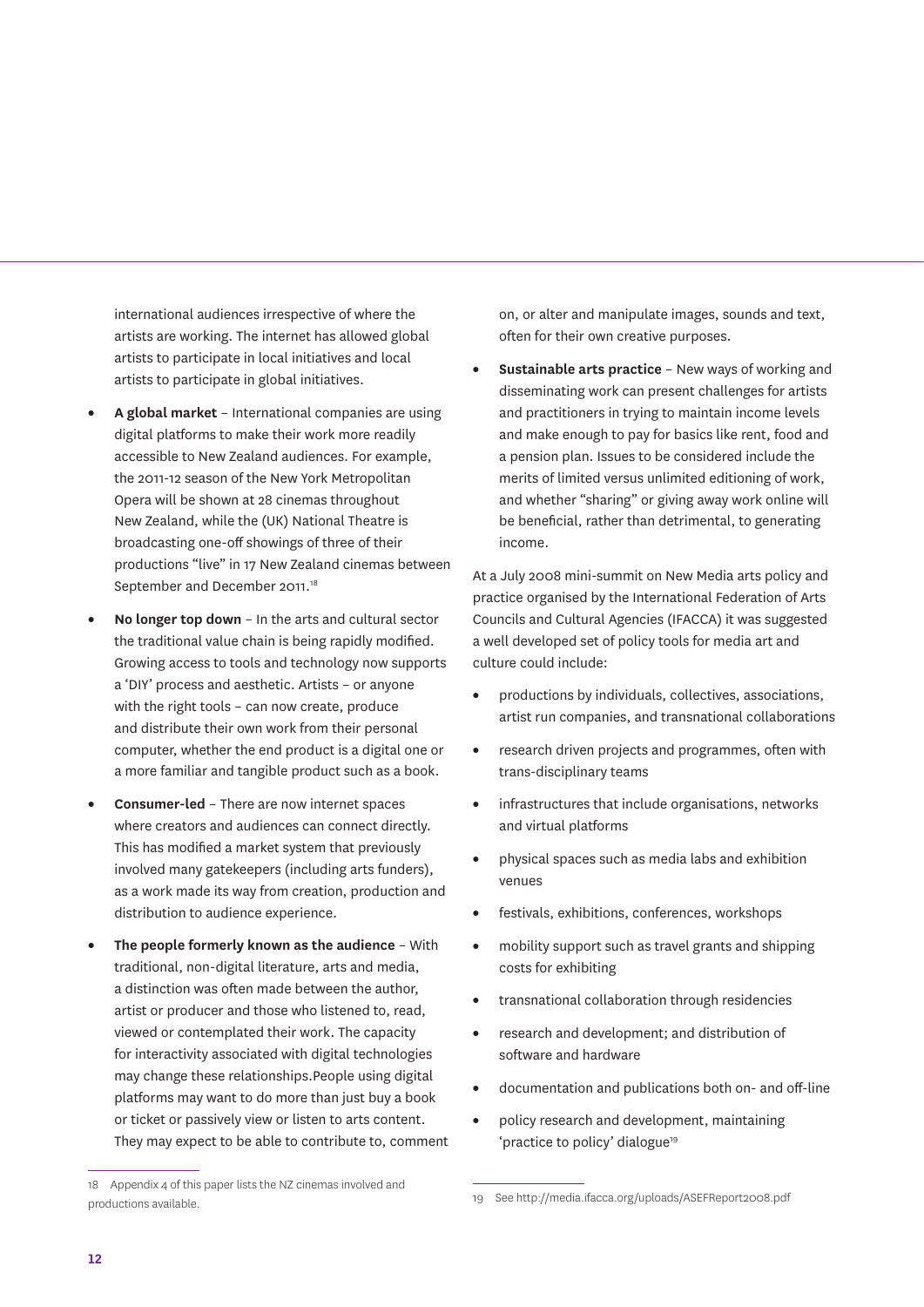# International examples of how Arts Councils are responding

Many Arts Councils have been grappling with how best to respond to digital developments. The following are some examples of recent approaches.

#### **Arts Council of England**

The Arts Council of England (ACE) recognises digital arts practice and supports artists and arts organisations across artforms to present and promote the arts in "new and inspiring ways".

All of the ACE's funding programmes are cited as being able to respond to digital opportunities. These programmes include the National Portfolio, Grants for the Arts, and the new strategic lottery funds.<sup>20</sup>

Digital arts have long been supported within visual arts investment, including digital arts, moving image and artists' film and video.

The ACE supported AmbITion project started life in England as a pilot for the arts and cultural sector in the North West and East regions of ACE. It is a change programme – helping arts and cultural sector organisation integrate IT and digital developments. The programme is based on a belief that small to medium sized creative organisations are most likely to benefit from digital developments, but their knowledge base, limited staffing capacity and scale means they may not be able to sustain and support new digital developments alone.<sup>21</sup>

In June 2011 the ACE, the Arts and Humanities Research Council and the National Endowment for Science Technology and the Arts (NESTA) announced a £500,000 Digital R&D Fund for Arts and Culture, to harness digital technologies to connect with audiences and explore new ways of working. As part of the research before this

fund was established, a scoping study interviewed 60 people from a range of arts organisations, museums and commercial organisations from the wider creative media industries. The scoping study identified three broad segments, based on the interviewees' use of digital media:

- **digital creative organisations** for whom digital media is fundamental to their core creative and cultural output
- **multi-platform cultural organisations** from the traditional arts and cultural sectors that have embraced digital media both for engaging with audiences and for creative practice
- **traditional arts and cultural organisations** that mainly use digital media as a tool for marketing their live offerings.<sup>22</sup>

<sup>20</sup> See www.artscouncil.org.uk/funding/national-portfolio-funding/ national-portfolio-depth/digital

<sup>21</sup> See www.getambition.com/about

<sup>22</sup> For a copy of the scoping study go to: www.nesta.org.uk/library/ documents/NESTADigitalRnDProgrammeJune201V2.pdf.pdf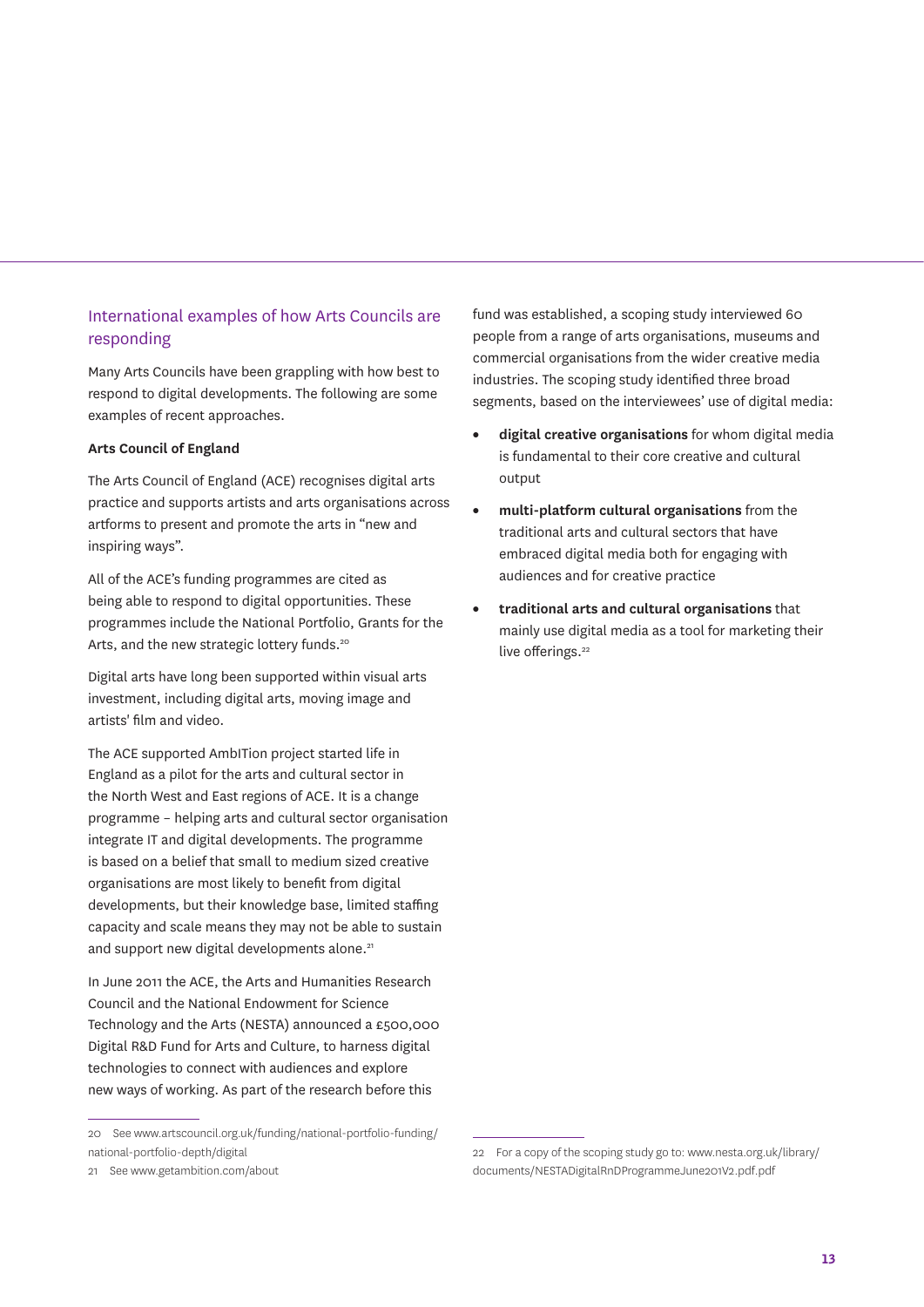#### **The Australia Council for the Arts**

In June 2009 the Australia Council for the Arts announced its *Arts Content for the Digital Era Strategy*.<sup>23</sup> This strategy has four streams:

- **New audiences:** promoting access to arts content to help the sector better understand audiences and their behaviour in the digital era, and to promote greater access to Australian-sourced arts content across digital platforms, locally, regionally and internationally
- **New domains:** evolving arts content and practice to raise the profile of emerging artforms and support artists to evolve their arts practice in new domains
- **New incomes:** linking arts content and commerce to build the capacity of the sector to adopt appropriate business, marketing, copyright and distribution models in the digital era
- **New support:** producing and preserving arts content – to offer support that is fitting for a new crossplatform arts landscape and encourage the creation of and access to arts content through digital archives.

Over recent years the Australia Council has supported Opera Australia and the Australian Ballet to undertake live simulcasts to eight high-definition cinemas around Australia. It has also been exploring ways to support the digital transmission across Australia of works by major performing arts companies. These initiatives have involved the Council working directly with broadcasters such as the ABC, ABC Online and internet channels.

Other media arts and digital platform programmes supported by Australia Council artform boards include:

• **Synapse Residencies** – through which the Australian Network for Arts and Technology (ANAT) is calling for applications for arts/science collaborations.

See: www.anat.org.au/2010/12/2011-synapseresidencies-call-for-applications/

• **AlloSphere Residency** – presented by the Music Board and Inter-Arts office with the University of California.

See: www.australiacouncil.gov.au/grants/grants/ allosphere\_residency

• **Literature New Work – Digital and New media Writing** – to assist Australian writers and illustrators working in the digital space to create digital and/or new media works with a literary focus.

See: www.australiacouncil.gov.au/grants/grants/new\_ work\_-\_digital\_and\_new\_media\_writing\_grants

• **A Geek in Residence pilot** – to enable digital artists and technicians ("geeks") to share skills and experience with arts workers and organisations.

See: www.australiacouncil.gov.au/news/items/pre-2010/geeks\_open\_gateways\_for\_the\_arts

# **Strengths, opportunities and challenges**

The following are some of the strengths, opportunities and challenges that Creative New Zealand believes it will need to take account of when it develops any policy around media arts or digital platforms:

#### **Strengths**

- the talents and abilities of New Zealand artists, arts practitioners and arts organisations
- New Zealanders resourcefulness an ability to create opportunities with minimal resources
- the active engagement by New Zealand media artists with international sites and networks.

<sup>23</sup> See www.australiacouncil.gov.au/special\_projects/arts\_digital\_era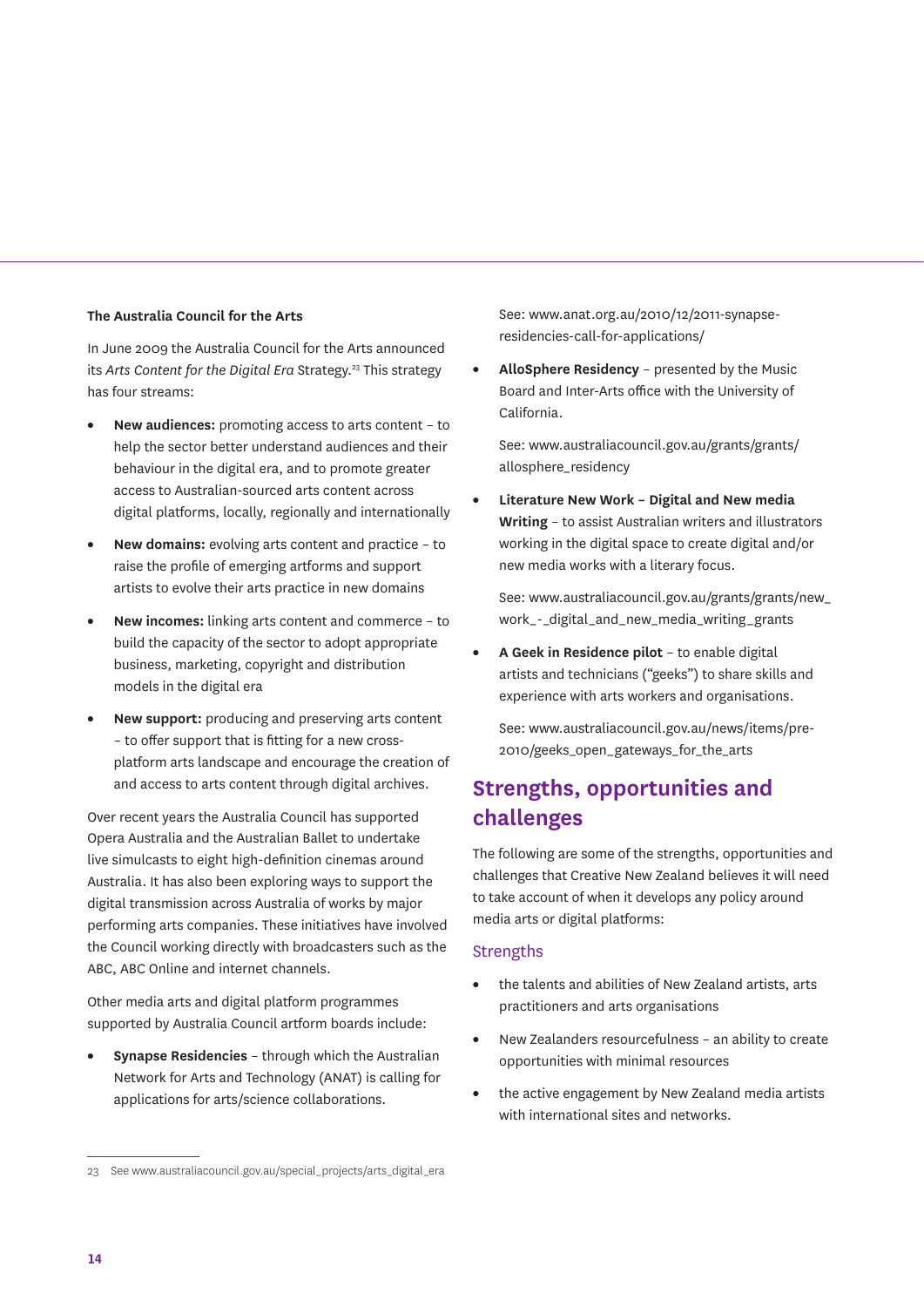# **Opportunities**

- new ways of creating work
- new ways of preserving, developing and transmitting cultural traditions and artistry
- new ways of doing business that offer new ways to engage with audiences, new ways to distribute work and new income streams for artists
- the roll out of a high-speed national broadband network and digital television
- increasing speed of digital transmission, reducing New Zealand artists' distance from local and international markets
- access to world-wide niche markets larger than the New Zealand market
- increased access and participation options for a wide range of New Zealand communities
- increasing recognition within New Zealand for the achievements and practice of New Zealand media artists
- the changing nature of the artist-audience relationship.

# Challenges

- how to manage the risk of an erosion of intellectual and cultural property rights
- how to maintain and build demand for distinctive New Zealand arts in a global marketplace
- artists and arts organisations not adapting to and making use of digital platforms, leading to a loss of existing audiences and income streams, while also missing out on new audiences, new ways of doing business and new methods of creating work
- potential confusion between the funding mandates and responsibilities of different central government

agencies – for example, broadcasting, narrowcasting and internet television

- providing simple and easy ways for New Zealanders to digitally access New Zealand arts content
- building and maintaining required technical knowledge and skills within media arts and the wider arts sector.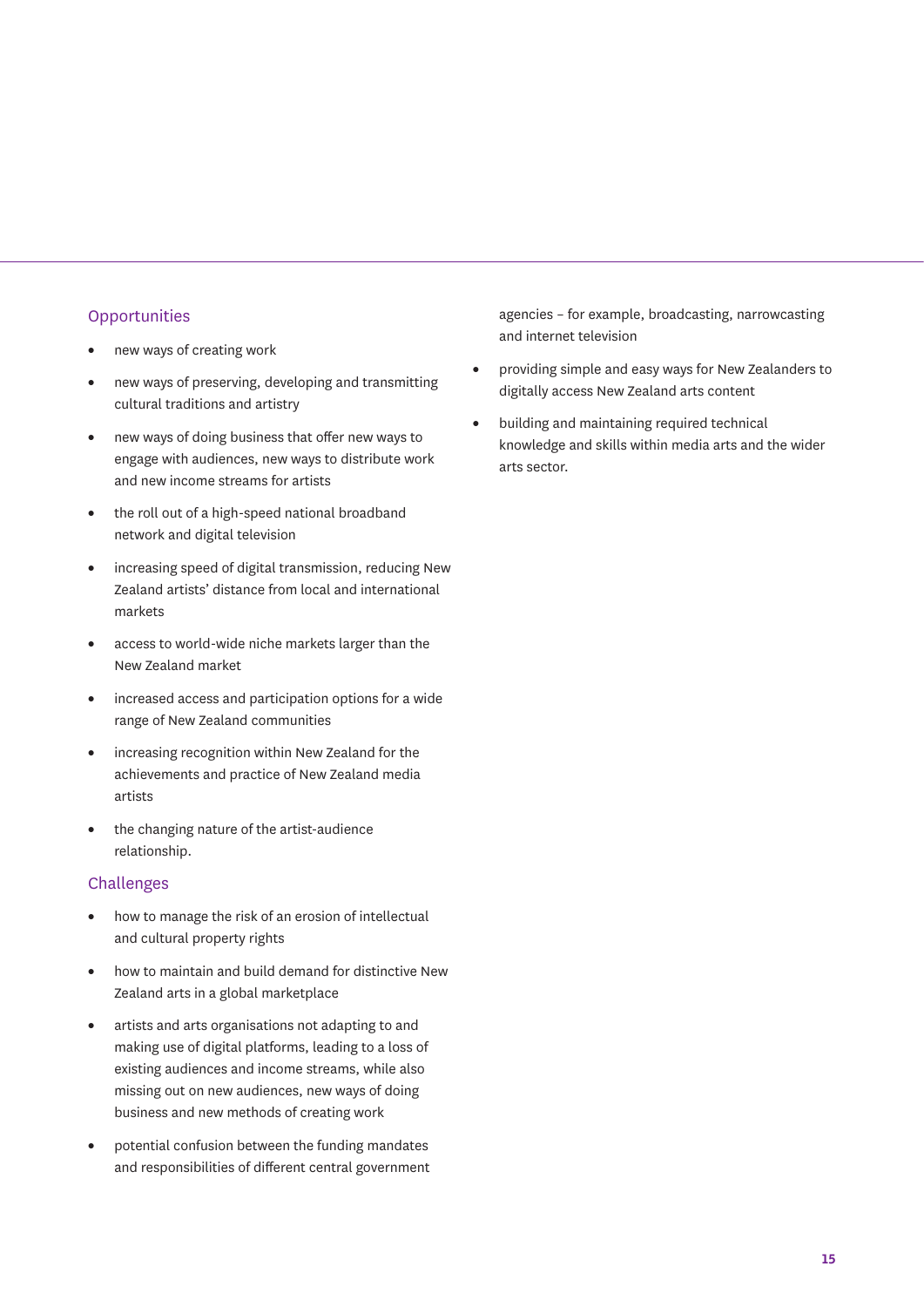# Media Arts and Digital Platforms in New Zealand today: With analysis and questions

# **Defining our terms**

# What we mean by "media arts" and "digital platforms"

A range of terms are used, often interchangeably, when describing the ways in which artists, arts practitioners and arts organisations are using digital technologies. Terms used include "Digital Arts", "New media", "media arts", "Electronic media", "Screen arts", "Hybrid arts" and "Interarts".24

Given this varying terminology, it's important that we are clear on exactly how this paper uses the terms "media arts" and "digital platforms":

• **"Media arts"** refers to artworks created with the use of digital and new media technologies (including analogue technologies) and presented within a screen-based, electronic, virtual network or mobile domain.

The process of realising a media arts work may involve a diverse range of disciplines and practices, such as audio-visual performance, Augmented Reality (AR), 3D printing, computer graphics, graphic design, interactive media, moving image, animation, computer programming, digital photography, electroacoustic music, sound installation, holograms, and online and offline gaming.

• **"Digital platforms"** refers to the use of digital technologies as a medium to engage with audiences, to promote and discuss artwork, to document and archive work, and/or to distribute work and make it more widely available. Digital platforms are not artworks in themselves: they are a means for audiences (viewers, readers, listeners, buyers, attenders and so on) to access or participate in the arts.

Examples of digital platforms that may be used to engage, promote, document, archive, discuss or distribute work include: the Internet, mobile devices, e-books, computer tablets, compact discs (CDs), digital versatile discs (DVDs), digital television (DTV), electronic ticketing systems, and customer relationship management (CRM) databases.

# Analysis and questions

In distinguishing between "media arts" and "digital platforms" as described above, Creative New Zealand's intention is to recognise the different purposes of these two types of activity and to be clear about the activities we're supporting and the outcomes we expect.

Our support for media arts is focused on artists, practitioners and groups who use digital technologies to **create and present** high-quality artworks.

<sup>24</sup> Creative New Zealand sees Inter-arts as projects and activities that involve a singular artistic vision that combine artforms and/or cultural arts practices, or that integrate existing artform practices, processes and techniques into a distinctive artwork. An Inter-arts practitioner is expected to have skill and ability in an identifiable artform, but their creative process and work may involve techniques and skills usually associated with another artform. Although some Inter-arts projects may have similarities with media arts projects, not all Inter-arts projects will have a media arts component. Inter-arts are not a focus of this discussion paper.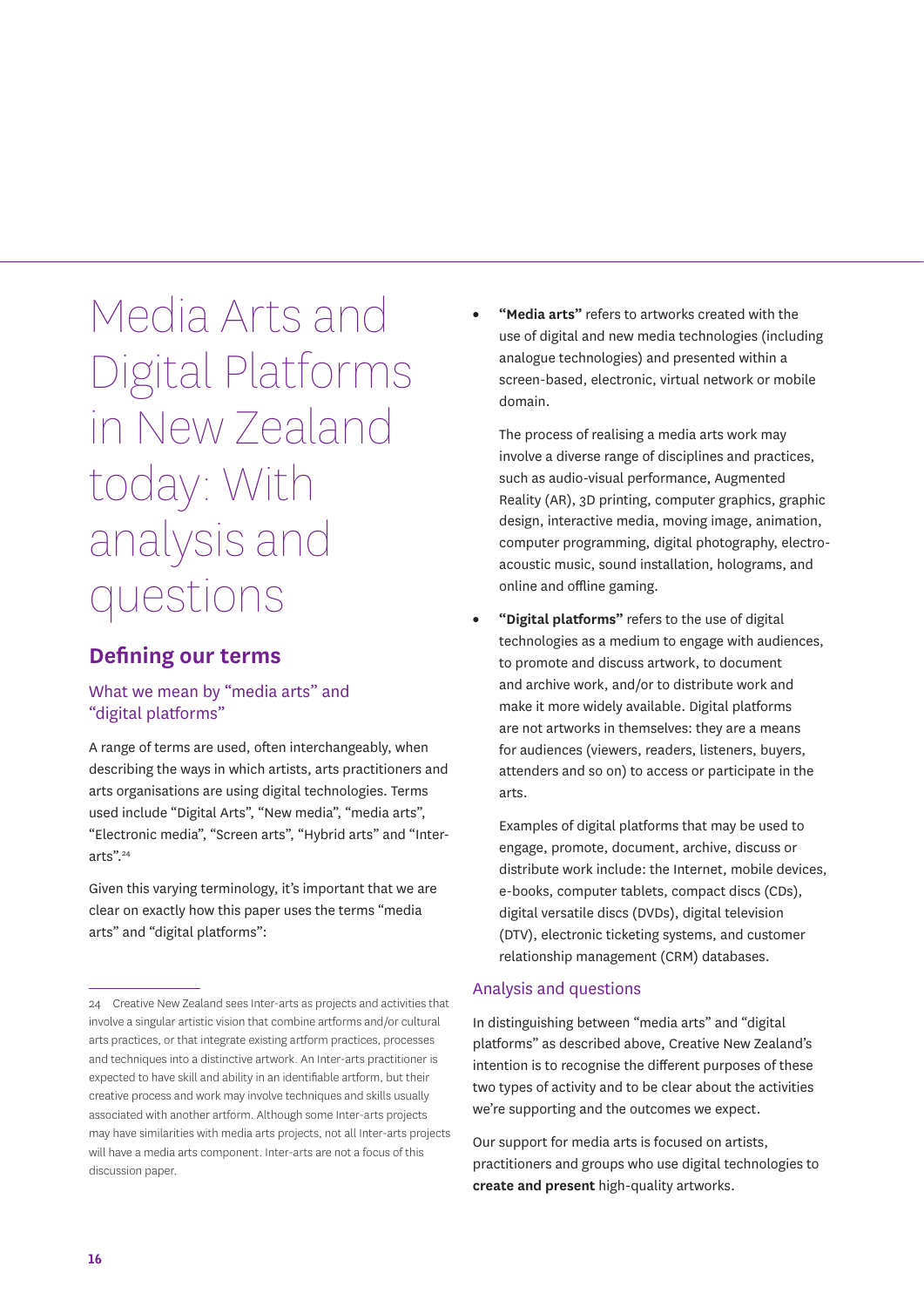By contrast, our support for the use of digital platforms is focused on artists, practitioners and arts organisations making use of digital platforms as a means for audiences and others to **access and participate** in the arts. Here, the creation or presentation of the artwork itself may or may not rely on a digital technology – what is key is that the digital platform is primarily being used for archiving, engagement, promotion, discussion, distribution and/or marketing.

Creative New Zealand sees both media arts and digital platforms as essential features of New Zealand's current and future arts landscape.

# **Question**

# Q.1: Our distinction between "media arts" and "digital platforms"

Do you believe it is appropriate for Creative New Zealand to distinguish between the practice of media arts and the use of digital platforms in the way we've described?

Yes

 $N<sub>0</sub>$ 

Comment:

*Note: all questions are listed together in the Feedback form on pages 36 - 39.*

# **Media arts**

#### **In the following pages we summarise:**

- places where media arts activities are happening
- people involved (media artists and groups)
- projects that Creative New Zealand has supported in recent years
- our current media arts funding policies.

We then ask you a few questions about Creative New Zealand's existing policies and what our policy settings should be for the next five years.

# **Places where media arts are being presented**

Sites where media arts are presented range from formal spaces such as art galleries, schools, museums and universities, to more public spaces such as retail, entertainment and media outlets, to less formal sites such as personal computers and mobile phone screens.

By their nature, media arts often involve or result in the simultaneous use and interconnection of real and virtual spaces. The range and extent of these interconnections can be significantly increased when the practice engages with networks, whether real or virtual. Engagement with networks is often a significant part of media arts practice.

# The tertiary education sector

# **The tertiary education sector has been an active supporter of media arts practice – for example:**

- The Print Factory, at Massey University
- Colab, based at Auckland University of Technology (AUT)
- Hitlab, at the University of Canterbury, and
- support for the ADA (Aotearoa Digital Arts) Network provided by the Otago Polytechnic, AUT and the University of Canterbury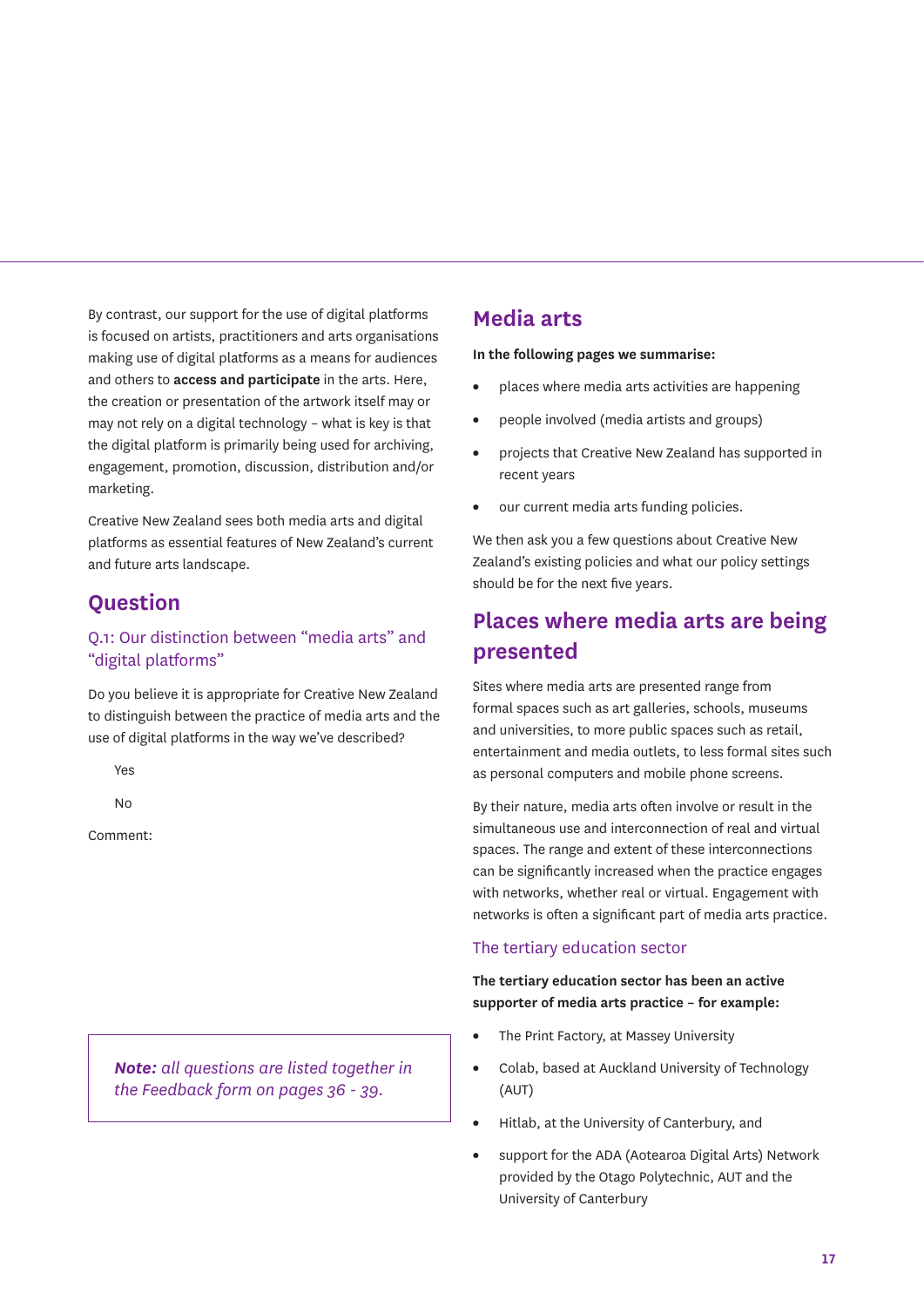New and emergent media arts practitioners are also studying within tertiary art schools and wānganga. AUT University, Dunedin School of Art, Massey @ Wellington, and Elam School of Art all have specific strengths in media arts.

A number of tertiary education institutions are also interested in developing partnerships with other agencies and with the commercial sector.

# Commercial use of digital technology

The commercial sector has a strong interest in digital technologies and the uses that can be made of them. This can provide employment opportunities for media artists, who then use the same set of skills in their "day job" as they use in developing their own art projects. The day job may also provide them with after-hours access to up-todate production tools and facilities – on the other hand, they may be "time poor" when it comes to creating their own work in their own time.

# Infrastructure and equipment

The necessary hard infrastructure for media arts, such as a national high-speed broadband network, is still being developed. Other material requirements for media artists can include both computer software and hardware. For an overview of New Zealand's digital infrastructure, see page 9 of this paper.

Media arts by their nature are rapidly evolving, and maintaining the equipment required to present media artworks can be challenging. A media artist might find that their favoured technology is no longer available, as public institutions have come to see it as outmoded and have upgraded to a newer technology. In other cases, equipment and applications may be so new that public institutions haven't yet acquired them.

It can also be challenging for media artists to develop necessary skills or to access the people who know how to make full use of the equipment and technologies required to present work.

# International connections

International networks and practice can be important to New Zealand media artists, and a number of our successful media artists are based overseas.<sup>25</sup>

Over the last 10 years, New Zealand artists have had a strong presence at the International Symposium on Electronic Art (ISEA). This is a highly valued and prestigious event; it was founded in the Netherlands in 1990 and has grown to become a significant international media arts forum. New Zealand's presence at the ISEA has included *Cloudland,* curated by the ADA Network in Singapore in 2008, and *EcoSapians,* curated by Intercreate in Istanbul in 2011.

The Australian Network for Arts and Technology will be hosting the 19th International Symposium on Electronic Art in Sydney in 2013. ISEA2013 will include exhibitions, performances and workshops, and also an academic conference.<sup>26</sup>

# **People involved in media arts (artists and groups)**

A 2008 report commissioned by Creative New Zealand<sup>27</sup> cited more than 40 individuals and a smaller number of arts groups and organisations that were active in the some form of media arts (it was then referred to as "digital arts").

New Zealand artists and arts projects described involved skills and techniques based in a wide range of artforms and cultural traditions, including Māori arts, Pacific arts, visual arts, craft/objects arts, literature, music, dance and theatre.

<sup>25</sup> For example Julian Oliver, Honor Harger, Adam Hyde, Sue Healey, Kentaro Yamda.

<sup>26</sup> See http://www.isea2013.org

<sup>27</sup> *Digital Arts Position Paper. Final report by McDermott Miller Ltd.* The paper is available on the Creative New Zealand website at http://www.creativenz.govt.nz/en/developing-the-arts/research-andpublications/documents (under 'D' for Digital)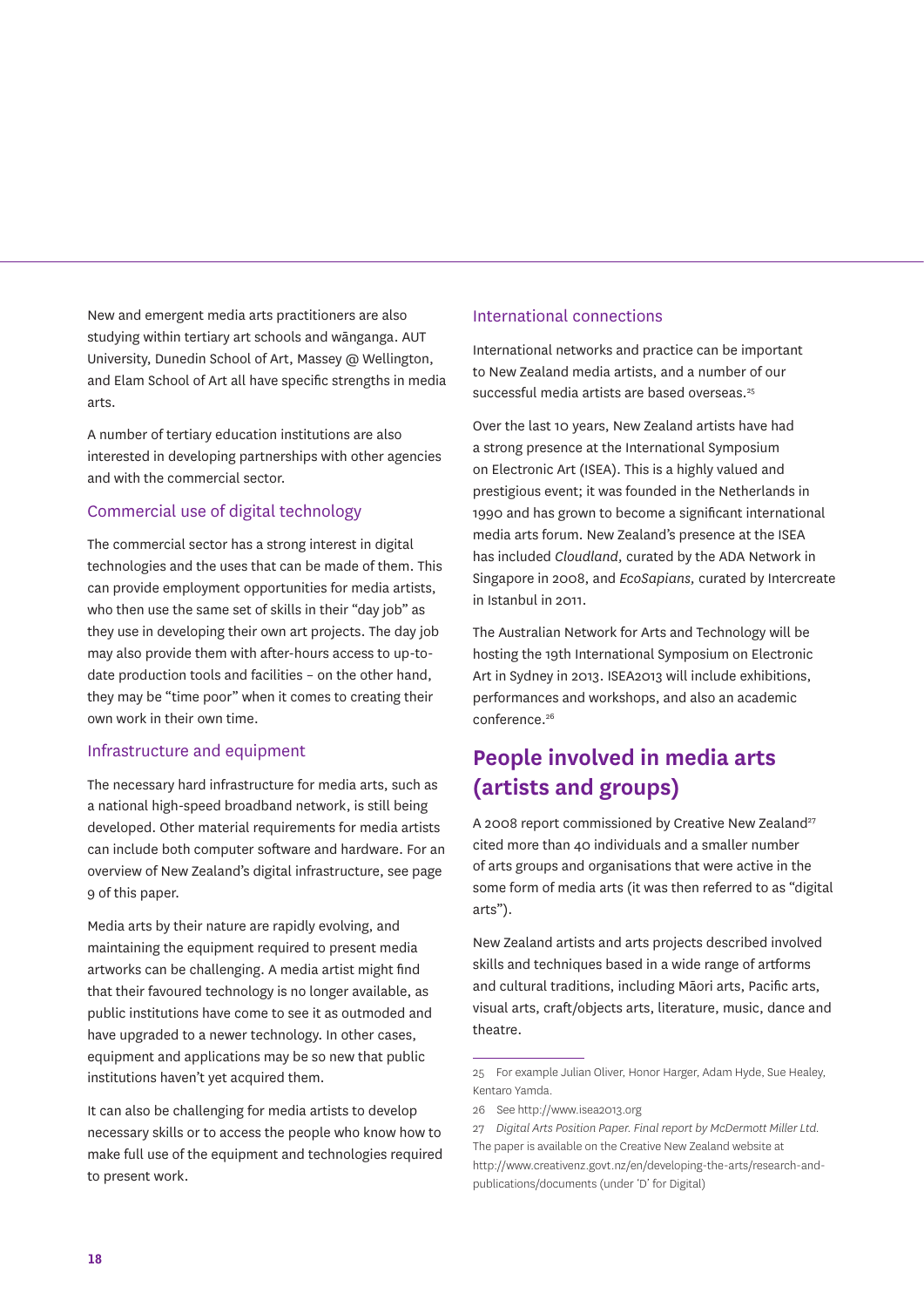**Among the media arts groups noted in the 2008 Report were:**

- **The ADA (Aotearoa Digital Arts) Network** A network of artists, curators, writers, and teachers with affiliation to New Zealand media arts. ADA offers an email-discussion list, a website (including a media art base and a library of writing on media arts), $28$ and organises face-to-face symposiums and curated exhibitions. With the support of Creative New Zealand, ADA published *The Aotearoa Digital Arts Reader,* which is internationally recognised as a key guide to media arts in New Zealand.
- **The Audio Foundation of New Zealand**  Established to support, promote and preserve innovative audio culture in New Zealand, the Foundation provides support to a nationwide network of practitioners whose work involves an exploratory approach to sound.<sup>29</sup>

Some examples of New Zealand media artists and the types of arts projects they are involved with are outlined in Appendix 1 of this paper (see page 29).

# **Projects that Creative New Zealand has supported recently**

In the 30-month period from January 2009 to June 2011, Creative New Zealand granted \$1,073,400 in direct support of media arts projects, or projects that had elements with a significant media arts focus. Examples of projects with a significant media arts focus are media artists appearing as part of the Splore Festival or the Prague Quadrennial.

Funding support was provided through the former Recurrent Funding programme, Arts Grants, Quick Response Grants, and two new arts investment

programmes, as explained below:

# Projects supported through Recurrent Funding

We granted \$625,000 through the Recurrent Funding programme (up to January 2011) for the Moving Image Centre (MIC) Toi Rerehiko, to support their annual programme of exhibitions, screenings, workshops and performances.30

As well as direct funding of the MIC Toi Rerehiko, a number of other recurrently funded organisations supported media artists to create and/or present work, including Toi Māori, Artspace, Tautai Contemporary Pacific Arts Trust, and the Physics Room.

# Projects supported through Contestable Funding

A review of support provided through Quick Response Grants, Arts Grants and the former Arts Investment and Sector Investment programmes shows that we granted \$448,400 in support of 27 media arts-focussed projects from January 2009 to June 2011. $31$  This consisted of:

- 21 projects involving the creation and/or presentation of work
- 4 projects relating to the professional development of artists
- 2 projects focused on the documentation of media artworks.

More detail about these grants is provided in **Appendix 2**  of this paper (see page 32).

# Projects supported through our new investment programmes

In addition to the \$1 million worth of funding distributed between January 2009 and June 2011, the two new

<sup>28</sup> See www.aotearoadigitalarts.org.nz

<sup>29</sup> See www.audiofoundation.org.nz

<sup>30</sup> MIC Toi Rerehiko does not currently receive any funding from Creative New Zealand.

<sup>31</sup> Some care needs to be taken when considering these figures, as not all media arts projects supported may have been identified.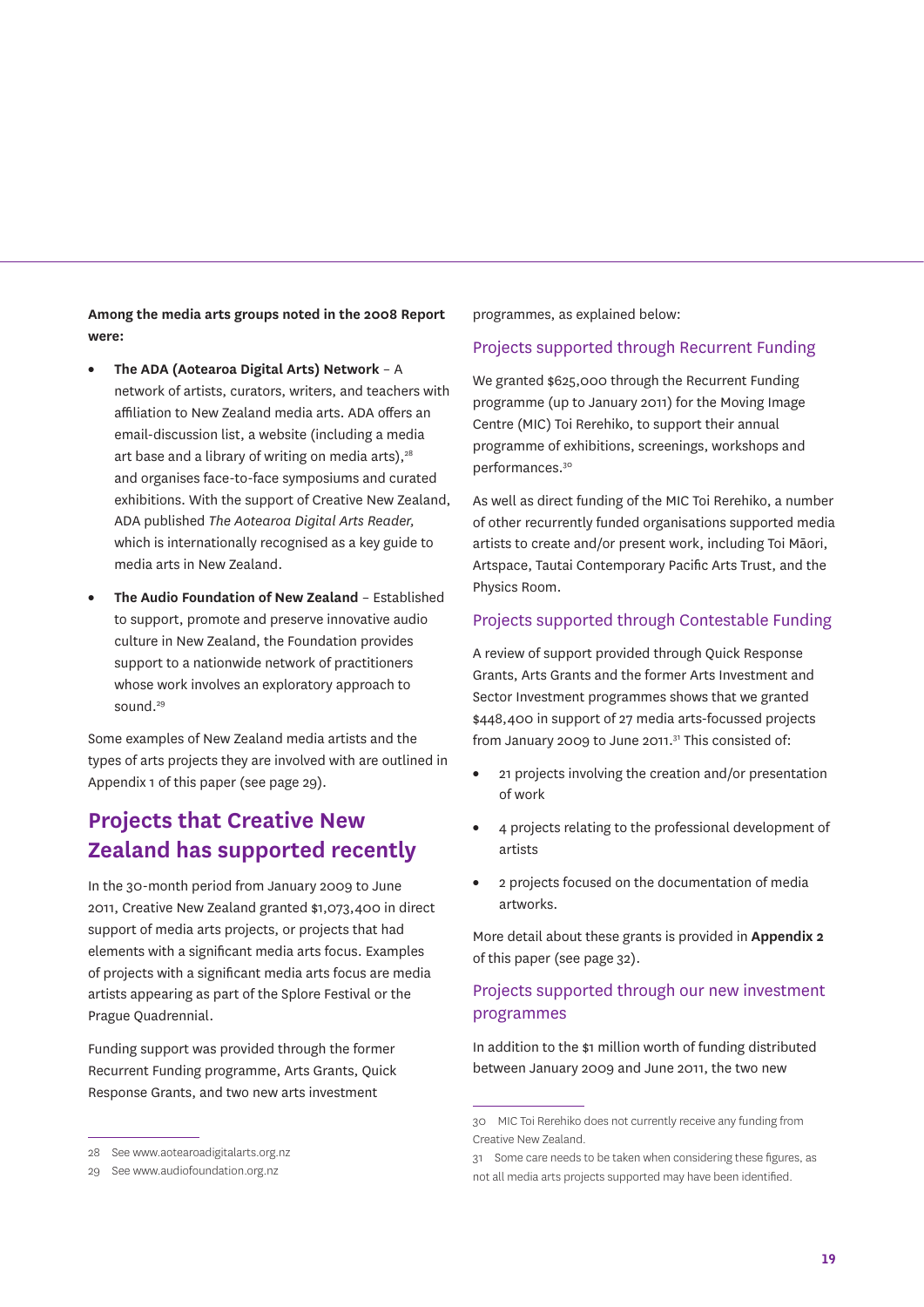investment programmes Toi Tōtara Haemata (Arts Leadership Investments) and Toi Uru Kahikatea (Arts Development Investments) have allocated a total of \$153,600 to support the Audio Foundation (in 2012-13) and the Intercreate Trust (in 2012). The Audio Foundation and Intercreate Trust each have a strong focus on the creation and presentation of media arts.

Other organisations supported by the two new programmes may also support media artists to create and/ or present work as part of their 2012-2014 programmes.<sup>32</sup>

The Toi Tōtara Haemata and Toi Uru Kahikatea investment programmes have replaced the former Recurrent Funding programme and the Arts Investment and Sector Investment programmes. The small number of media artsfocused organisations being supported through the two new programmes may indicate that this relatively new area of arts practice will need support to build organisational capability over the next few years.

# **Policy – Creative New Zealand's media arts funding policy**

Film/Moving Image has been a relatively small but significant part of Arts Council funding since the Queen Elizabeth II Arts Council was established in 1964. Formalised funding began in 1973 with a dedicated fund that has taken a number of forms, including the Screen Innovation Production Fund (SIPF) and the Independent Filmmakers Fund (IFF). The New Zealand Film Commission (NZFC), established in 1978, partnered with Creative New Zealand for these dedicated Funds from 1984 until December 2009, when the NZFC withdrew as a partner in the Independent Filmmakers Fund. Creative New Zealand

offered a final IFF round in 2010 to keep faith with the expectations of the sector and with advertised material.

In 2010 media arts guidelines were introduced to support a variety of artistic practices that use digital or analogue technologies within a screen-based, electronic, internet or mobile phone domain. The term "media arts" was used to include animation, experimental or dance films, experimental sound/audio, moving image arts projects, network cultures and/or web-based arts projects.

To receive funding support a media arts project must be focused on achieving arts outcomes, rather than being focused on the technology or on commercial research and development.

# **Examples of activities that may be funded through the media arts category are:**

- community arts projects with a focus on professional artists and practitioners working with communities or, that have regional or national significance
- critical dialogue and discourse
- labs, workshops, wānanga, fono, forums, masterclasses, seminars and other opportunities for creative and professional development for New Zealand media artists and practitioners
- international opportunities for creative and professional development for New Zealand media artists and practitioners
- publications
- projects that encourage collaboration and partnership
- researching or creating a new New Zealand media artwork
- researching, writing and publishing critical writing about New Zealand media arts and artists
- residencies in New Zealand or overseas

<sup>32</sup> For example: Toi Māori, Artspace, Tautai Contemporary Pacific Arts Trust, the Physics Room, Blue Oyster Gallery, Enjoy Gallery, The Big Idea, Atamira Dance Collective, the NZ Dance Advancement Trust, the Dunedin Fringe Festival, the Otago Festival of the Arts, the Auckland Festival Trust, the NZ International Festival of the Arts, and the (Wanaka) Festival of Colour.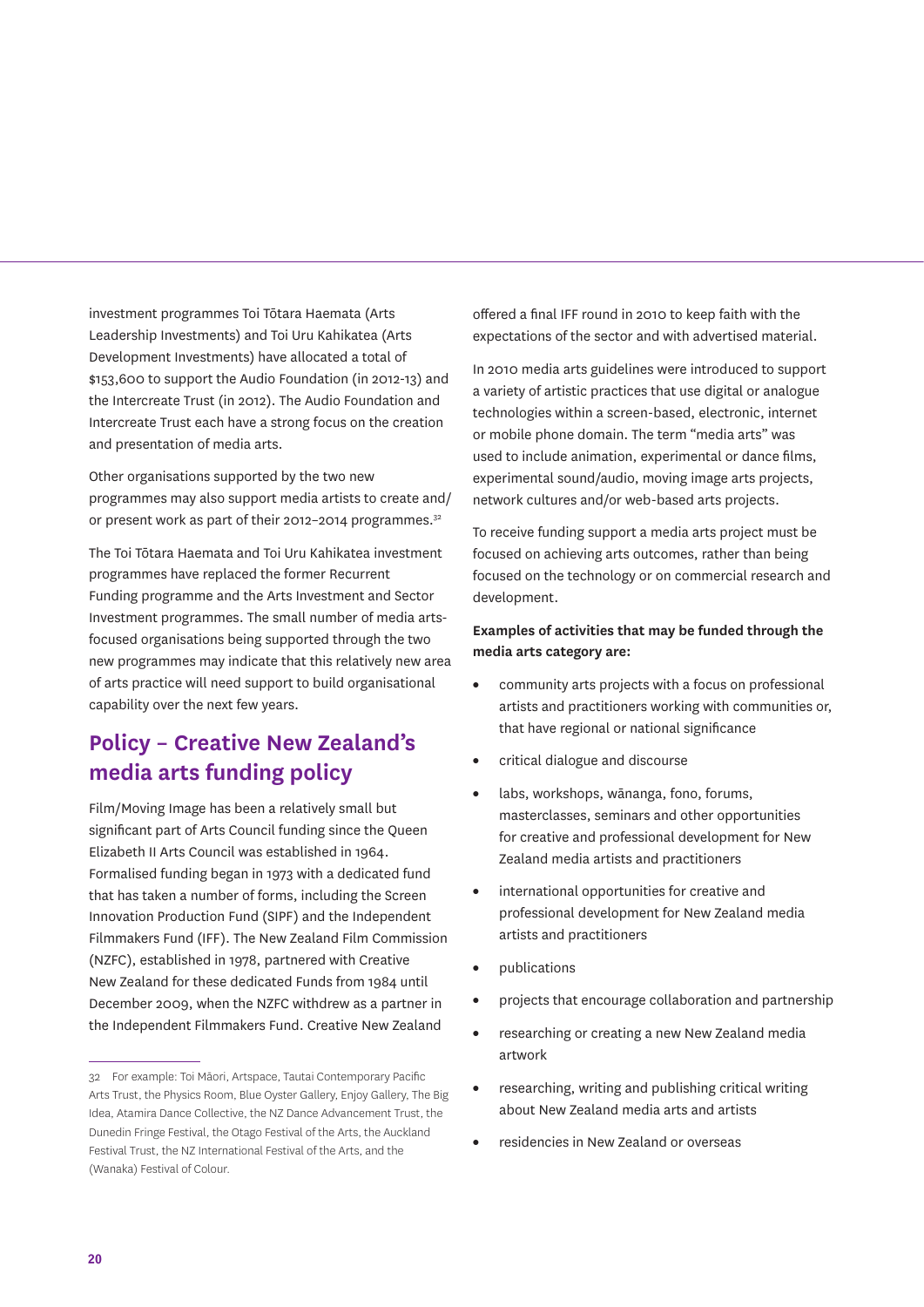visits by international critics that will directly benefit New Zealand media arts and artists

#### **In 2011 our priority areas for media arts funding were:**

- collaborative projects, including residencies
- critical dialogue and discourse through symposiums, documentation and publication
- research and creation of new work.

Funding is not restricted to identified priorities and we don't expect every grant to directly relate to a priority. However, when funding decisions are made, some account may be taken of the extent to which an activity may deliver to an artform priority.

## Exclusions

# **Under Creative New Zealand's general funding guidelines we do not provide support for:**

- those already supported through other Government agencies, such as the Ministry for Culture and Heritage, the New Zealand Lottery Grants Board, NZ On Air, the NZ Film Commission or public broadcasters
- developing, producing or distributing content for television or radio
- the purchase of capital assets such as buildings or computer hardware.

If a project is a narrative short or feature film, applicants are advised to contact the New Zealand Film Commission to discuss funding options.

# Consultation with practitioners on funding policy Barriers to media arts

In 2010 Creative New Zealand consulted with some Moving Image and media arts practitioners about innovation and how they were using existing and new technologies. The following are some of the barriers that these practitioners saw as hampering New Zealand media arts:

- unresponsive public museums and galleries, and a lack of interest in media arts
- New Zealand's small population size restricting the development of venues, including in Auckland
- "silo" mentalities within creative disciplines at tertiary education institutions
- the Technology curriculum not being applied towards art
- teaching institutions being too focused on high-end production equipment rather than creative processes.

Practitioners pointed out the term "Digital Arts" may not be useful, as some sound and film artists were intentionally using non-digital technologies. The term "media arts" was seen as more inclusive, as it could encompass any sonic, visual art, moving image or network-based practice that made significant use of electronic media (whether digital or analogue).

Practitioners suggested a strategic approach by Creative New Zealand may be to attract collaborative funding applications from institutions that provided for artists to be paid, materials to be funded or provided in kind, and networks to be developed and supported.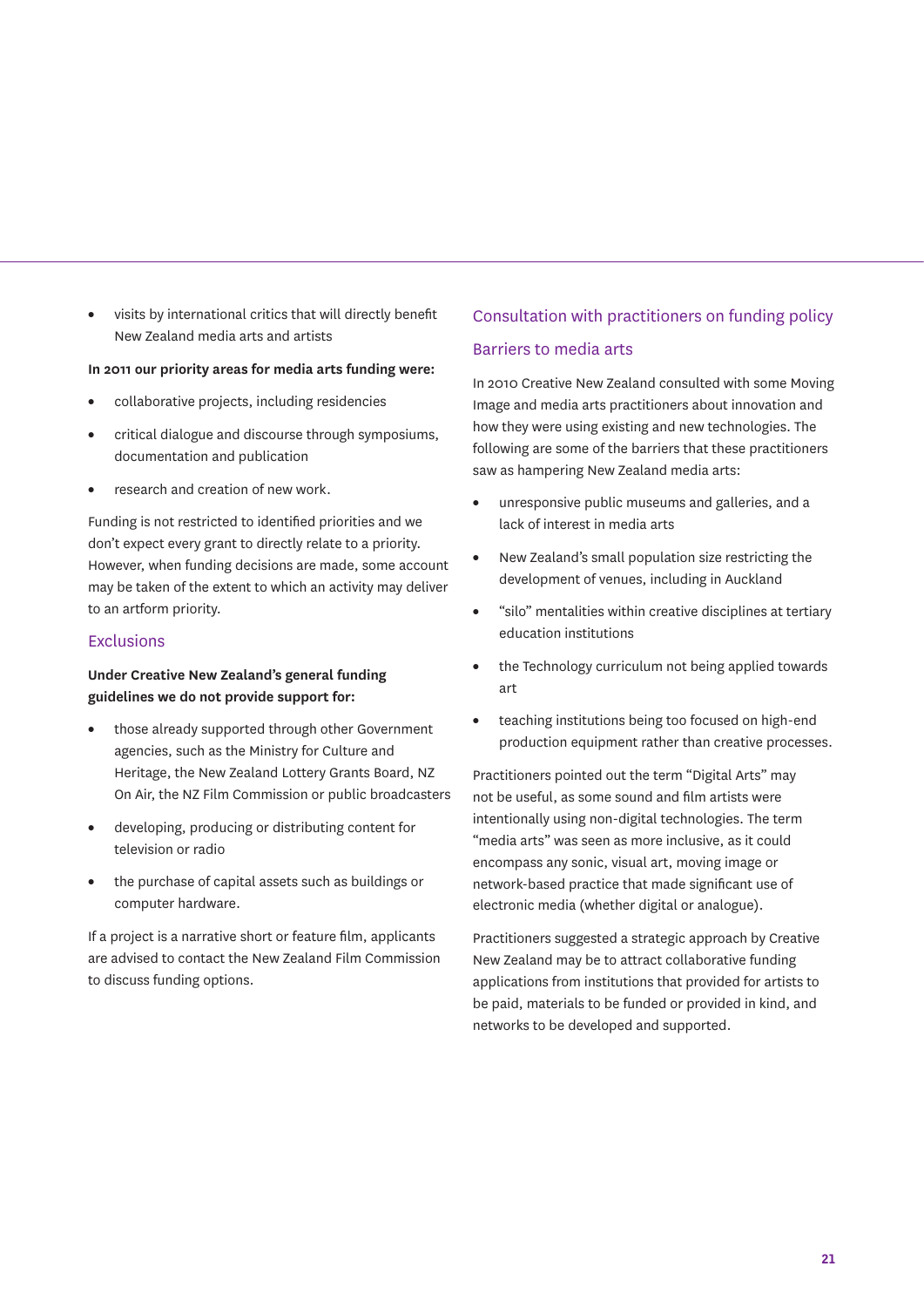# **Analysis and Questions**

# How Creative New Zealand allocates funding

Funding for media artists, practitioners, arts groups and organisations is currently being allocated through Quick Response Grants, Arts Grants and the Toi Uru Kahikatea (Arts Development Investments) programme. Media artists may also be being supported to create and present work by organisations funded on an artform basis, including organisations supported through the Toi Tōtara Haemata (Arts Leadership Investments) programme.

The Toi Tōtara Haemata programme was established to provide support for between two and five years to wellrun, financially sound organisations that fulfil a key role or roles in creating, presenting, distributing or participating in high-quality New Zealand art experiences. Currently there is no key role for media arts identified for the Tōtara programme.

Before it establishes a key role for media arts within the Tōtara programme, Creative New Zealand will need to identify its own role and responsibilities for media arts, taking into account the current funding responsibilities of central and local government and the support provided by the private sector.

In the current environment it may be wiser for Creative New Zealand **not** to fix on a definitive key role for media arts within the Tōtara programme, given –

- the emergent and changing nature of the media arts environment
- the wide range of government agencies and commercial entities with media arts interests, and
- the strict requirements the Tōtara programme places on organisations in the areas of governance, management and financial accountability.

# Capability Building

Creative New Zealand may be better to use the next five years to build the capabilities and strength of selected media arts organisations and practitioners through the Investment programmes and through targeted capabilitybuilding initiatives.

This could include incentives for existing arts organisations to provide opportunities or services that would support media artists and strengthen media arts organisations – for example, through collaborative projects, residencies or by providing specified services.

# Advocacy

Alongside any capability-building initiatives, Creative New Zealand may need to discuss with others in the government sector about such areas as:

- the changing nature of music, film, publishing, broadcasting and archival practice, and
- how different agencies can assist New Zealand media artists to realise their potential and raise their profile.

# **Questions**

# Q.2: Media arts activities

**The following are examples of media arts activities for which Creative New Zealand might offer funding support.** 

**Using the following scale, please indicate what sort of priority you would give to each of the listed activities:**

- 1. Not a priority
- 2. Low priority
- 3. Medium priority
- 4. High priority
- creating New Zealand work for exhibition within New Zealand at public spaces or art galleries

creation and public presentation of distinctive New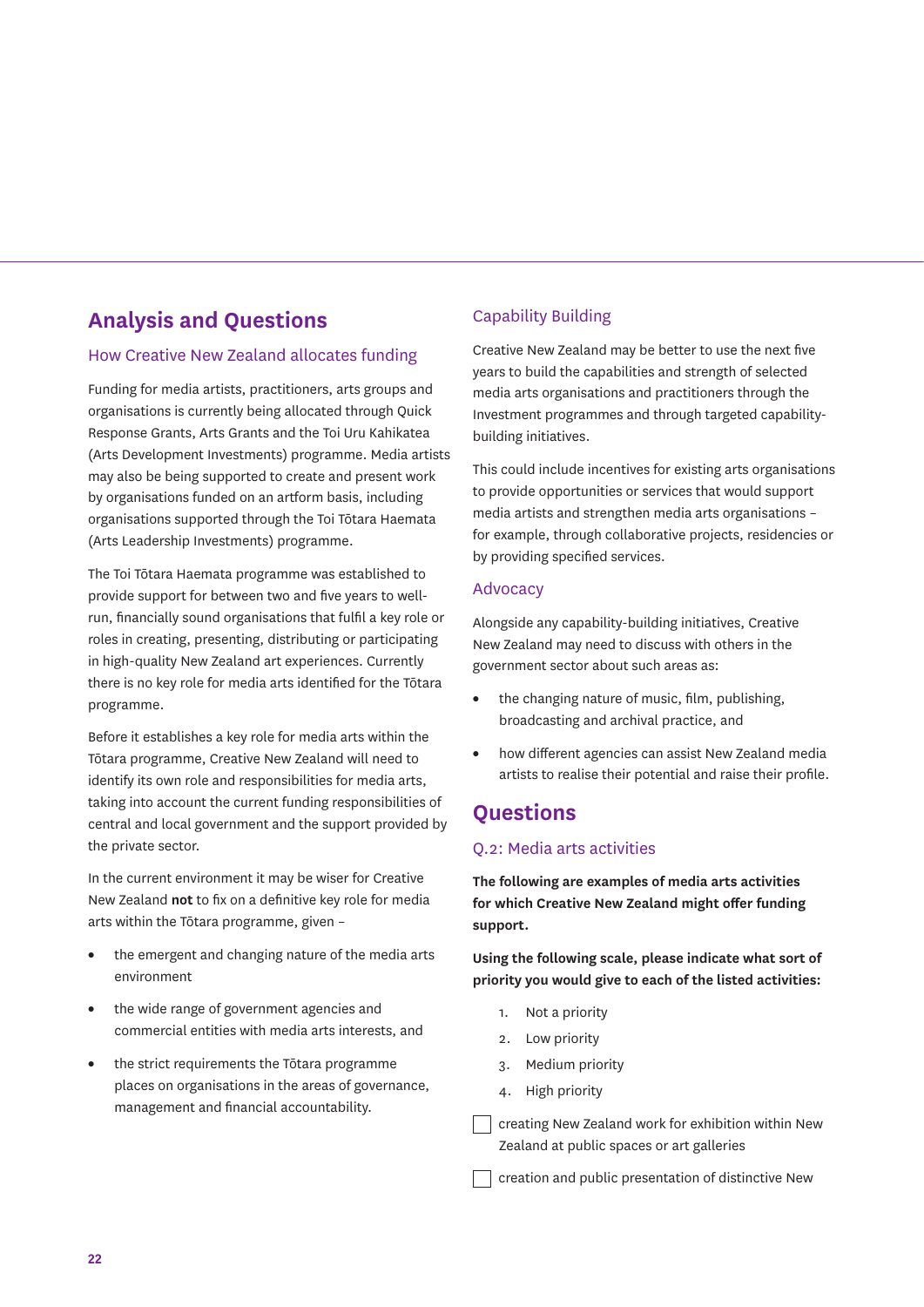| Zealand media artworks that are of the highest<br>international standard                                                                                                                                         | C                             |
|------------------------------------------------------------------------------------------------------------------------------------------------------------------------------------------------------------------|-------------------------------|
| critical dialogue and discourse through symposiums,<br>documentation and publication                                                                                                                             | V<br>N                        |
| developing local and overseas audiences and markets<br>for New Zealand media artists and practitioners                                                                                                           | P                             |
| international opportunities for creative and<br>professional development for New Zealand media<br>artists and practitioners                                                                                      |                               |
| labs, workshops, wānanga, fono, forums,<br>masterclasses, seminars and other opportunities<br>within New Zealand for creative and professional<br>development for New Zealand media artists and<br>practitioners | C<br>ŀ<br>C<br>C              |
| projects that encourage collaboration and<br>partnership, including artist residencies                                                                                                                           | О<br>t                        |
| researching or creating a new New Zealand media<br>artwork                                                                                                                                                       |                               |
| researching, writing, producing, publishing or<br>distributing catalogues, monographs, essay series,<br>and critical writing about New Zealand media arts,<br>artists and practitioners                          |                               |
| visits by international critics that will directly benefit<br>New Zealand media arts, artists and practitioners                                                                                                  | $\overline{\phantom{a}}$<br>C |
| Are there any additional types of activities that you<br>believe should be supported as part of Creative New<br>Zealand's funding of media arts?                                                                 | Α<br>Z<br>£                   |

Yes No

If yes, what type of project or activity? (Please limit your answer to 2 additional types of projects or activities

Why have you suggested this/these additional activities? (Please limit your answer to 150 words)

# Q.3: Funding priorities

**What single activity do you believe should be Creative New Zealand's top priority for media arts funding?**

Please briefly explain your answer.

# Q.4: Capability Building

#### **How strongly do you agree or disagree with the statement:**

Over the next five years Creative New Zealand should focus on building the capability and strength of media artists and rganisations through the Investment programmes and hrough targeted capability-building initiatives.

Strongly agree

Agree

Neutral

Disagree

Strongly disagree

Please circle your preferred response)

# Q.5: Other relevant factors

**Are there any other factors you would like Creative New Zealand to consider when we are reviewing our support for media arts?** (Please limit your answer to 200 words)

*Note: all questions are listed together in the Feedback form on pages 36 - 39.*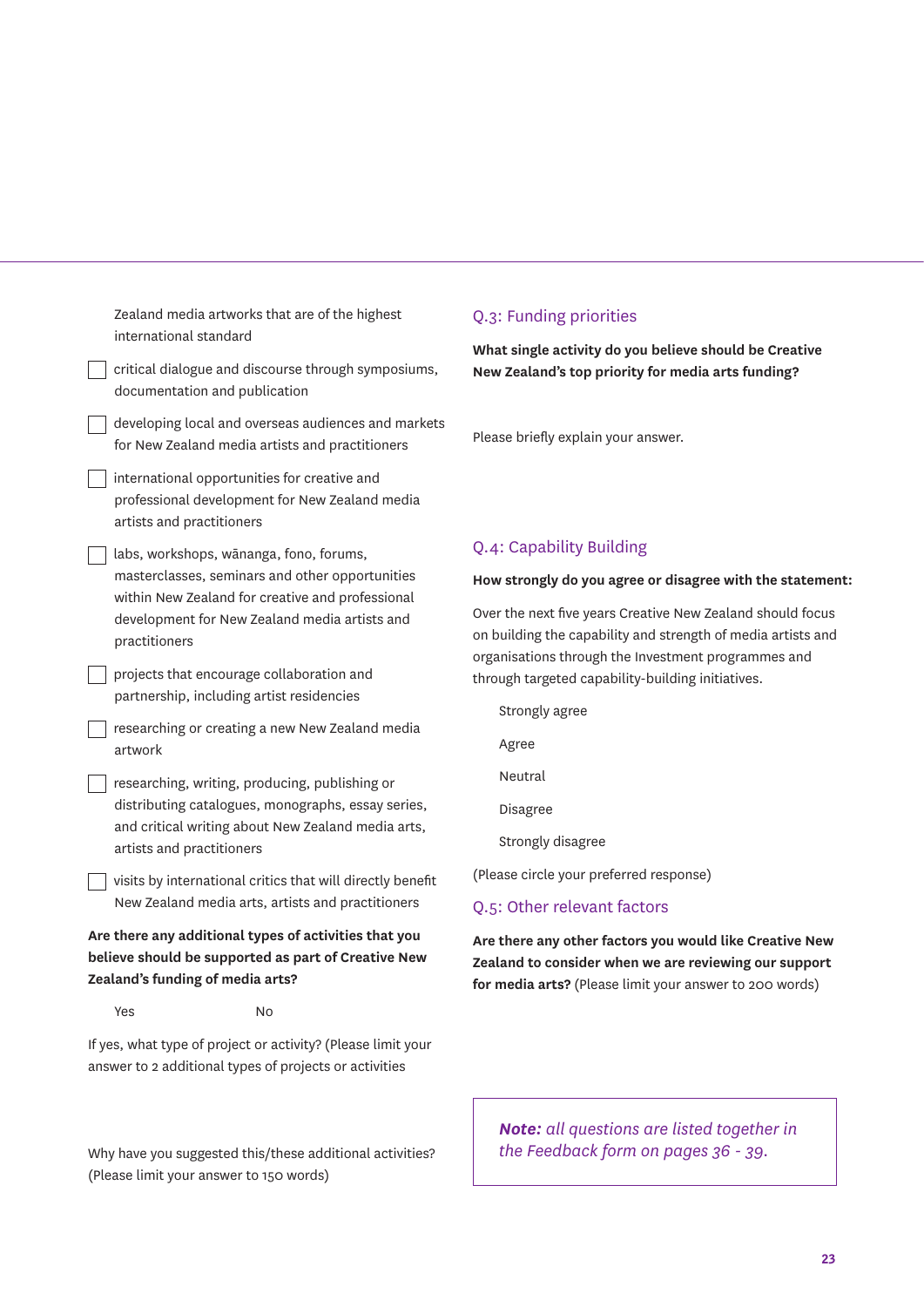# **Digital platforms**

# Introduction

**In the following pages we consider:**

- the ways in which digital platforms are being used by arts organisations in New Zealand
- the nature and extent of Creative New Zealand's recent support for arts organisations in their use of digital platforms
- our current funding guidelines relating to digital platforms.

We then ask you to answer some questions about our existing policies and potential policy settings for the next five years.

# Ways in which digital platforms are being used

# **The purposes for which digital platforms are being used by the New Zealand arts sector include:**

- archiving and documenting work
- building online communities and information exchange between identified people
- circulating email communciations to registered subscribers and supporters
- collecting audience profile, demographic data and permission-based marketing data
- creating and curating online forums for artists, practitioners and/or the wider public to discuss or post views about artworks and issues
- displaying and promoting the work of individual artists, arts groups, arts companies and arts events
- providing access to artform information and resources
- providing opportunities to the public to view and/or buy artworks
- presenting works to New Zealand and international audiences and communities
- ticket purchasing for performances and events

Some examples are provided in Appendix 3 (see page 34).

# Recent funding for digital platforms

To operate in the contemporary world requires the use of a wide range of digital equipment and platforms. In modern arts practice digital platforms may include digital sound and lighting equipment, as well as the internet, email, websites, digital archiving, data and content management system, and customer relationship management (CRM) systems.

For a number of years Creative New Zealand has provided assistance for arts organisations and groups to operate digital platforms.

From January 2010 to August 2011, we contributed at least \$140,000 under the former Recurrent Funding programme to assist organisations to operate and develop digital platforms. Most of these funds were directed towards website development, but email management systems, sound equipment and CRM database systems were also included. These contributions were in addition to core funding offered through the Recurrent Funding programme.

During the 2010-11 financial year Creative New Zealand provided support of \$40,000 towards a pilot *Optimise* programme. This Audience Development initiative aims to enable New Zealand arts organisations to use the power of online marketing to attract new audiences and increase returns.

The *21st Century Arts Conference* organised by Creative New Zealand has sought to engage the arts sector with trends and ideas about the changing nature of audience consumption and behavior, including the use of digital technologies and platforms.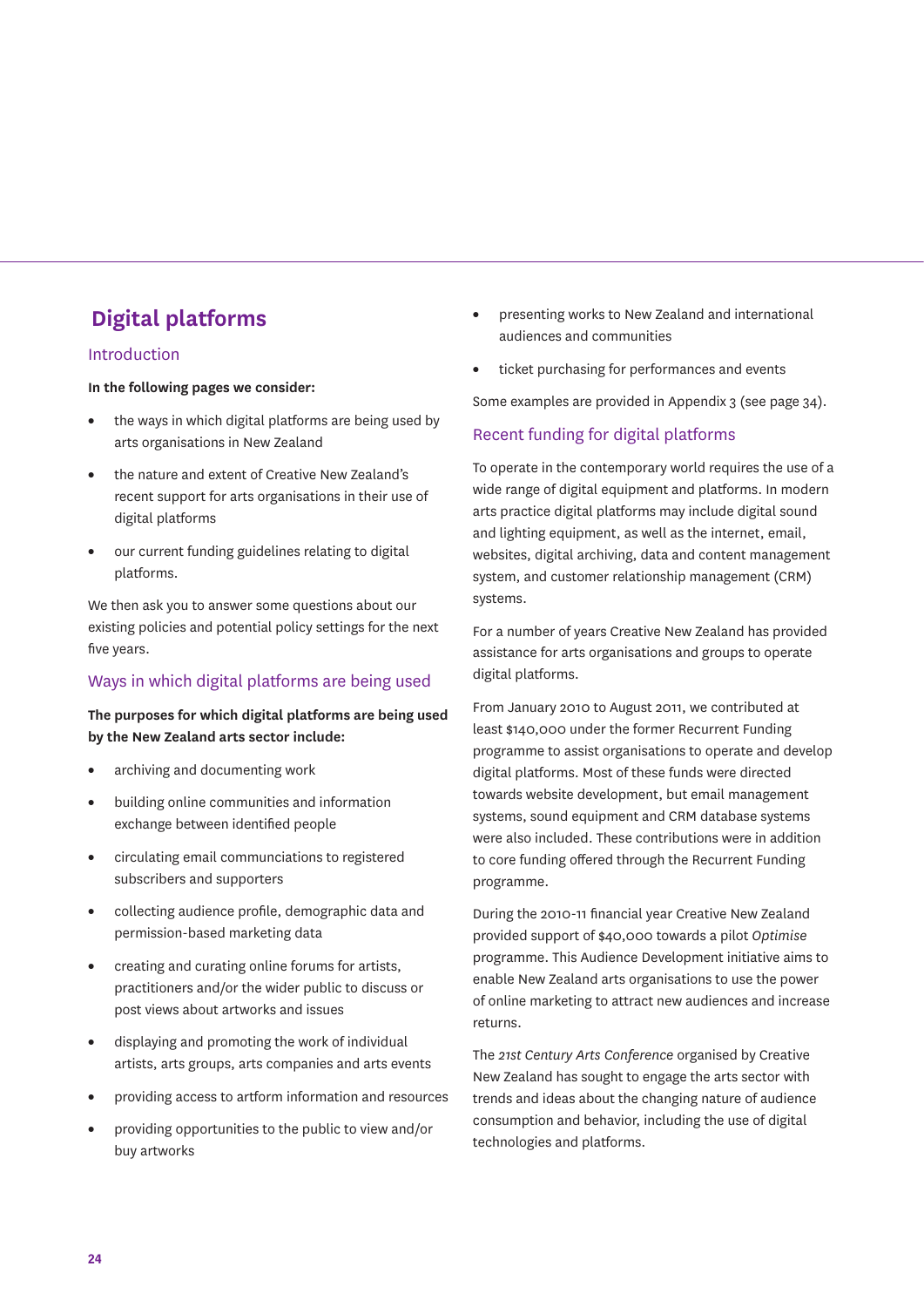From January 2009 to June 2011 at least \$270,512 was contributed through Quick Response Grants, Arts Grants and the former Arts and Sector Investment programmes to support New Zealand artists and arts organisations to take advantage of digital platforms. Some care needs to be taken when considering these figures as not all projects that used digital platforms may have been identified. Nonetheless it is apparent that grants in support of websites were the most common, with eight of the ten identified projects being focused on website development. Further details are outlined in Appendix 2 (see page 33).

Between 2002 and 2011 Creative New Zealand managed the Smash Palace Fund in partnership with the Ministry for Research, Science and Technology (MoRST). Smash Palace provided support for collaborative projects that involved NZ scientists (including technologists) and artists (including designers). Many of the 14 collaborations supported involved people from the arts and scientific communities exploring the potential of digital platforms. For example *Giant Jimmy Jones* and *Te Ahua Hiko* teams' exploration of Augmented Reality (AR).

# The Creative Communities Scheme

The Creative Communities Scheme (CCS) is a partnership between Creative New Zealand and city and district councils to support community-based arts activities throughout New Zealand. Each council takes responsibility for delivering the scheme and all local residents can apply.

In the 12 months from July 2010 to June 2011 the scheme offered 39 grants, totalling \$67,857, in support of some form of media arts or digital practice. As the terms used may not have been consistently applied, care needs to be taken when considering these grants. Nonetheless it is apparent that the use of digital platforms was a feature of:

- 20 grants for film-related projects (for example, to support the making of a short film or contributing towards the costs of a local film festival)
- four grants for web-based projects (including a YouTube project in Christchurch)
- four grants in support of making documentaries about local events or communities in Hamilton, Manukau, Tauranga and Christchurch
- two grants related to community broadcasting projects in Hamilton and the Hutt.

\$67,857 equates to just over 2% of the \$2.8 million of CCS funds available in the 2010-11 financial year.

#### New investment programmes

A number of organisations to be supported from 2012 through the new investment programmes (Toi Tōtara Haemata and Toi Uru Kahikatea) will be undertaking projects that specifically involve digital platforms, such as The Big Idea, eyeCONTACT, and Bridget Williams Books.

#### Our current funding guidelines

Creative New Zealand's current funding guidelines for Arts Grants, Quick Response and the two new investment programmes include the following provisions:

#### **Websites**

#### **Funding can support projects that:**

- create, promote or distribute quality New Zealand artwork through a website, or
- engage in artform development and arts criticism through a website.

For an established website an applicant can request up to \$30,000 per year focused on editorial costs. Applicants may also apply for a contribution towards writers' fees and up to \$5,000 towards costs directly relating to the placing of work on the website.

For a new website the maximum grant is \$5,000.

## Web-based arts projects

Applicants seeking support for a web-based arts project may seek a contribution towards the fees of New Zealand artists and practitioners involved in the project.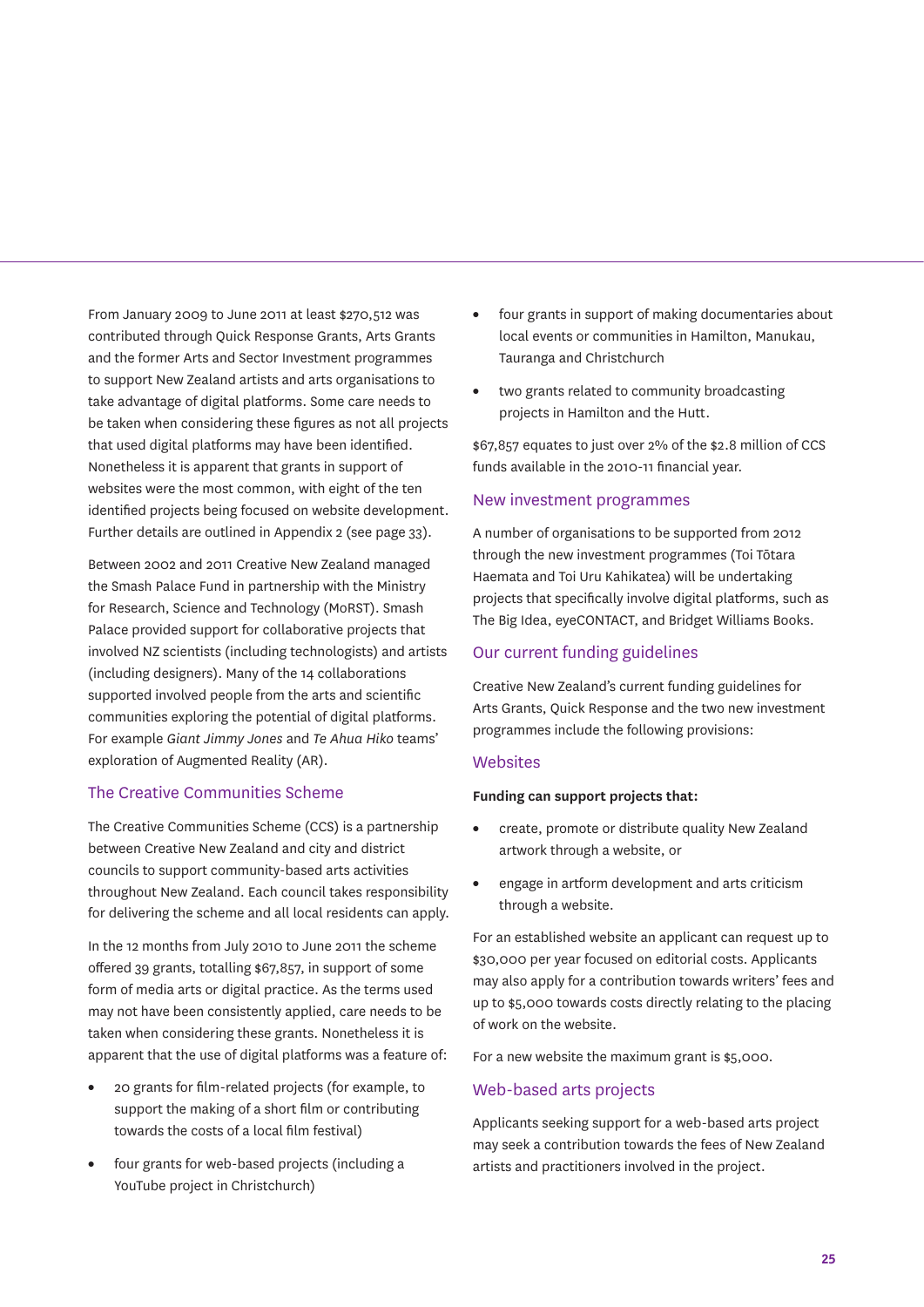# Documentaries

We can support documentaries that focus on a particular artform or artist, to a maximum of \$30,000.

**Creative New Zealand's general funding guidelines apply for all applications to Quick Response, Arts Grants and the two Investment Programmes. The general exclusions that apply for media arts also apply for digital platforms (see Exclusions, page 21).**

## Analysis and questions

Funding support for the use of digital platforms is provided through Quick Response Grants, Arts Grants, the two new investment programmes (Toi Uru Kahikatea and Toi Tōtara Haemata) and the Creative Communities Scheme.

Capability-building support has also been offered through Audience Development initiatives and the former Recurrent Funding programme. Capability-building support has often been focussed on audience development and marketing initiatives.

Web-based projects seem to be the main way in which the New Zealand arts community is seeking to use digital platforms to promote work and to provide opportunities for discussion and discourse about different areas of arts practices.

International companies are also using digital platforms to make their work more readily accessible to New Zealand audiences.

#### Funding

Current funding policies are capable of supporting artists, practitioners and arts organisations to make use of digital platforms for a wide range of arts-related activities. Over recent years the main emphasis seems to have been on:

- developing websites and the content for websites, and
- audience and market development related programmes

# Capability Building

Not all New Zealand artists or arts organisations have the means or the knowledge to engage with digital platforms. These artists and organisations risk losing existing audiences and income streams, while also missing out on new audiences, new ways of doing business and new methods of creating work. Creative New Zealand may need to take steps to build the capacity of the New Zealand arts sector to adopt appropriate business, marketing, copyright, archival and distribution models in a digital era.

#### Advocacy

Digital platforms offer new ways for New Zealanders to access and participate in the arts. However, digital platforms are not place-specific. The internet and digital television are as likely to offer opportunities for New Zealanders to access, and participate in, international content as they are for them to access and participate in New Zealand arts.

As with media arts, Creative New Zealand may need to discuss with others in the government sector about ways to ensure digital platforms profile New Zealand arts and provide ways for New Zealanders to digitally access and participate in New Zealand-sourced arts content. These discussions could also consider:

- alignment of policies in a changing environment
- ways to identify, promote and support best practice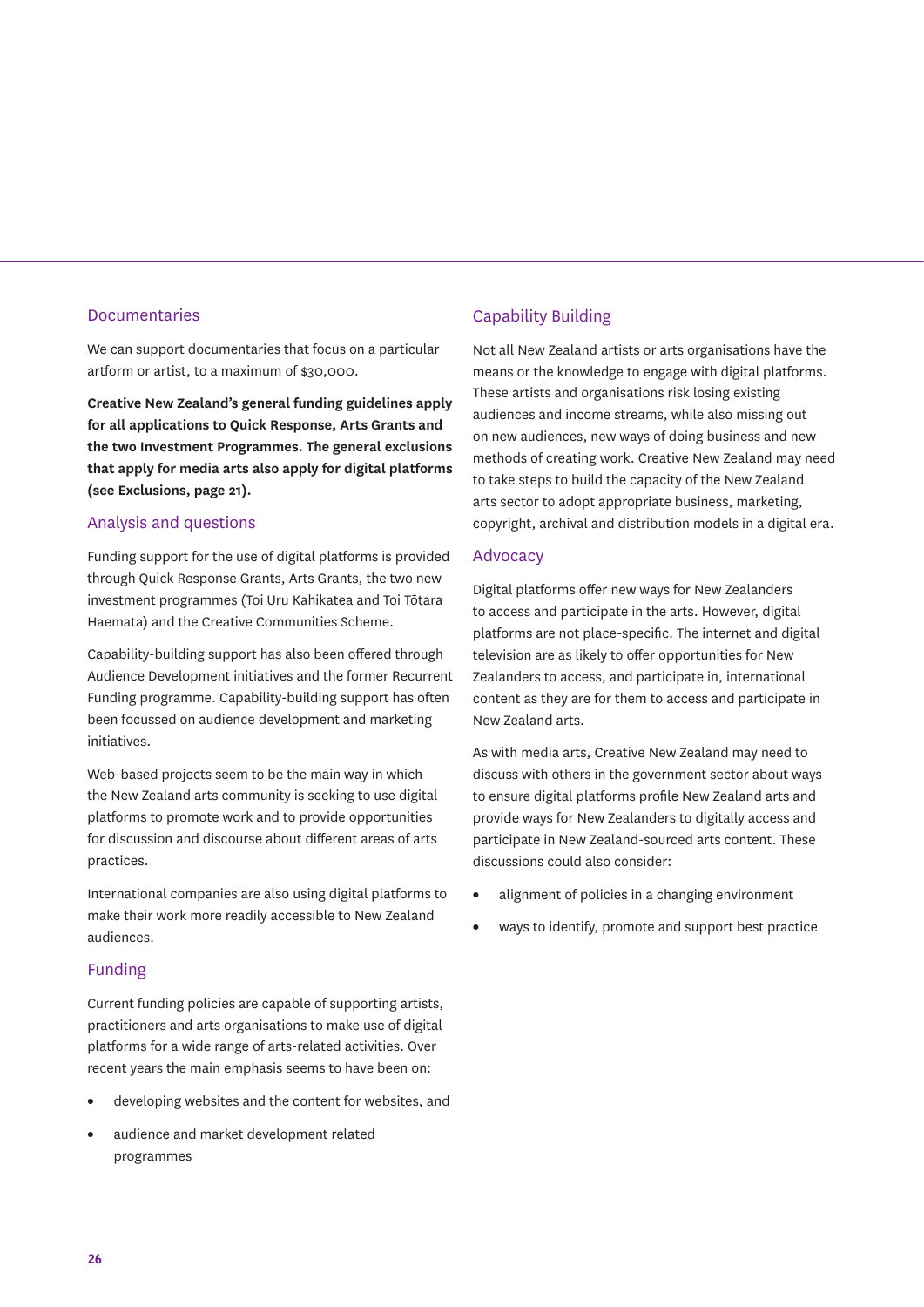# **Questions**

# Q.6: Support for using digital platforms:

**The following are examples of the way digital platforms are currently being used.**

**Using the following scale, please indicate what sort of priority you would give to each of the listed activities:**

- 1. Not a priority
- 2. Low priority
- 3. Medium priority
- 4. High priority

archive and document work

build online communities and exchange information between identified people

- circulate email communciations to registered subscribers and supporters
- collect audience profile, demographic data and permission-based marketing data
- create and curate online forums for artists, practitioners and/or the wider public to discuss or post views about artworks and issues
- display and promote the work of individual artists, arts groups, arts companies and arts events
- provide access to artform information and resources
- provide opportunities to the public to view and/or buy artworks
- present works to New Zealand and international audiences and communities
- ticket purchasing for performances and events

**Are there any additional types of activities that you believe should be supported as part of Creative New Zealand's funding of New Zealand artists, arts practitioners and arts organisations that are making use of digital platforms?** 

Yes No

If yes, what type of project or activity? (Please limit your answer to 2 additional types of projects or activities)

Why have you suggested this/these additional activities? (Please limit your answer to 150 words)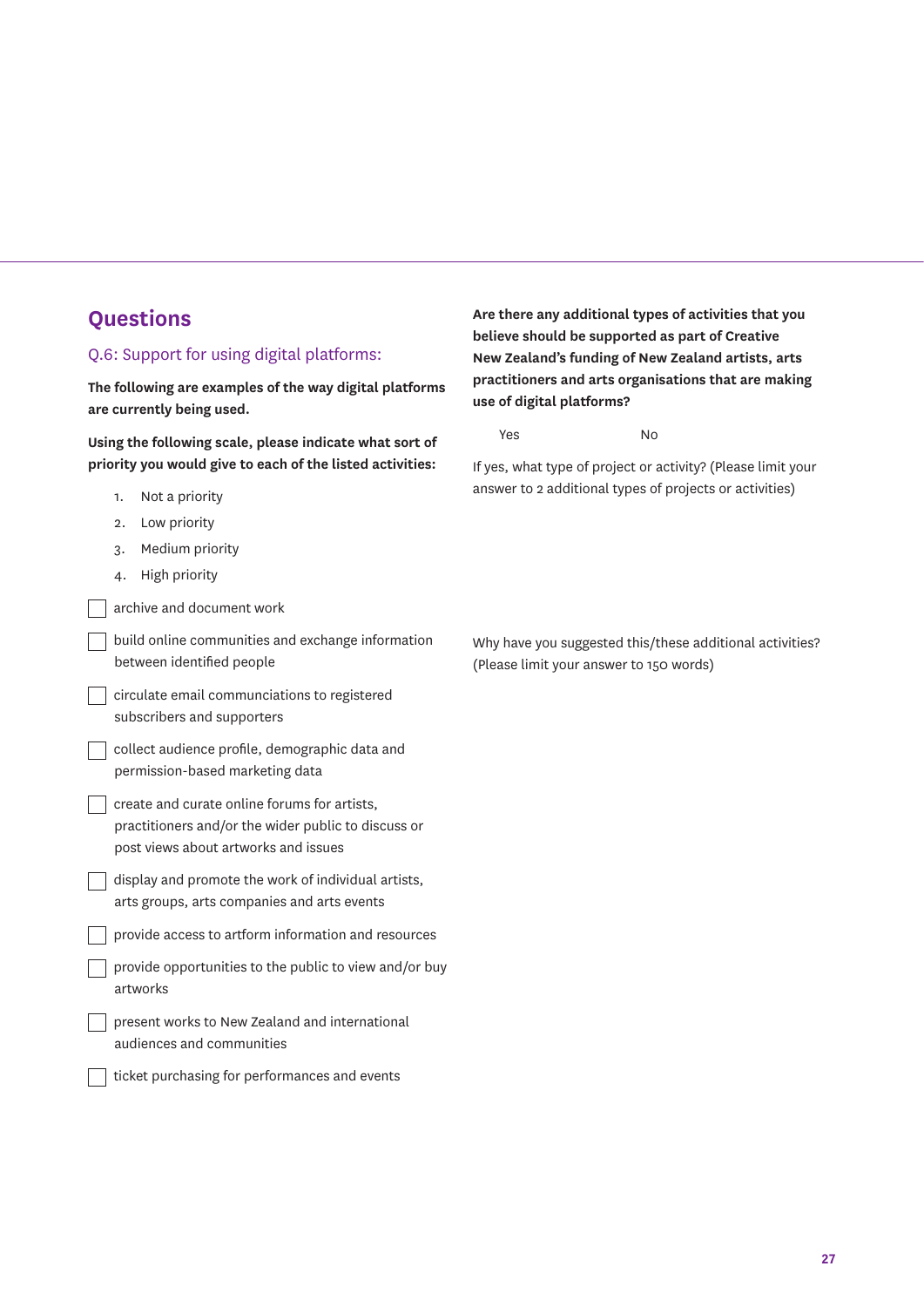# Q.7: Capability Building

# **How strongly do you agree or disagree with the following statement:**

Creative New Zealand needs to help build the capability of the New Zealand arts sector to adopt appropriate business, marketing, copyright, archival and distribution models for a digital era.

- 1. Strongly Agree
- 2. Agree
- 3. Neutral
- 4. Disagree
- 5. Strongly Disagree

# Q.8: Other relevant factors

**Are there any other factors you would like Creative New Zealand to consider when we are reviewing our support for the use of digital platforms?** (Please limit your answer to 2o0 words)

# How to provide your feedback

We invite feedback from artists, practitioners, arts groups, arts organisations and others who are interested in New Zealand's media arts and ways the arts can benefit from digital platforms.

You can provide your feedback and answers to the questions in this discussion paper by:

• **completing the feedback form at the end of this paper and posting it to us at:**

Media Arts and Digital Platforms Creative New Zealand PO Box 3806 Wellington New Zealand

• **completing the feedback form at the end of this Discussion paper and delivering it to our Northern (Auckland) or Central (Wellington) offices at:**

Northern Region Office Third Floor, Southern Cross Building 59 – 67 High Street Auckland 1010

Central Region Office Old Public Trust Building 131 -135 Lambton Quay Wellington 6011

• **completing the online survey at https://www.surveymonkey.com/s/2R9JYCD**

**We ask that you provide your feedback and answers to the questions asked by no later than 5.00 pm on Monday 19 December 2011.**

*Note: all questions are listed together in the Feedback From on pages 36 - 39.*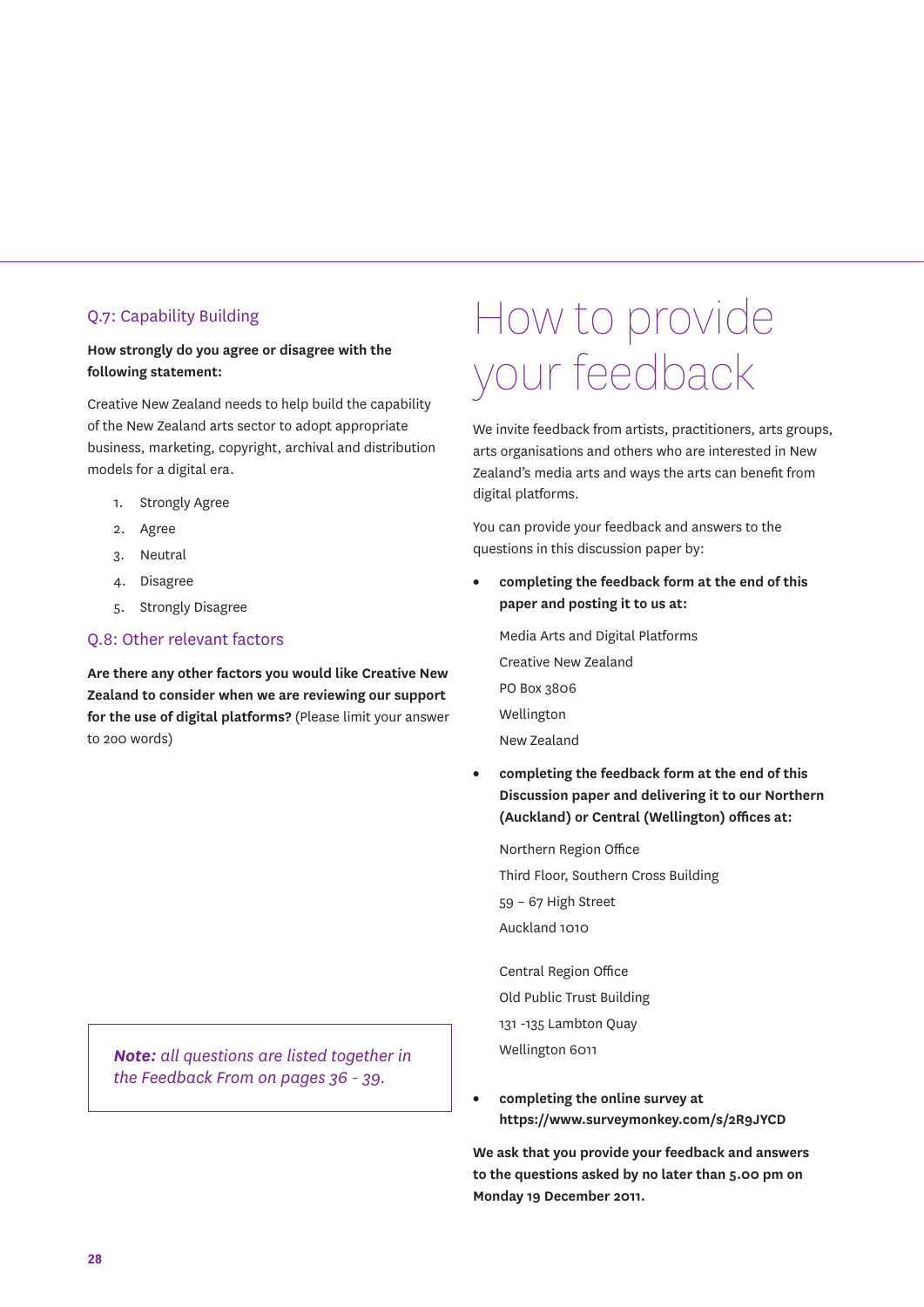# Appendices

# **Appendix 1 – Examples of New Zealand media artists**

The following is a list of some examples of New Zealand media artists and their work. The list is provided by way of example and is not an exhaustive list of active New Zealand media artists.

# ONSITE (living in New Zealand)

**Stella Brennan** is a video and installation artist. Brennan was a finalist in the Walters Prize in 2006 and has shown in the Sydney and Liverpool Biennales. Her work is marked by critical approach to the future promises of media and encompasses materials as diverse as packing crates, ceramics and psychedelic film. She curated the early media art exhibition *Dirty Pixels* in 2002, and co-curated *Cloudland* for ISEA Singapore in 2008. She is a director of the ADA network and, with Su Ballard, edited the *Aotearoa Digital Arts Reader* in 2008. http://stella.net.nz

**Rachael Rakena**. (Kāi Tahu, Ngā Puhi). Rakena showed *Aniwaniwa,* a collaborative work with Brett Graham, in the Venice Biennale 2007. Her recent works include complex underwater choeography where ideas about iwi identity, and the subjects' dis/embodiment are reflected in both digital and water spaces. http://www.waikatomuseum.org. nz/news/pageid/2145843405

**Julian Priest** was co-founder of early wireless freenetwork community Consume.net in London. Now based in Whanganui and running The Green Bench project space, he is an activist and advocate for the freenetworking movement and has pursued wireless networking as a theme in fields of arts, development, and policy. His media work *Information comes from the Sun* was shown at ISEA 2011 Istanbul. Julian is a director of the ADA network. http://julianpriest.org

**Hye Rim Lee** (South Korea and NZ) works in 3D animation, character design, video and glass. Her digital work questions the social construction of the female figure, particularly in the Asian diaspora, the work speaks to the manipulation and perception of female sexual identity worldwide. http://www.hyerimlee.com

**Jae-Hoon Lee** (South Korea and NZ) digitally manipulates photographs of the landscape, plants and body, reinventing still and moving images that are both familiar and startling. Lee was selected for the 2011 Anne Landa Award for Video and New Media (AGNSW, Sydney). http:// www.jaehoonlee.net

**Sean Kerr**. Media based sound and installation artist Sean Kerr's interests lie in the emergent area of new media technologies, incorporating internet art, installation and sonic practices, but with a particular focus on the expectations and effects of interactivity. Kerr often creates scenarios and machines that lead to unexpected and accidental explorations of communication. http://www. seankerr.auckland.ac.nz

**Seung Yul Oh** (South Korea and NZ) creates playful interactive networked engagements alongside equally gentle sculptural investigations. In 2011 Oh is showing at ART HK in Hong Kong and his online interactive *Rain* was included in the online screens exhibition curated by Luke Munn. http://www.screens.org.nz/seung-yul-oh-rain

**Nathan Pohio** (Kati Mamoe, Ngai Tahu and Waitaha) works in video with a clear engagement with the histories of media and the screen. His moving images repeatedly return to the masculine figure in the landscape, constructed through and by his image. http://nathanpohio. yolasite.com

**Aaron and Hannah Beehre.** Working inbetween design, painting and interactive surfaces the Beehre's work contains a distinctly digital sensibility. In 2007 their *Winter Rose* activated the rose window of the Christchurch Cathedral through motion sensors placed in the square. http://www.hannahandaaronbeehre.co.nz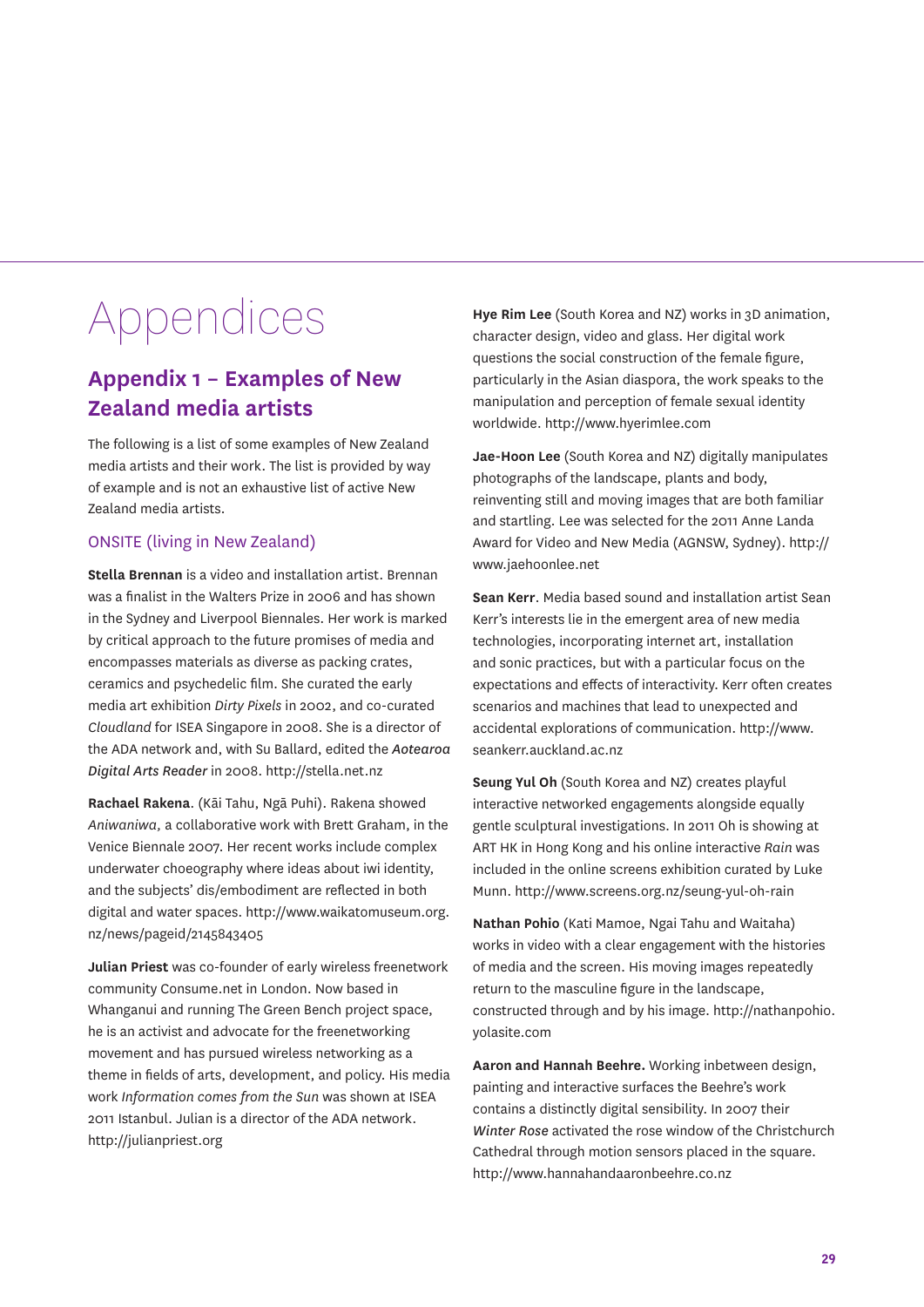**Clinton Watkins**. Working in the synesthetic spaces of sound and image Watkins produces large generative colourfield projections. Watkins works with generative software that connects sound and image through the physical experience of the audience by overlapping their sensory receptors. http://www.frieze.com/issue/article/ clinton\_watkins

**Phil Dadson's** media practice is based in a deep knowledge of sound and performance. Working for the past 40 years within international contexts Dadson challenges the boundaries of the instrument reintroducing the body and 'new' media to the production of sound and image. His 2011 exhibition *Deep Water* pulls these strands together in a visual exploration of refracted and reflected space. Dadson was nominated for the Walters Art Prize in 2006. http://www.sonicsfromscratch. co.nz/index.php

**Lisa Reihana's** (Ngā Puhi) ongoing project *Digital Marae*  has been realized in multiple contexts and was included in the Anne Landa Award in 2009 and the Liverpool Biennale in 2008. Working between installation, moving image, and time-based media works Reihana transports viewers in space and time making us rethink the constructions of both histories and futures. http://www.tepapa.govt.nz/ Whatson/exhibitions/Pages/Maiitearohakotearoha.aspx

**Alex Monteith** works in in video. Her current multiple screen installations involves complex choreography of adrenalin fuelled modes of transport or subtle meditations on the New Zealand environment. Monteith uses video media to distort and represent the world through a new frame. Her *2.5 Kilometre Mono Action for a Mirage* was included in the New Zealand International Film Festival in 2011 and she was nominated for the Walters Art Prize in 2010. http://www.alexmonteith.com/index.php

**Shona McCullagh** works between dance and film introducing kinaesthetic sensibility and interactivity to visual practice. http://www.humangarden.co.nz/ mondonuovo

**Daniel Belton**. Artistic director of "Good Company" Belton produces dance films and installations that have a very particular sensibility moving between older technologies and 21st century practices and ideas of the body. http:// www.goodcompanyarts.com/main.html

**Douglas Bagnall**. Working with the hidden details of code, Bagnall produces lively critical interactives, games and installations. His *Libsparrow* was shown at the Dowse Art Gallery in 2010. He has a key involvement in *Floss Manuals*  and software creation of digital platforms for other media artists such as *opo* which allows for multiple screens to be generated off a single source. http://halo.gen.nz/db

**Bruce Russell** has an ongoing sound practice that encompasses experimental and improvisational live practice with recording and curated sonic installation. His influence includes his role as a networker, curator and writer as he works to connect the audio with new forms of media practice. http://www.audiofoundation.org.nz/artist/ bruce-russell/74

**Rachel Shearer** combines a variety of sound practices creating sound installations, composing music for film and working as a sound designer/sound editor. She has worked alongside visual artists and filmmakers investigating the particularities of media art as it connects to the materiality of sound. http://starkwhite.blogspot.com/2011/08/rachelshearers-sound-installation-at.html

**Veronica Vaevae** (Cook Islands Maori - Mangaia/Manihiki) works in interdisciplinary and experimental film-making and videography, including photography, sculpture and digital design. Her work has been exhibited throughout Australia, New Zealand, the Cook Islands, Europe and the United States. http://www.physicsroom.org.nz/ gallery/2003/lonnieandronnie

**Janine Randerson** is an Auckland based artist who works with a range of time-based media including 16mm film, digital audio and video and computer programmed interaction design. Her art practice is often interdisciplinary with a focus on science and climate. http://www.janineranderson.com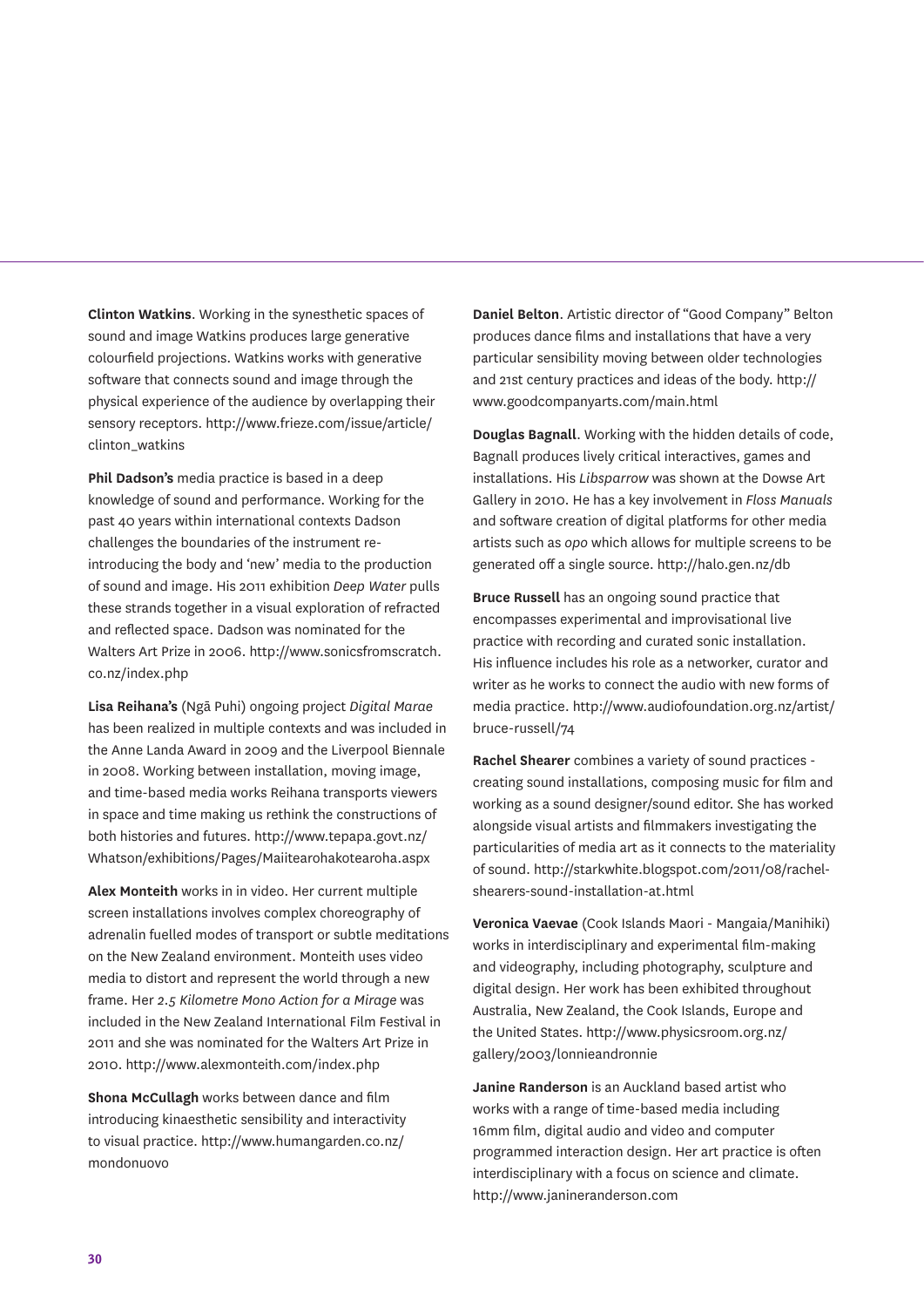# OFFSITE (living outside of NZ)

**Daniel Crooks** (NZ and AU). Photographer and video artist, Daniel Crooks redefines familiar experiences of reality through digitally manipulated images with figures and objects appearing to organically mutate through time and space. Crooks has been included in the Sydney Biennale 2010, the Anne Landa Award 2007, and the Tate Modern's *Figuring Landscapes* in 2009. http:// danielcrooks.com

**Luke Munn** (NZ and Berlin) is an interactive designer who's practice includes the creation of websites, games, exhibitions, animation, and social widgets. In addition, he was Online Curator for Window, commissioning a range of work from NZ and international artists, and curated the influential online gallery screens.org in 2010. http://www. lukemunn.com/ and http://www.screens.org.nz

**Daniel von Sturmer** (NZ and AU) constructs optically puzzling engagements with video, motion and space through screen installation. He critically manipulates our experiences of the body with objects often behaving in unique ways. He was in the Anne Landa Award in 2006, the Biennale of Sydney in 2004, and in 2007 represented Australia at the Venice Biennale. http://www. danielvonsturmer.com/index.html

**Helen Varley Jamieson** (NZ , Europe and online) uses the internet for live performance. Created the upstage platform for live cyberformance and curates a yearly international festival on the site. Her new work *make shift* premiered in December 2010 in Italy, UK and online. http://www.make-shift.net/ and http://www.creativecatalyst.com

**Hayden Fowler** (NZ, Sydney and Berlin) constructs elaborate sets in which he choreographs human or animal subjects, creating hyper-real video and photographic work from within these fictional spaces. http://haydenfowler. net/index.html

**Honor Harger** (NZ and UK) influential curator, director

of The Lighthouse Brighton, UK; and advocate for NZ experimental sound and media arts internationally. http:// en.wikipedia.org/wiki/Honor\_Harger

**Adam Hyde** (NZ and Berlin) runs the influential *FLOSS Manuals* involved in documenting and advocating for open source artist's tools and software. http://www. flossmanuals.net

**Julian Oliver** (NZ and Berlin) works intimately with software and artistic game development. In 2010 Oliver was awarded the Golden Nica by the Prix Ars Electronica for a collaborative project with his studio partner Danja Vasiliev. Julian has given numerous workshops in software art, hacking, artistic game-development, information visualisation, UNIX/Linux and open source development practices. He is an advocate of free software, working exclusively with free and open source software in his own practice. http://julianoliver.com

A number of New Zealand companies are also achieving international success. Gibson Group was awarded an e-Culture & Heritage World Summit Award in 2011 for their *Wall* project. The World Summit Award honours excellence in multimedia and e-Content creation. Forty outstanding projects, in eight categories, are selected from over 160 UN member states.<sup>33</sup>

<sup>33</sup> http://www.copenhagen.dk/en/whats\_on/the\_wall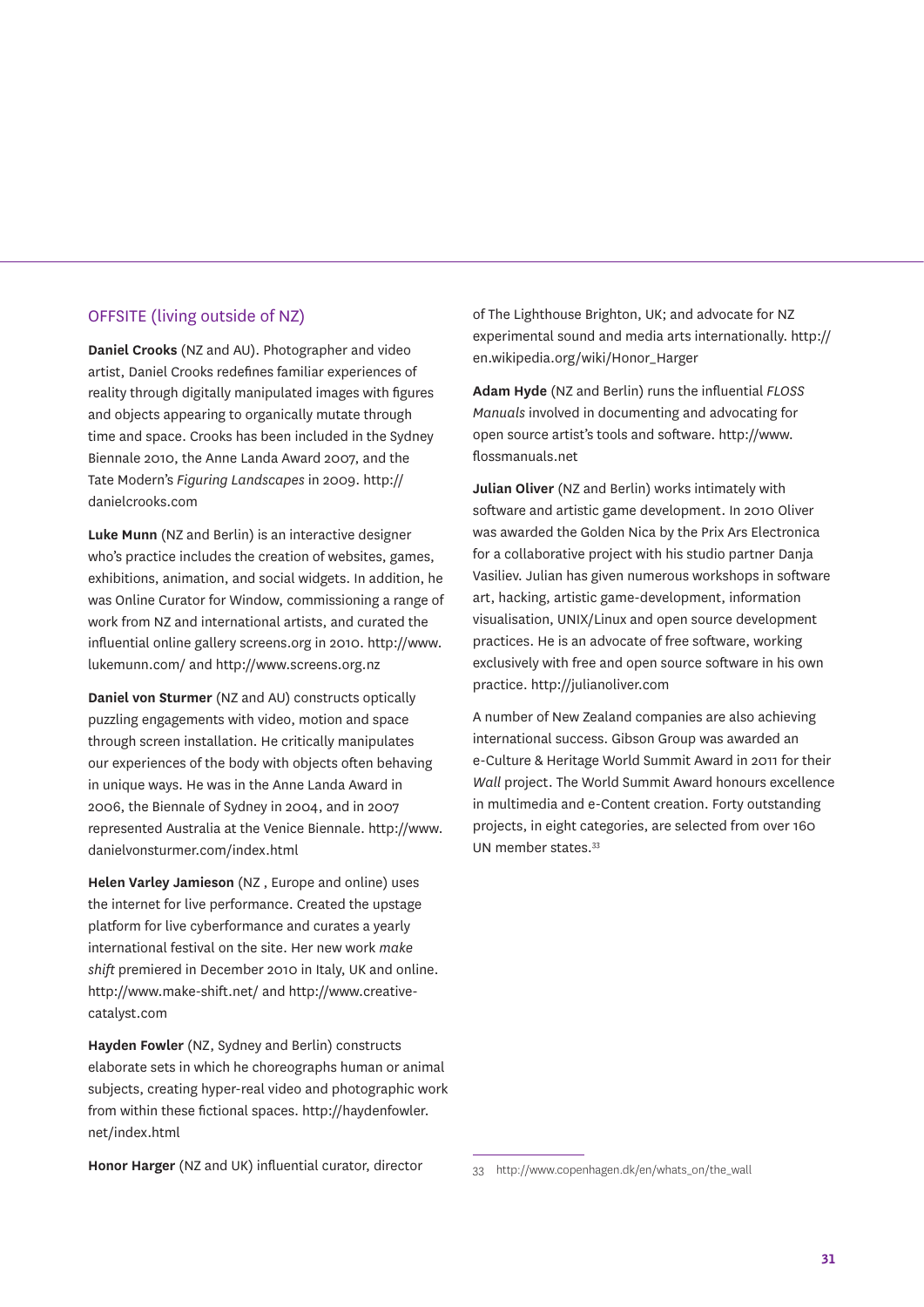# **Appendix 2 – Examples of funding support for media arts**

| <b>Client</b>                  | <b>Description</b>                                                                                                                         | <b>Pathway</b>                         | Grant (\$) |
|--------------------------------|--------------------------------------------------------------------------------------------------------------------------------------------|----------------------------------------|------------|
| Aotearoa Digital Arts Trust    | towards a symposium, performance and workshop                                                                                              | Quick Response                         | 5,400      |
| Te Runanga O Ngati Porou       | towards a digital media showcase                                                                                                           | <b>Arts Grants</b>                     | 17,000     |
| Splore Dynamics Ltd            | towards Splore Festival 2010                                                                                                               | Arts Grant                             | 20,000     |
| Lake Taupo Arts Festival Trust | towards a new multi media work 'Underland Domain'                                                                                          | Arts Grants                            | 29,525     |
| Stella Brennan                 | towards the creation of a new work                                                                                                         | Quick Response                         | 7,500      |
| James Charlton                 | towards a residency and exhibition at Artspace Sydney,<br>Australia                                                                        | Quick Response                         | 4,000      |
| Pandemonic Operations Trust    | towards the 090909 Upstage Festival                                                                                                        | Quick Response                         | 7,480      |
| David Watson                   | towards the creation and documentation of a multi-media<br>performance                                                                     | Quick Response                         | 7,500      |
| Daniel Belton and Good Company | towards completion of 'Line Dances', a series of new dance<br>films                                                                        | <b>Arts Grants</b>                     | 14,410     |
| Alyx Duncan                    | towards a development workshop for a new dance film<br>installation work                                                                   | Quick Response                         | 4,500      |
| Aotearoa Digital Arts Trust    | towards a national series of masterclasses, performances and<br>talks on the use of sound and electromagnetism in art with<br>Douglas Kahn | Quick Response                         | 6,900      |
| Luke Munn                      | towards commissioning six online interactive projects                                                                                      | <b>Arts Grants</b>                     | 14,000     |
| Eugene Hansen                  | towards participating in the 15th International Environment Art<br>Symposium, Asia                                                         | Arts Grants                            | 5,850      |
| Intercreate Trust              | towards SCANZ 2011; Eco sapiens                                                                                                            | Arts Grants                            | 22,725     |
| Daniel Belton and Good Company | towards the production of an experimental dance film                                                                                       | Independent Film Makers<br>Fund (2010) | 66,590     |
| <b>Tracey Collins</b>          | towards the creation of new work and its presentation at the<br>2011 Prague Quadrennial of Performance Design and Space                    | Arts Investment                        | 46,000     |
| Aotearoa Digital Arts Trust    | towards an annual symposium                                                                                                                | Quick Response                         | 5,200      |
| Pandemonic Operations Trust    | towards the 101010 Upstage Festival                                                                                                        | Quick Response                         | 7,470      |
| Aotearoa Digital Arts Trust    | to redevelop the Aotearoa Digital Arts Network website                                                                                     | Quick Response                         | 5,000      |
| Radia Network New Zealand      | to commission three new works by Matthew Middleton, David<br>Clegg and David Haines                                                        | Quick Response                         | 5,375      |

# Examples of funding support for media arts, January 2009 - June 2011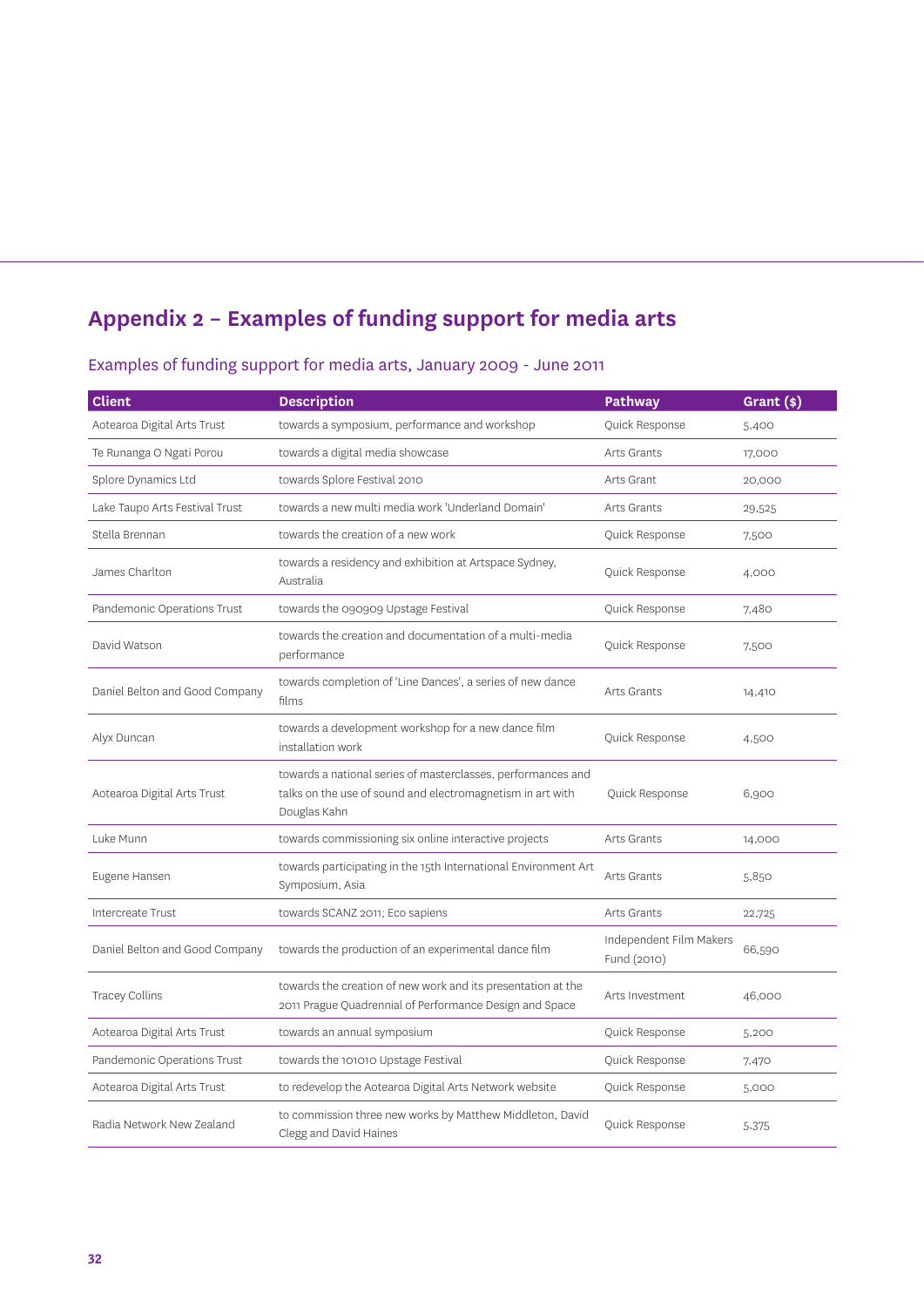| <b>Client</b>                     | <b>Description</b>                                                                        | Pathway               | Grant(s) |
|-----------------------------------|-------------------------------------------------------------------------------------------|-----------------------|----------|
| Audio Foundation                  | towards creating a subsection to the Audio Foundation<br>website for 'Altmusic'           | <b>Quick Response</b> | 4,000    |
| Audio Foundation                  | towards publication of a book surveying sound-art practice in<br>New Zealand              | Arts Grants           | 29,090   |
| Intercrate Trust                  | participating in ISEA 2011 in Istanbul                                                    | Arts Grants           | 28,835   |
| Sean Grattan                      | towards the third year of postgraduate studies at the California<br>Institute of the Arts | Arts Grants           | 12,000   |
| Miriam Harris                     | towards a short experimental animated film                                                | Arts Grants           | 21,100   |
| Auckland University of Technology | to commission six new works                                                               | Arts Grants           | 18,000   |
| Mark Williams                     | to curate, digitise and distribute film and video art by New<br><b>Zealand artists</b>    | Arts Grants           | 32,950   |

# Examples of funding support for digital platforms, January 2009 – June 2011

| <b>Client</b>                                                                                                                          | <b>Description</b>                                                           | <b>Pathway</b> | Grant (\$) |
|----------------------------------------------------------------------------------------------------------------------------------------|------------------------------------------------------------------------------|----------------|------------|
| International Institute of Modern<br>towards the web-based publication 'Best New Zealand Poems<br>2009'<br>Letters                     |                                                                              | Arts Grants    | 5,950      |
| towards website development, editorial and commissioning<br>eyeCONTACT<br>Investments<br>critical reviews                              |                                                                              |                | 69,800     |
| The Big Idea - Te Aria Nui<br>towards growing and strengthening The Big Idea website<br>Investments<br>Charitable Trust                |                                                                              | 50,000         |            |
| Words for Action                                                                                                                       | to operate, manage, upgrade, maintain and sustain the<br>website Theatreview | Investments    | 40,000     |
| towards ongoing research and data entry for the Theatre<br>University of Otago<br>Quick Response<br>Aotearoa database                  |                                                                              |                | 6,312      |
| Ina Johann                                                                                                                             | towards the development of a website                                         | Quick Response | 5,000      |
| International Institute of Modern<br>Letters                                                                                           | towards publishing a digital poetry anthology                                | Arts Grants    | 5,950      |
| eyeCONTACT                                                                                                                             | towards commissioning critical reviews for the EyeCONTACT<br>website 2010-12 | Investments    | 50,000     |
| The Big Idea - Te Aria Nui<br>towards delivery of the editorial and regional strategies of The<br>Charitable Trust<br>Big Idea website |                                                                              | Investments    | 30,000     |
| Vita Cochran                                                                                                                           | towards the development of a website and commission writing Quick Response   |                | 7,500      |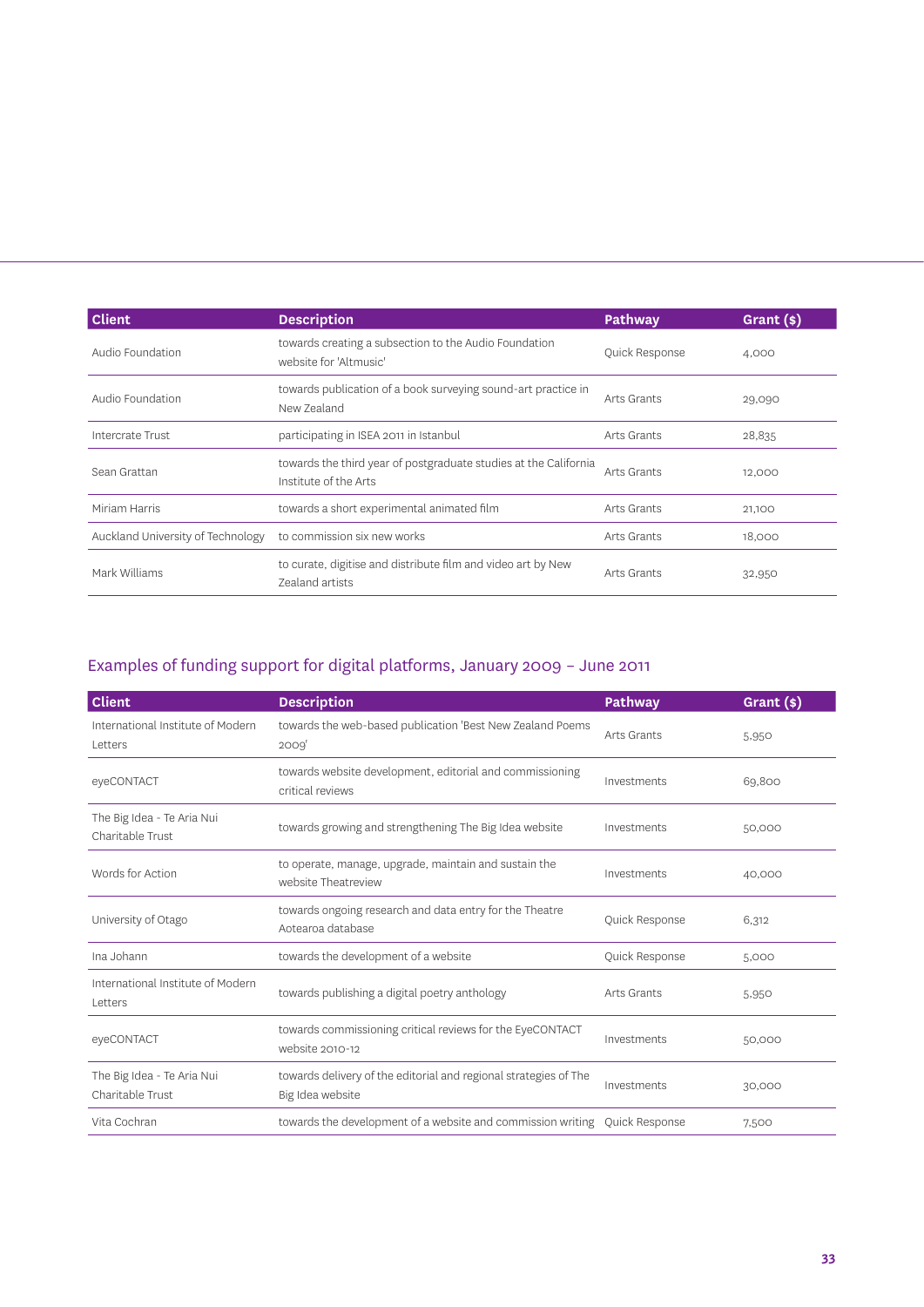# **Appendix 3 – Examples of the use of digital platforms in New Zealand**

- **NZ Symphony Orchestra's** June 2011 webcast of the NZSO performance of Mahler's *Sixth Symphony*
- **NBR NZ Opera's** posting of information on the opening of *Cavalleria Rusticana & Pagliacci* on YouTube34
- **Te Papa Tongarewa website** which provides information on exhibits, interactive education programmes, a collection search facility and the opportunity to purchase items from the Te Papa store<sup>35</sup>
- **The Big Idea** a website and weekly e-bulletin sharing news, views, events, jobs and opportunities related to New Zealand arts and artists<sup>36</sup>
- **NZ on Screen** photo booth where visitors can have their image inserted into classic New Zealand film and television scenes that can be emailed to friends and family<sup>37</sup>
- **NZ Contemporary**  a centralised gateway to information about leading-edge contemporary arts practice in New Zealand<sup>38</sup>
- **NZ Book Council website** providing information on New Zealand writers, authors, publishers and literary events<sup>39</sup>
- **The New Zealand Electronic Poetry Centre**  a project to set up an electronic gateway to poetry resources in Aotearoa/New Zealand and the Pacific region<sup>40</sup>

35 http://www.tepapa.govt.nz/pages/default.aspx

- 38 http://nzcontemporary.com
- 39 http://www.bookcouncil.org.nz
- 40 http://www.nzepc.auckland.ac.nz
- **SOUNZ website** allowing users to locate, purchase, or borrow recordings or scores by New Zealand composers<sup>41</sup>
- **DANZ** offering access to information on archiving, codes of practice, health and safety issues, dance education, sample contracts and community dance  $resources^{42}$
- **Virtual TART** promoting and displaying the art and artists of Taranaki<sup>43</sup>
- **Playmarket** whose website allows users to purchase New Zealand playscripts and register interest in obtaining a license to perform a New Zealand play<sup>44</sup>
- **Theatreview**  providing online reviews, news and forums about New Zealand professional theatre<sup>45</sup>

- 42 http://www.danz.org.nz/resources.php
- 43 http://virtual.tart.co.nz/default.htm
- 44 http://www.playmarket.org.nz
- 45 http://theatreview.org.nz/index.php

<sup>34</sup> http://www.youtube.com/user/NZOpera

<sup>36</sup> http://www.thebigidea.co.nz

<sup>37</sup> http://real.nzonscreen.com/about

<sup>41</sup> http://sounz.org.nz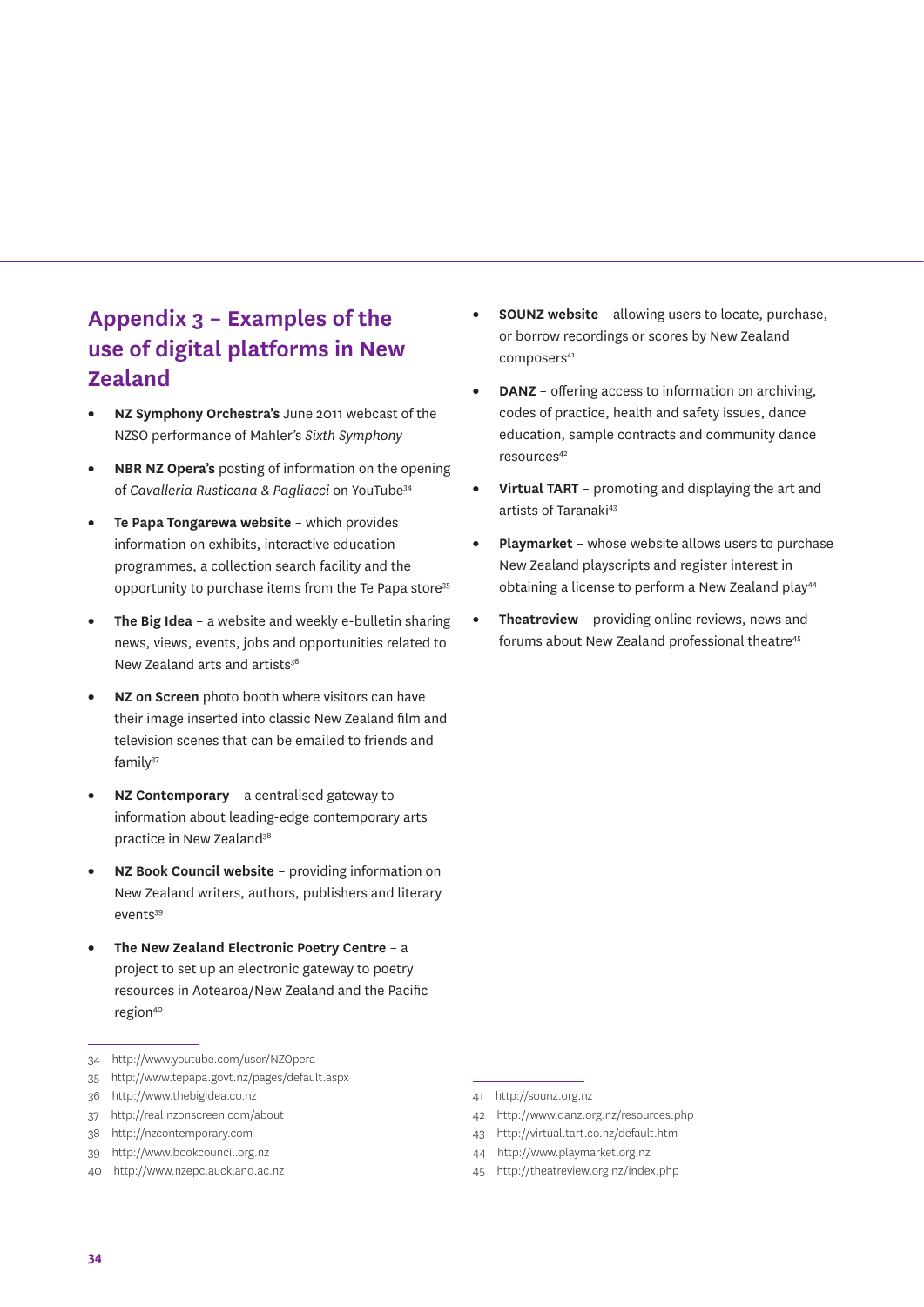# **Appendix 4 – Examples of digital platforms bringing international work to New Zealand**

#### New York Metropolitan Opera season 2011–12

*The show is shot with a dozen cameras, some of which move, and the changes in perspective provide new dimensions to a stage picture usually seen from a single vantage point … Seeing the production in a high definition transmission was a different, though equally compelling experience.* 

– Wall Street Journal

The 2011-12 season of the New York Metropolitan Opera will be shown at 28 cinemas throughout New Zealand. The season will consist of:

*La Traviata, Manon, Ernani, Gőtterdämmerung, The Enchanted Island, Faust, Rodenlinda, Satyagraha, Siegfried, Don Giovanni* and *Anna Bolena*

#### Participating cinemas

- Arthouse Cinema, New Plymouth Basement, Rotorua Bridgeway Cinema, Auckland Cathay Cinema, Kerikeri Cinema Gold, Havelock North Cinema Gold, Palmerston North Circus Cinemas, Martinborough Crooked Mile Talking Movies, Hokitika Dorothy Browns, Arrowtown Embassy Cinemas Wanganui Focal Point, Levin Hawera Cinema 2 Lido Cinemas, Hamilton
- Majestic Cinema, Taihape
- Matakana Cinemas

Movie World, Oamaru Lighthouse Cinema, Petone NBS Theatre, Westport Odeon Cinema, Gisborne Penthouse Cinemas, Wellington Regent, Te Awamutu Rialto Cinemas, Dunedin Rialtio Cinema Newmarket Rialto Cinemas, Tauranga ShoreLine Cinemas, Waikanae Starlight Cinemas, Taupo State Cinemas, Nelson Toptown Cinemas, Blenheim

*Source: www.nzmetopera.com – accessed 26 August 2011.*

#### UK National Theatre Live season

Between August and December 2011 the (UK) National Theatre Live season will be broadcasting one-off showings of four productions "live" in New Zealand cinemas.

• *The Cherry Orchard* (an encore season at Bridgeway Cinema in Auckland, 7 and 9 August)

And at 17 New Zealand cinemas:

- *1 Man, 2 Guvnors* 15 September
- *The Kitchen* 6 October
- *The Collaborators* 1 December

The 17 New Zealand cinemas are located in: Auckland (2 cinemas), Wellington (2), Christchurch (2), Dunedin, Hamilton, Tauranga, Nelson, Hokitika, Havelock North, Palmerston North, Te Awamutu, Waikanae, Matakana and Gisborne

*Source: www.nationaltheatre.org.uk/?lid=61175 – accessed 26 August 2011*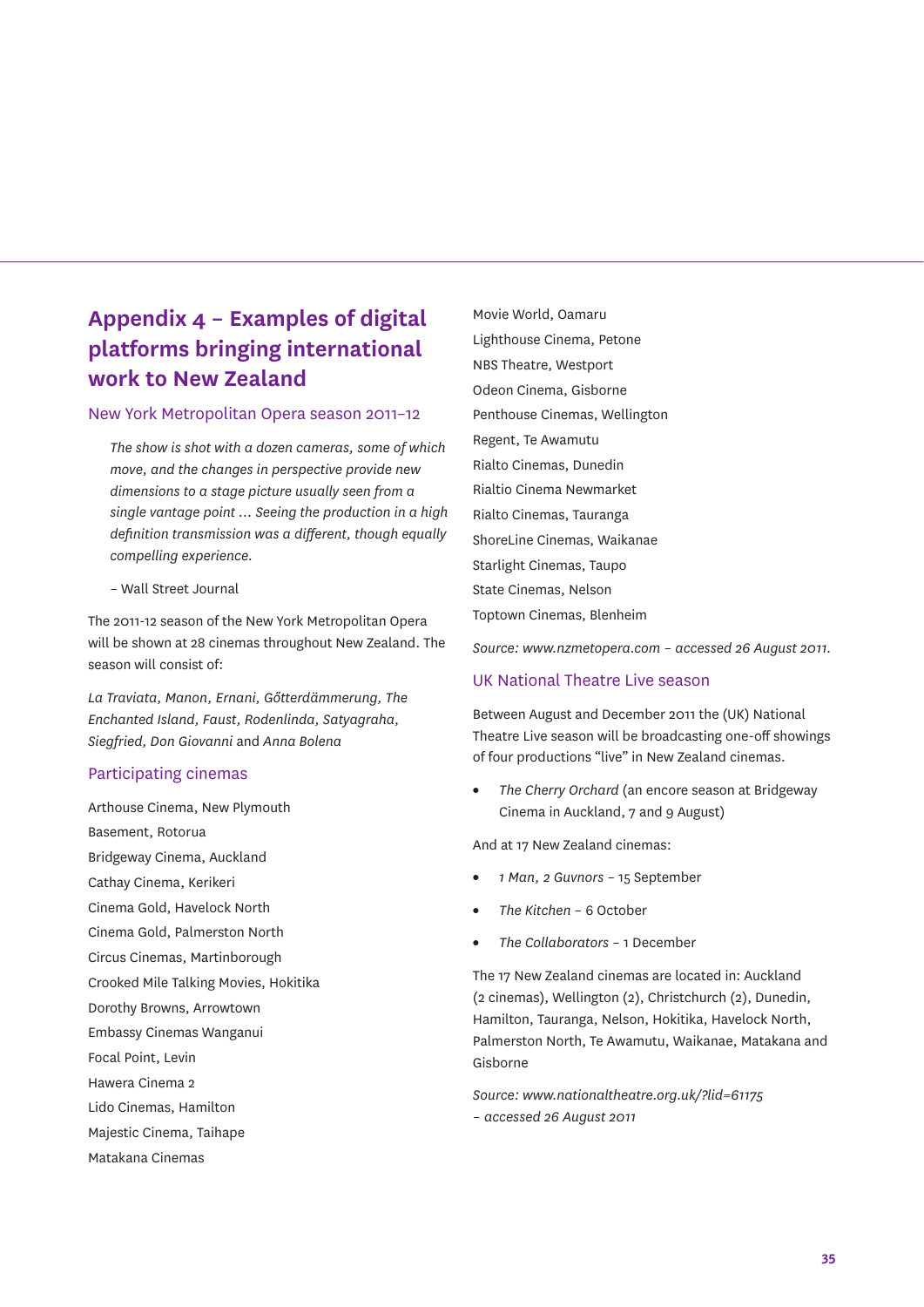# Feedback form

**Name:**

**Contact details:**

# **Questions**

Q.1: Our distinction between "media arts" and "digital platforms"

**Do you believe it is appropriate for Creative New Zealand to distinguish between the practice of media arts and the use of digital platforms in the way we've described?**

Yes No

Comment:

**If you are responding on behalf of an organisation**

**Name of Organisation:**

**I/we are most actively involved with:** (please circle)

Media Arts

Digital Platforms

Both

Neither

Other (please specify)

In addition to feedback provided below, there may also be an opportunity to present an oral submission to Creative New Zealand on 19 or 20 January 2012. Please indicate if you wish to present an oral submission.

 $\Box$  Yes  $\Box$  No



Please provide a phone number so we can arrange your oral submission.

# Q.2: Media arts activities

**The following are examples of media arts activities for which Creative New Zealand might offer funding support.** 

**Using the following scale, please indicate what sort of priority you would give to each of the listed activities:**

- 1. Not a priority
- 2. Low priority
- 3. Medium priority
- 4. High priority
- creating New Zealand work for exhibition within New Zealand at public spaces or art galleries

creation and public presentation of distinctive New Zealand media artworks that are of the highest international standard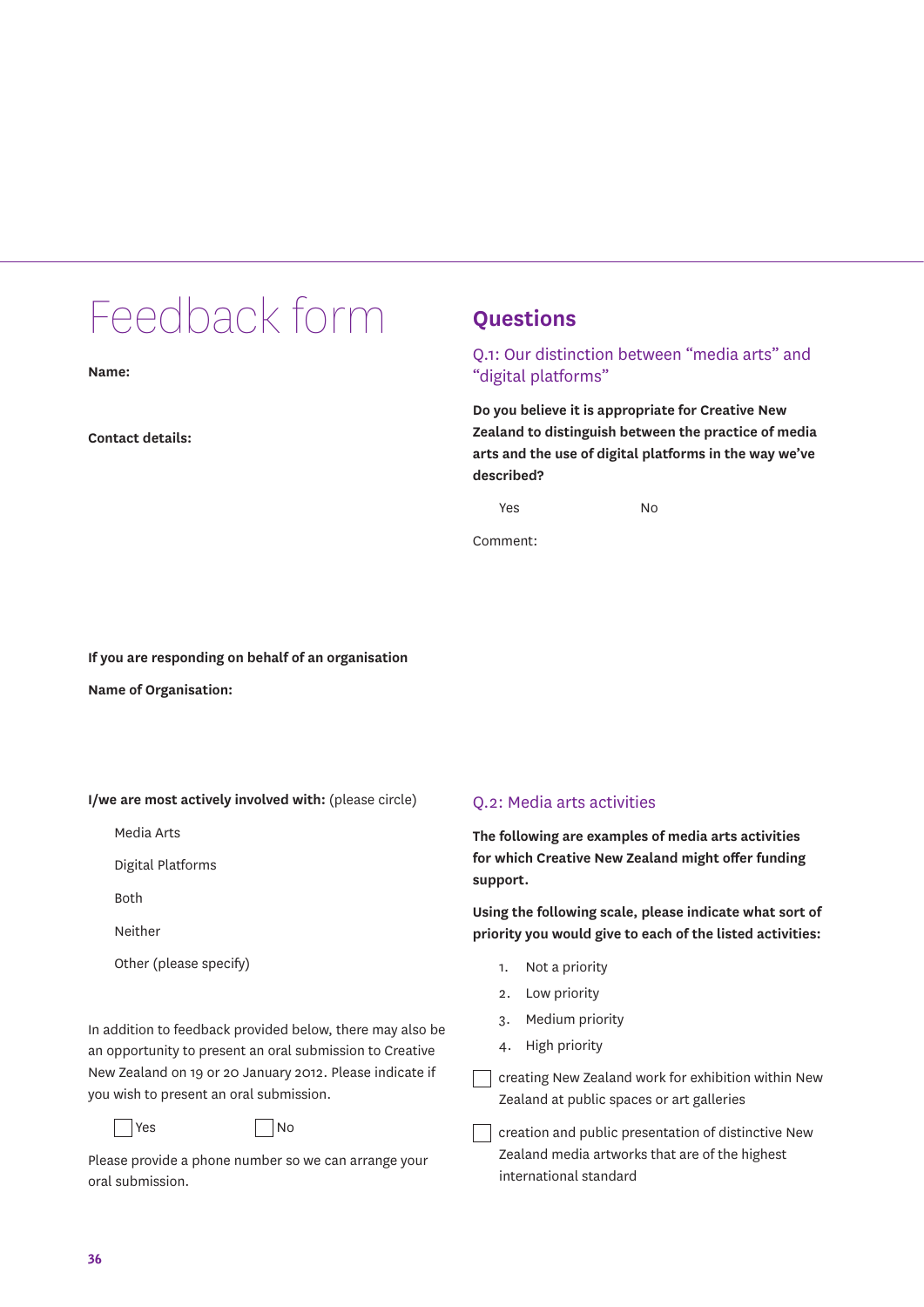|     | documentation and publication                                                          | critical dialogue and discourse through symposiums,                                                                                                        | wny nav<br>(Please       |
|-----|----------------------------------------------------------------------------------------|------------------------------------------------------------------------------------------------------------------------------------------------------------|--------------------------|
|     |                                                                                        | developing local and overseas audiences and markets<br>for New Zealand media artists and practitioners                                                     |                          |
|     | international opportunities for creative and<br>artists and practitioners              | professional development for New Zealand media                                                                                                             |                          |
|     | labs, workshops, wānanga, fono, forums,<br>practitioners                               | masterclasses, seminars and other opportunities<br>within New Zealand for creative and professional<br>development for New Zealand media artists and       | Q.3: Fu                  |
|     | projects that encourage collaboration and<br>partnership, including artist residencies |                                                                                                                                                            | What si<br><b>New Ze</b> |
|     | artwork                                                                                | researching or creating a new New Zealand media                                                                                                            |                          |
|     | artists and practitioners                                                              | researching, writing, producing, publishing or<br>distributing catalogues, monographs, essay series,<br>and critical writing about New Zealand media arts, | Please b                 |
|     |                                                                                        | visits by international critics that will directly benefit<br>New Zealand media arts, artists and practitioners                                            |                          |
|     | Zealand's funding of media arts?                                                       | Are there any additional types of activities that you<br>believe should be supported as part of Creative New                                               |                          |
| Yes |                                                                                        | No                                                                                                                                                         |                          |
|     |                                                                                        | If yes, what type of project or activity? (Please limit your<br>answer to 2 additional types of projects or activities)                                    |                          |

Why have you suggested this/these additional activities? limit your answer to 150 words)

# unding priorities

**What single activity do you believe should be Creative New Zealand's top priority for media arts funding?**

briefly explain your answer.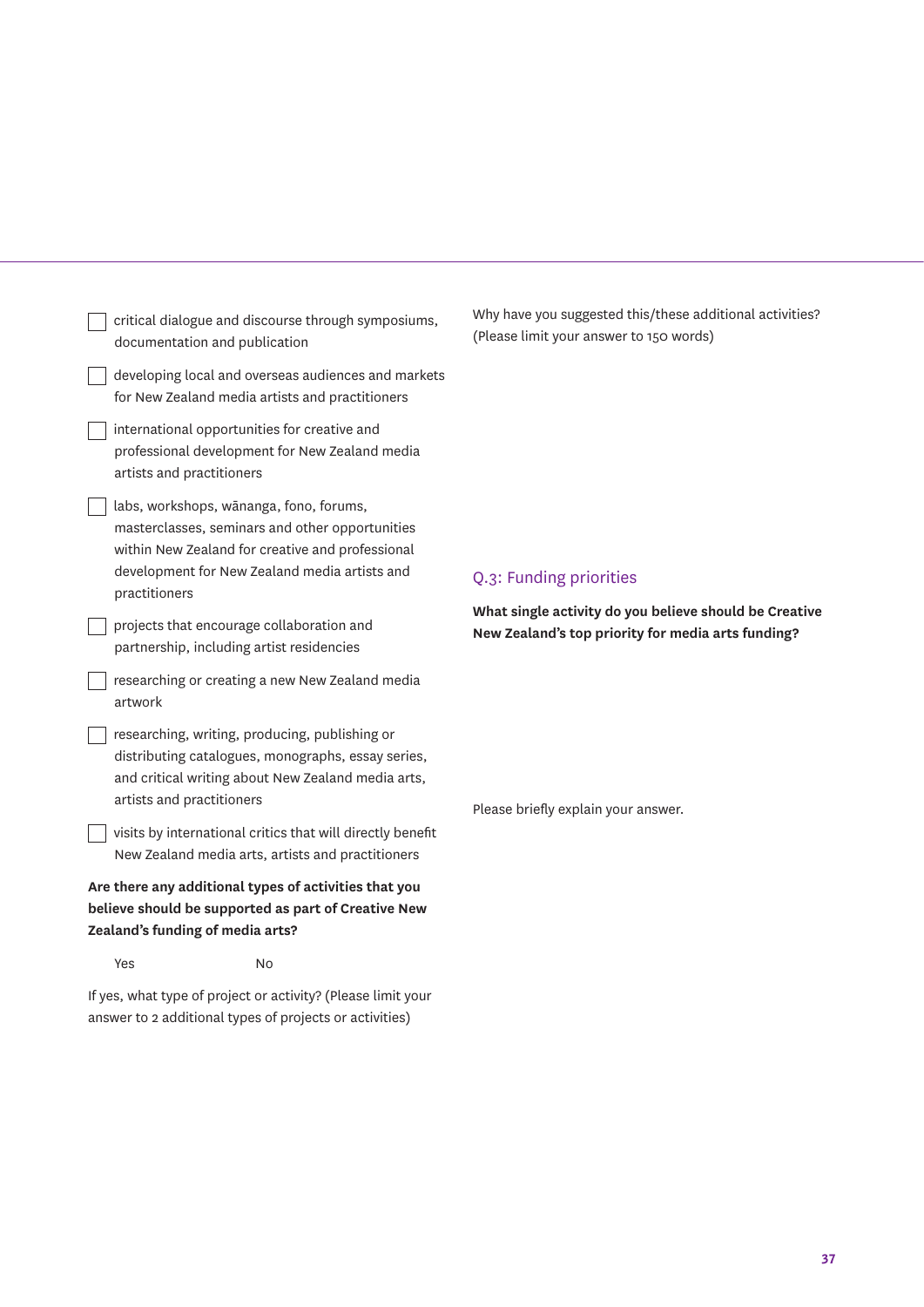# Q.4: Capability Building

# **How strongly do you agree or disagree with the statement:**

Over the next five years Creative New Zealand should focus on building the capability and strength of media artists and organisations through the Investment programmes and through targeted capability-building initiatives.

- 1. Strongly Agree
- 2. Agree
- 3. Neutral
- 4. Disagree
- 5. Strongly Disagree

(Please circle your preferred response)

# Q.5: Other relevant factors

**Are there any other factors you would like Creative New Zealand to consider when we are reviewing our support for media arts?** (Please limit your answer to 200 words)

# Q.6: Support for using digital platforms

**The following are examples of the way digital platforms are currently being used.**

**Using the following scale, please indicate what sort of priority you would give to each of the listed activities:**

- 1. Not a priority
- 2. Low priority
- 3. Medium priority
- 4. High priority

 $\overline{\phantom{x}}$  archive and document work

- build online communities and exchange information between identified people
- $\Box$  circulate email communciations to registered subscribers and supporters
- $\Box$  collect audience profile, demographic data and permission-based marketing data

create and curate online forums for artists, practitioners and/or the wider public to discuss or post views about artworks and issues

display and promote the work of individual artists, arts groups, arts companies and arts events

provide access to artform information and resources

 $\Box$  provide opportunities to the public to view and/or buy artworks

present works to New Zealand and international audiences and communities

ticket purchasing for performances and events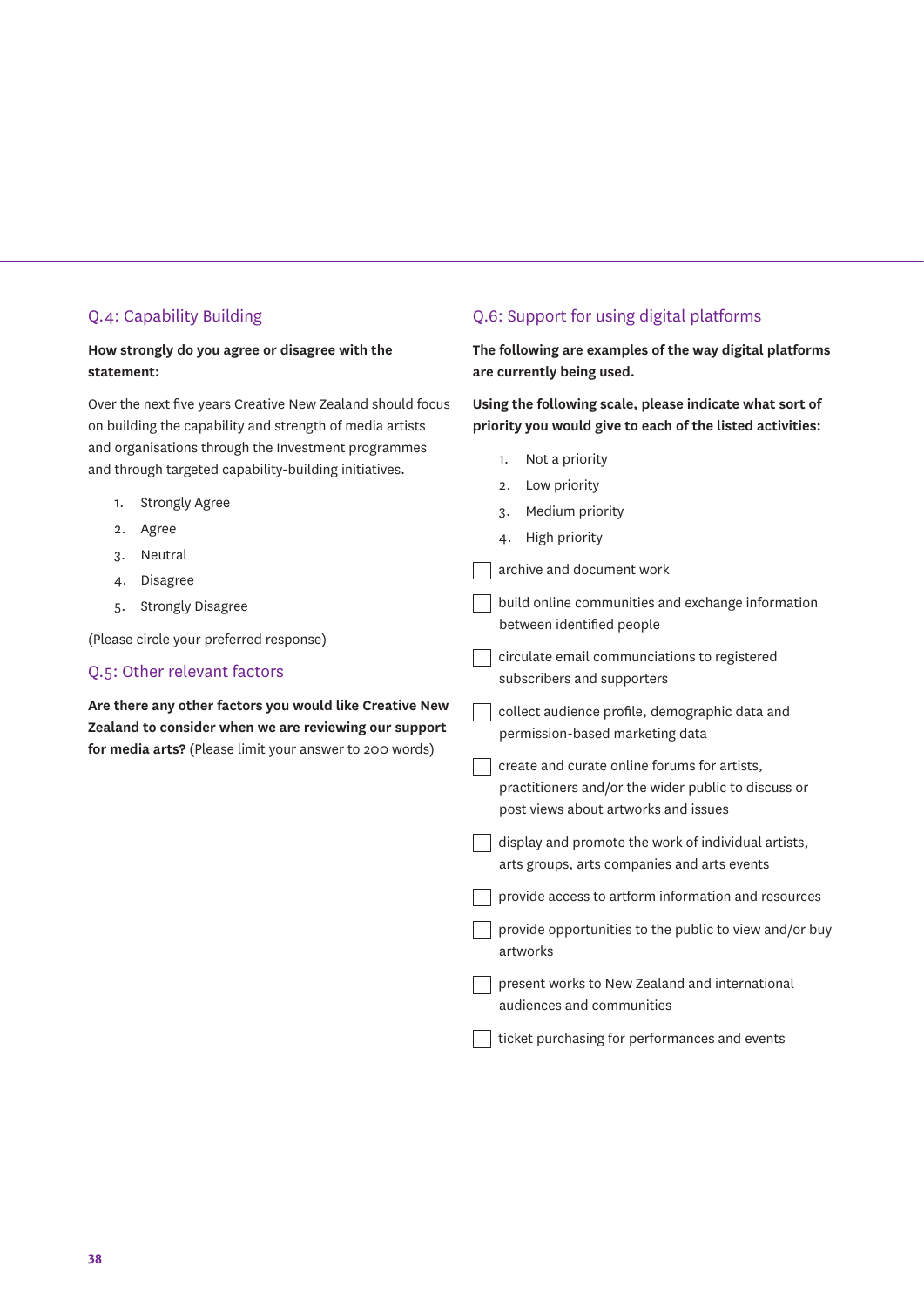**Are there any additional types of activities that you believe should be supported as part of Creative New Zealand's funding of New Zealand artists, arts practitioners and arts organisations that are making use of digital platforms?** 

Yes No

If yes, what type of project or activity? (Please limit your answer to 2 additional types of projects or activities)

- 1. Strongly Agree
- 2. Agree
- 3. Neutral
- 4. Disagree
- 5. Strongly Disagree

(Please circle your preferred response)

# Q.8: Other relevant factors

**Are there any other factors you would like Creative New Zealand to consider when we are reviewing our support for the use of digital platforms?** 

(Please limit your answer to 200 words)

Why have you suggested this/these additional activities? (Please limit your answer to 150 words)

# Q.7: Capability Building

# **How strongly do you agree or disagree with the following statement:**

Creative New Zealand needs to help build the capability of the New Zealand arts sector to adopt appropriate business, marketing, copyright, archival and distribution models for a digital era.

# Thank you for taking the time to complete this questionnaire.

## **Please post your completed feedback form to:**

Media Arts and Digital Platforms

- Creative New Zealand
- PO Box 3806
- Wellington
- New Zealand

#### **By Monday 19 December 2011.**